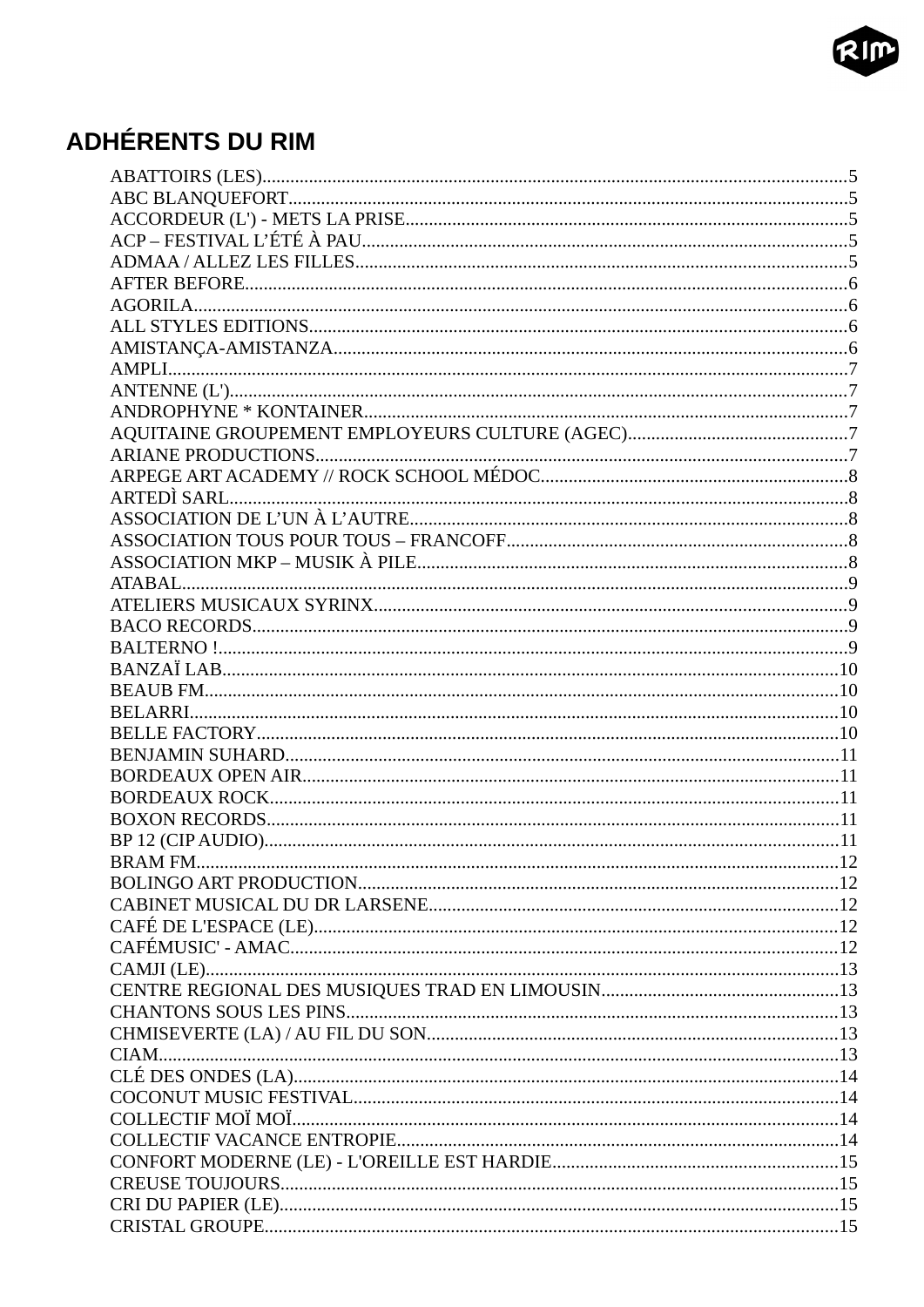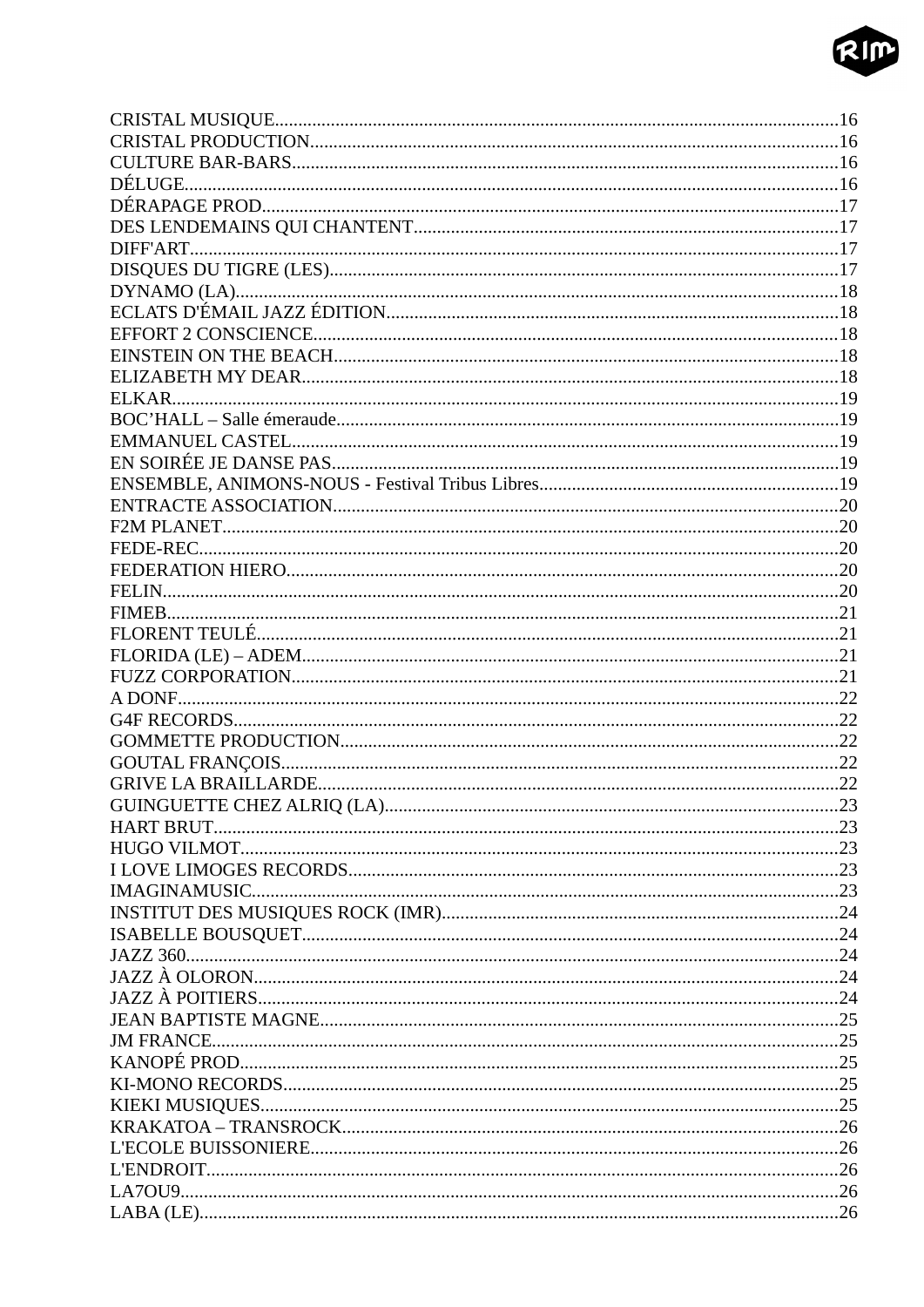

| LAMA (LE) - COLLECTIF LIBOURNAIS DES ACTEURS MUSIQUES ACTUELLES27 |  |
|-------------------------------------------------------------------|--|
|                                                                   |  |
|                                                                   |  |
|                                                                   |  |
|                                                                   |  |
|                                                                   |  |
|                                                                   |  |
|                                                                   |  |
|                                                                   |  |
|                                                                   |  |
|                                                                   |  |
|                                                                   |  |
|                                                                   |  |
|                                                                   |  |
|                                                                   |  |
|                                                                   |  |
|                                                                   |  |
|                                                                   |  |
|                                                                   |  |
|                                                                   |  |
|                                                                   |  |
|                                                                   |  |
|                                                                   |  |
|                                                                   |  |
|                                                                   |  |
|                                                                   |  |
|                                                                   |  |
|                                                                   |  |
|                                                                   |  |
|                                                                   |  |
|                                                                   |  |
|                                                                   |  |
|                                                                   |  |
|                                                                   |  |
|                                                                   |  |
|                                                                   |  |
|                                                                   |  |
|                                                                   |  |
|                                                                   |  |
|                                                                   |  |
|                                                                   |  |
|                                                                   |  |
|                                                                   |  |
|                                                                   |  |
|                                                                   |  |
|                                                                   |  |
|                                                                   |  |
|                                                                   |  |
|                                                                   |  |
|                                                                   |  |
|                                                                   |  |
|                                                                   |  |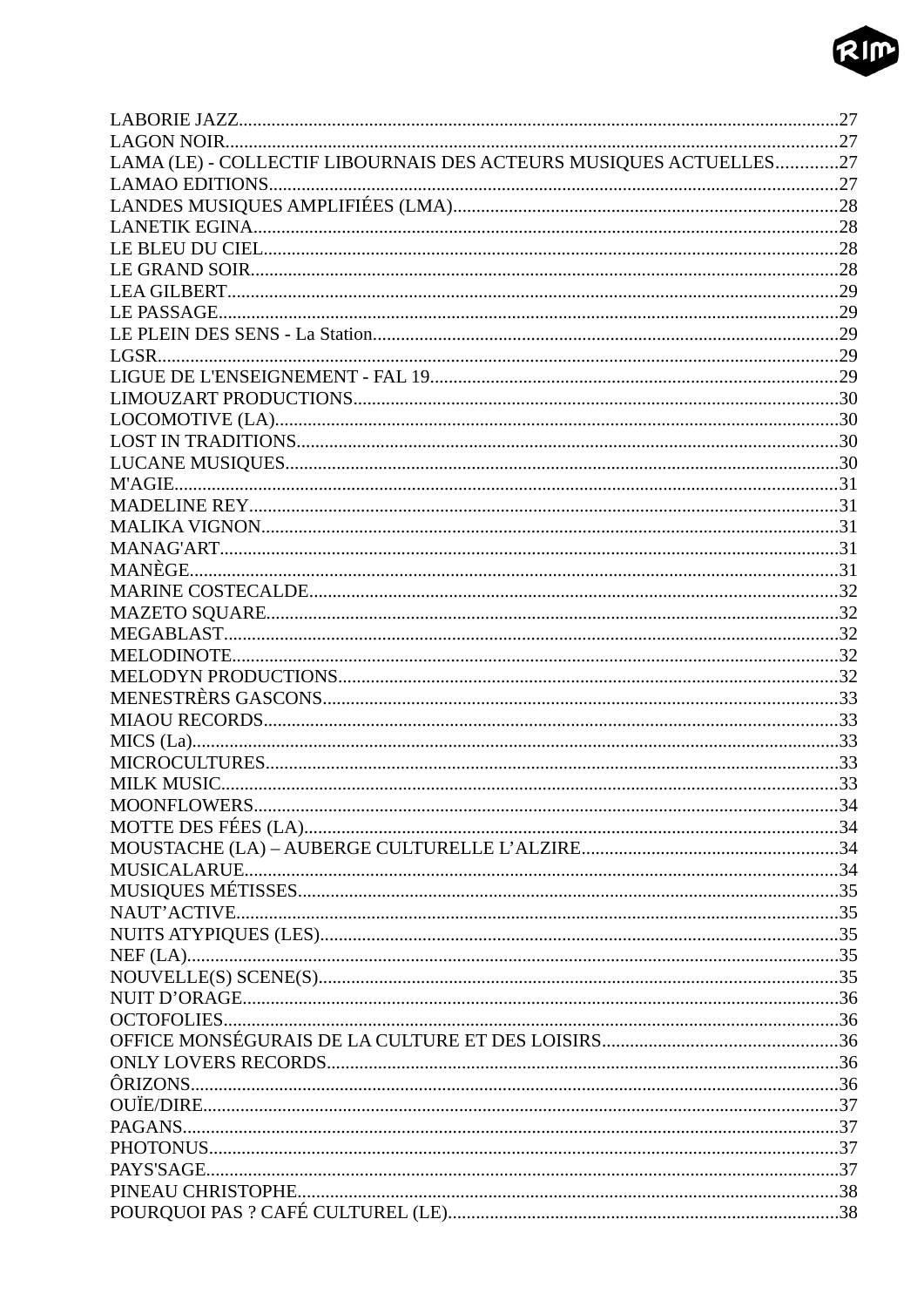

| RÉSEAU ALTERNATIF CULTUREL ET ARTISTIQUE INTERNATIONAL - Le VOID39 |  |
|--------------------------------------------------------------------|--|
|                                                                    |  |
|                                                                    |  |
|                                                                    |  |
|                                                                    |  |
|                                                                    |  |
|                                                                    |  |
|                                                                    |  |
|                                                                    |  |
|                                                                    |  |
|                                                                    |  |
|                                                                    |  |
|                                                                    |  |
|                                                                    |  |
|                                                                    |  |
|                                                                    |  |
|                                                                    |  |
|                                                                    |  |
|                                                                    |  |
|                                                                    |  |
|                                                                    |  |
|                                                                    |  |
|                                                                    |  |
|                                                                    |  |
|                                                                    |  |
|                                                                    |  |
|                                                                    |  |
|                                                                    |  |
|                                                                    |  |
|                                                                    |  |
|                                                                    |  |
|                                                                    |  |
|                                                                    |  |
|                                                                    |  |
|                                                                    |  |
|                                                                    |  |
|                                                                    |  |
|                                                                    |  |
|                                                                    |  |
|                                                                    |  |
|                                                                    |  |
|                                                                    |  |
|                                                                    |  |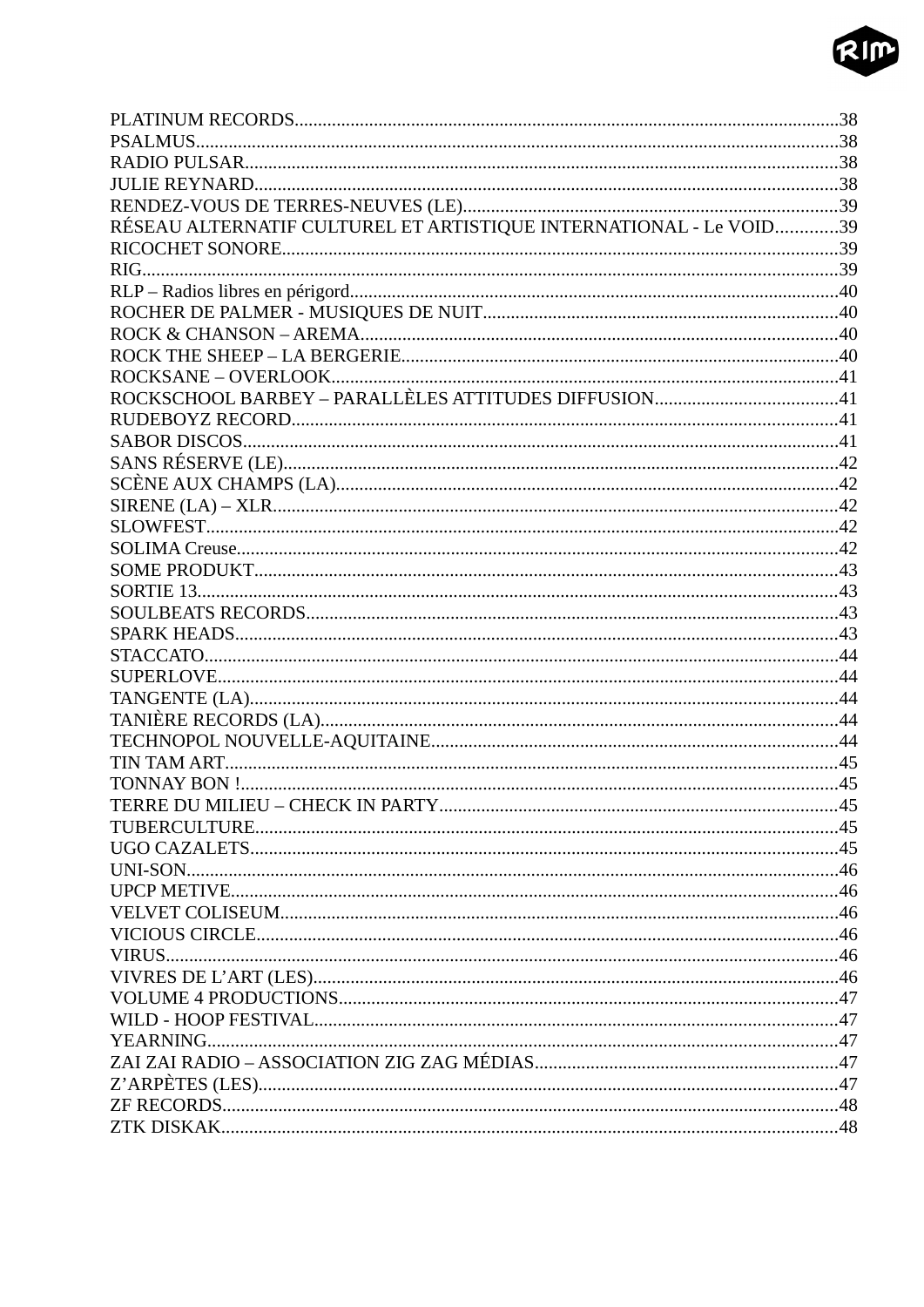

# <span id="page-4-4"></span>**ABATTOIRS (LES)**

#### Cognac (16)

Les Abattoirs sont une « SMAC assimilée » conventionnée et soutenue par la Ville de Cognac, l'État, le Conseil Régional Nouvelle-Aquitaine et le Département de la Charente. Les Abattoirs sont gérés par l'association « West Rock » créée en novembre 2009. Le projet culturel et artistique s'articule autour des axes suivants : la diffusion, l'enseignement musical, l'accompagnement des pratiques, la sensibilisation des publics et le développement territorial par l'animation et l'évènementiel.

### <span id="page-4-3"></span>**ABC BLANQUEFORT**

#### Blanquefort (33)

L'ABC est la Maison des Jeunes et de la Culture de Blanquefort et développe son projet autour des valeurs de l'éducation populaire. L'association a pour objectifs de favoriser la vie associative, d'impulser, animer et coordonner l'action jeunesse (11/25 ans) et de promouvoir la gestion collective d'un plan de développement des pratiques artistiques et culturelles amateures. Sa force repose sur un véritable partenariat institutionnel où la collaboration se fait à tous les niveaux, entre professionnels mais aussi avec les nombreux publics, bénévoles, membres des instances… Ainsi, la cogestion fonctionne parfaitement.

# <span id="page-4-2"></span>**ACCORDEUR (L') - METS LA PRISE**

Saint-Denis-de-Pile (33)

L'Accordeur - Association Mets La Prise est un lieu associatif libournais dédié aux musiques actuelles : salle de concert de 450 places avec une programmation mêlant artistes locaux et nationaux, studios de répétitions et d'enregistrement, résidences, pôle d'accompagnement des pratiques et Rockschool, l'association met en place de nombreuses actions culturelles visant à favoriser l'accès à la culture pour tous en milieu rural. L'Accordeur est par ailleurs très attaché à la dimension sociale de son projet culturel, et au travail en réseau avec les acteurs locaux.

# <span id="page-4-1"></span>**ACP – FESTIVAL L'ÉTÉ À PAU**

Pau (64)

Les ACP contribuent de manière originale à la diffusion culturelle sur Pau en organisant des concerts avec des artistes émergents, non soutenus par le circuit commercial traditionnel. Ils mettent aussi en place des actions de médiation culturelle (printemps de Bourges, ateliers dans les prisons…) . Les ACP portent également la manifestation "L'Été à Pau".

# <span id="page-4-0"></span>**ADMAA / ALLEZ LES FILLES**

#### Bordeaux (33)

L'activité d'ADMAA/Allez Les Filles ne se résume pas qu'à Relache, d'autres projets font aussi partie de ses actions. Siestes Soul, Soul Tram, Eysines Goes Soul, Dancing In The Street, Funky Kids, Funky Boxing Soul, Funky Basket : Dunk on the Beat ! Ce ne sont pas

les projets et les idées qui manquent chez Allez Les Filles. La musique est au centre des projets socio-culturels qui sont menés sur le territoire bordelais. Chaque action raconte une histoire, celle de la musique, d'un sport, d'un.e artiste ou encore d'un mouvement. Allez les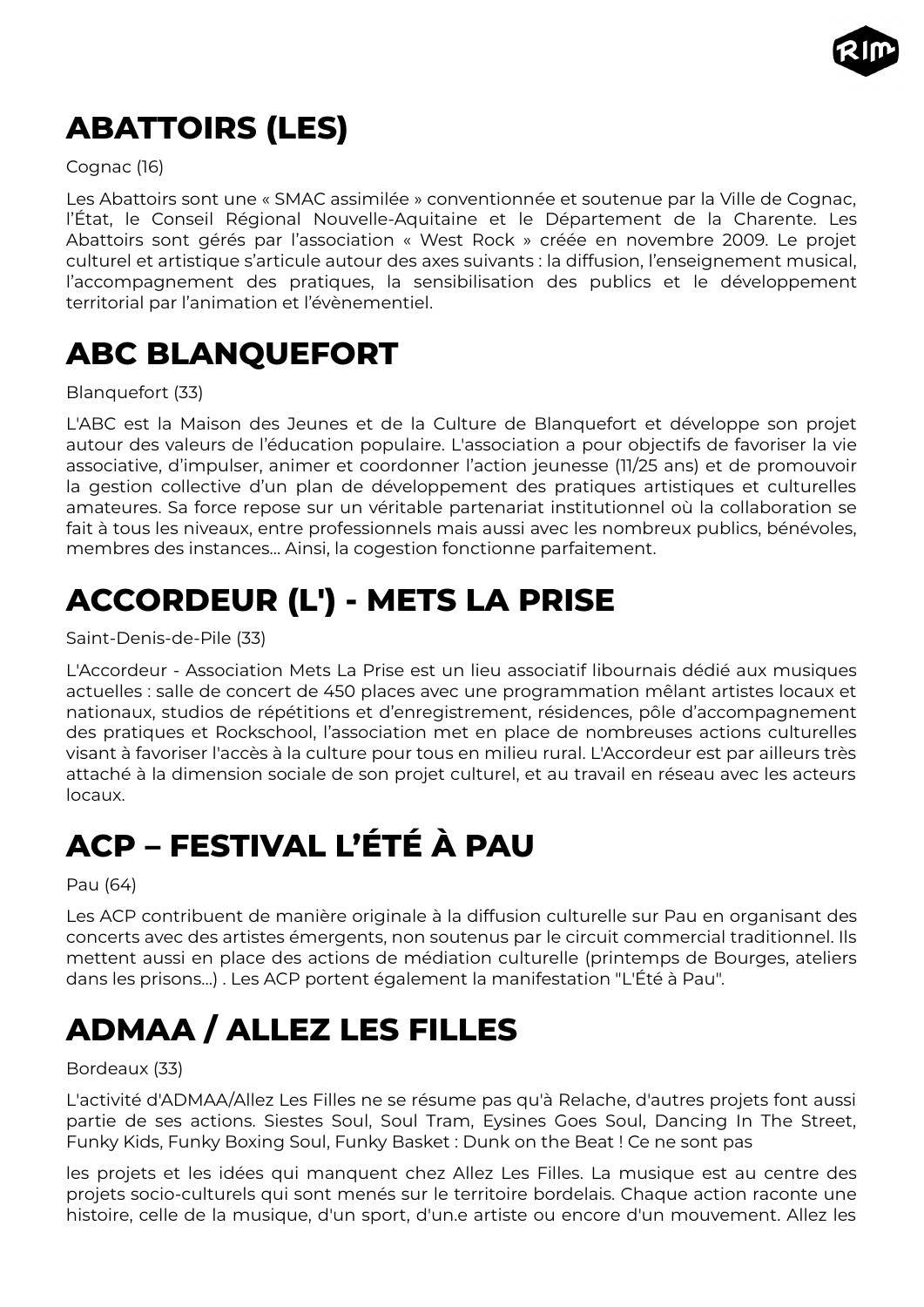

filles souhaite plus que jamais mener un travail de front avec les institutions sur le territoire de la métropole bordelaise, en participant au dynamisme de l'agglomération sous toutes ses facettes. Fort de l'expérience de son fondateur et de ses collaborateurs l'association a fait jouer de nombreux groupes, peu connus à l'époque et pourtant maintenant reconnus

sur la scène nationale voire internationale comme The Strokes, Yann Tiersen, BB Brunes, Amadou & Mariam, The White Stripes, Les Ogres de Barback, Naïve New Beaters, Aaron, Mickey 3D, Yael Naim, Sharon Jones....

### <span id="page-5-3"></span>**AFTER BEFORE**

Fumel (47)

Créée en 1999, l'association After Before a pour activités, le booking et la production d'artistes (Vibronics, Zion Train, Sleeppers, Capsula….) mais aussi, depuis 2009 la gestion de l'espace multiculturel "Pavillon 108", situé à Fumel dans le Lot et Garonne. Le lieu est composé d'un local de répétition équipé et d'une salle de spectacle de 300 places, où l'association, longtemps composée exclusivement de bénévoles, organise depuis 10 ans un à deux spectacles par mois (hors période estivale). L'association a inauguré en 2021 son café culturel « le 109 » à proximité directe du Pavillon 108.

## <span id="page-5-2"></span>**AGORILA**

#### Bayonne (64)

Fondé en 1949, Agorila est un des plus anciens labels musicaux français, et le label basque par excellence. Spécialiste de musiques de fêtes, de chorales, de rock, de folk basque, musiques de bandas, la société est indéniablement estampillée Sud Ouest avec plus de 850 CD édités. Toujours à la recherche de nouveaux talents, Agorila cherche sans cesse de nouveaux moyens de diffusion musicale. Agorila a aussi créé une Web Radio. Authenticité, tradition et professionnalisme font de leur maison d'édition musicale une institution qui dépasse les frontières du Pays Basque.

### <span id="page-5-1"></span>**ALL STYLES EDITIONS**

Bordeaux (33)

All Styles Editions est un label, ainsi qu'une maison d'édition. Ses activités sont le développement d'artistes, l'édition et la production phonographique, le management et l'export.

### <span id="page-5-0"></span>**AMISTANÇA-AMISTANZA**

Pau (64)

Amistança-Amistanza est une association existant en France,et qui a son équivalent en Espagne sur le territoire de l'Aragon. Elle a pour objet de favoriser la pratique artistique d'acteurs culturels professionnels et amateurs ainsi que leurs activités d'intérêt transfrontalier. Ils travaillent dans le champ des musiques actuelles en lien avec le Patrimoine Culturel immatériel de l'humanité et plus particulièrement des cultures gasconnes et aragonaises, ainsi que dans la vente de spectacles.

Site web: <https://www.amistanca.fr/>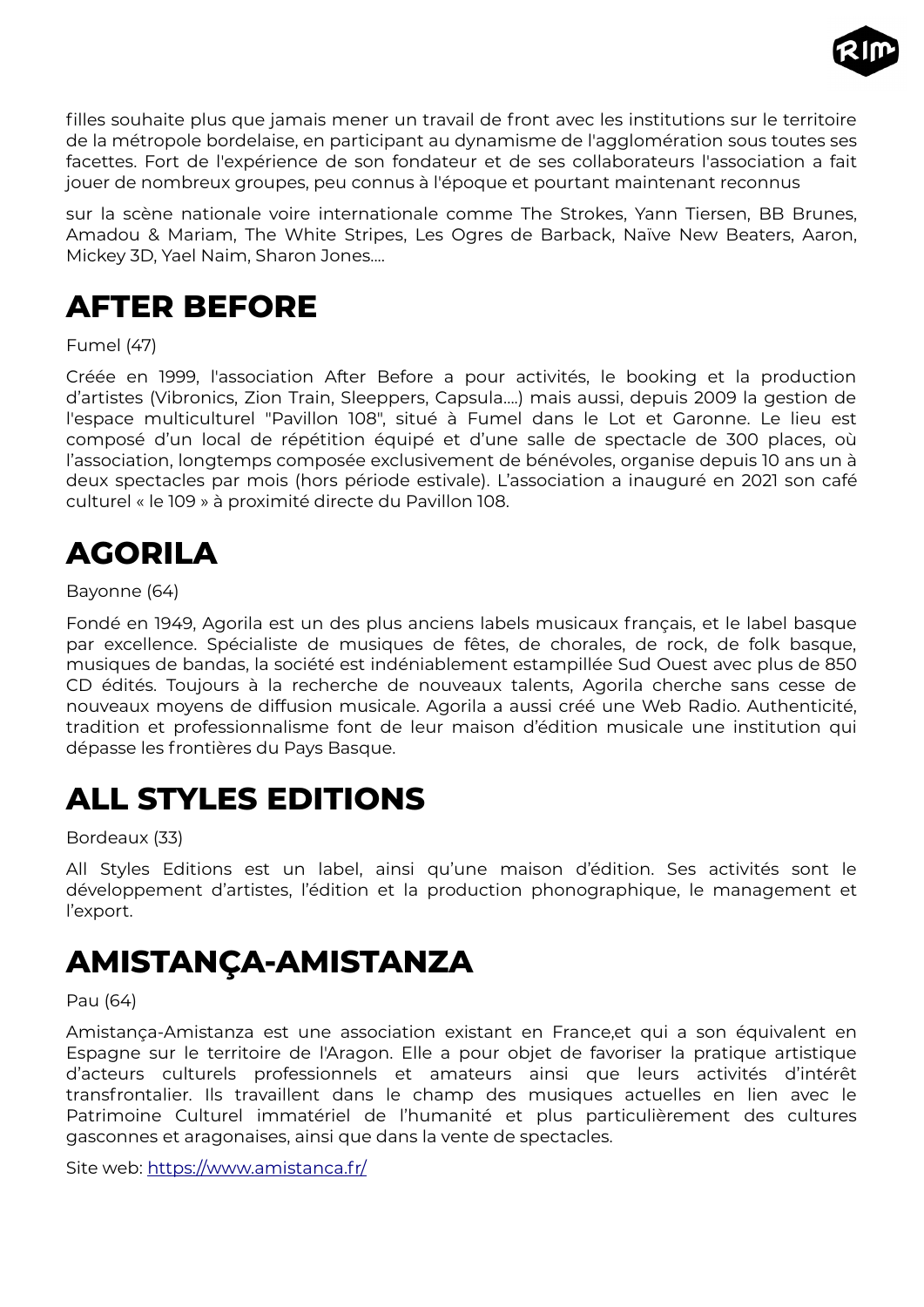

# <span id="page-6-4"></span>**AMPLI**

Billère (64)

Labellisée Scène de Musiques Actuelles (SMAC), les objectifs de l'association Ampli sont de soutenir et développer la pratique musicale, de permettre à des artistes émergents, alternatifs et singuliers de rencontrer un public, d'appréhender les musiques actuelles comme moyen d'expression et d'émancipation, de transmettre et partager son expertise du secteur des musiques actuelles. Ampli a en charge La Route du Son qui comprend 1 salle de concert de 400 places, 3 studios de répétition, 1 studio d'enregistrement et un centre-info.

# <span id="page-6-3"></span>**ANTENNE (L')**

Limoges (87)

Acteur associatif depuis 1987, l'Antenne œuvre dans le champs des musiques actuelles en faveur de l'émergence des groupes régionaux et l'accession à la culture en milieu défavorisé, à travers 4 grandes actions : un dispositif d'accompagnement de jeunes artistes en voie de professionnalisation, un soutien technique et artistique à des artistes régionaux en situation d'émergence, la transmission des savoirs, la démocratisation de la culture dans les quartiers de Limoges et l'organisation de concerts et d'ateliers en milieu carcéral.

# <span id="page-6-2"></span>**ANDROPHYNE \* KONTAINER**

#### Angresse (40)

Réceptacle de projets culturels, Androphyne\*Kontainer est l'association qui regroupe le tierslieu Kontainer, la compagnie pluridisciplinaire Androphyne, le label Cowboy À La Mode et le festival Make Noise Fest.

# <span id="page-6-1"></span>**AQUITAINE GROUPEMENT EMPLOYEURS CULTURE (AGEC)**

Bègles (33)

Agec & Co est un groupement d'employeurs des secteurs de la culture et de l'économie créative en Nouvelle-Aquitaine. En regroupant les besoins à temps partiels des adhérents, il construit des emplois à temps plein partagés dans les domaines tels que le théâtre, la danse, la musique, le patrimoine, les arts visuels, le cinéma, le livre… Association de l'économie sociale et solidaire, Agec & Co s'inscrit dans une dynamique durable de concertation et de construction des parcours des salariés.

# <span id="page-6-0"></span>**ARIANE PRODUCTIONS**

#### Mérignac (33)

Depuis 2001, Ariane Productions assure le développement de la carrière sur scène d'artistes et de groupes, les accompagne et met tout en oeuvre pour leur permettre de rencontrer leur public. Dans une démarche globale, Ariane productions propose un soutien logistique aux artistes et met à leur disposition toute la compétence, les conseils et les outils nécessaires à l'élaboration et à la pérennisation de leurs projets artistiques : production de spectacle, organisation de résidences de création, promotion et communication, conseils, atelier d'écriture, actions de sensibilisation autour de la chanson française et de l'écrit.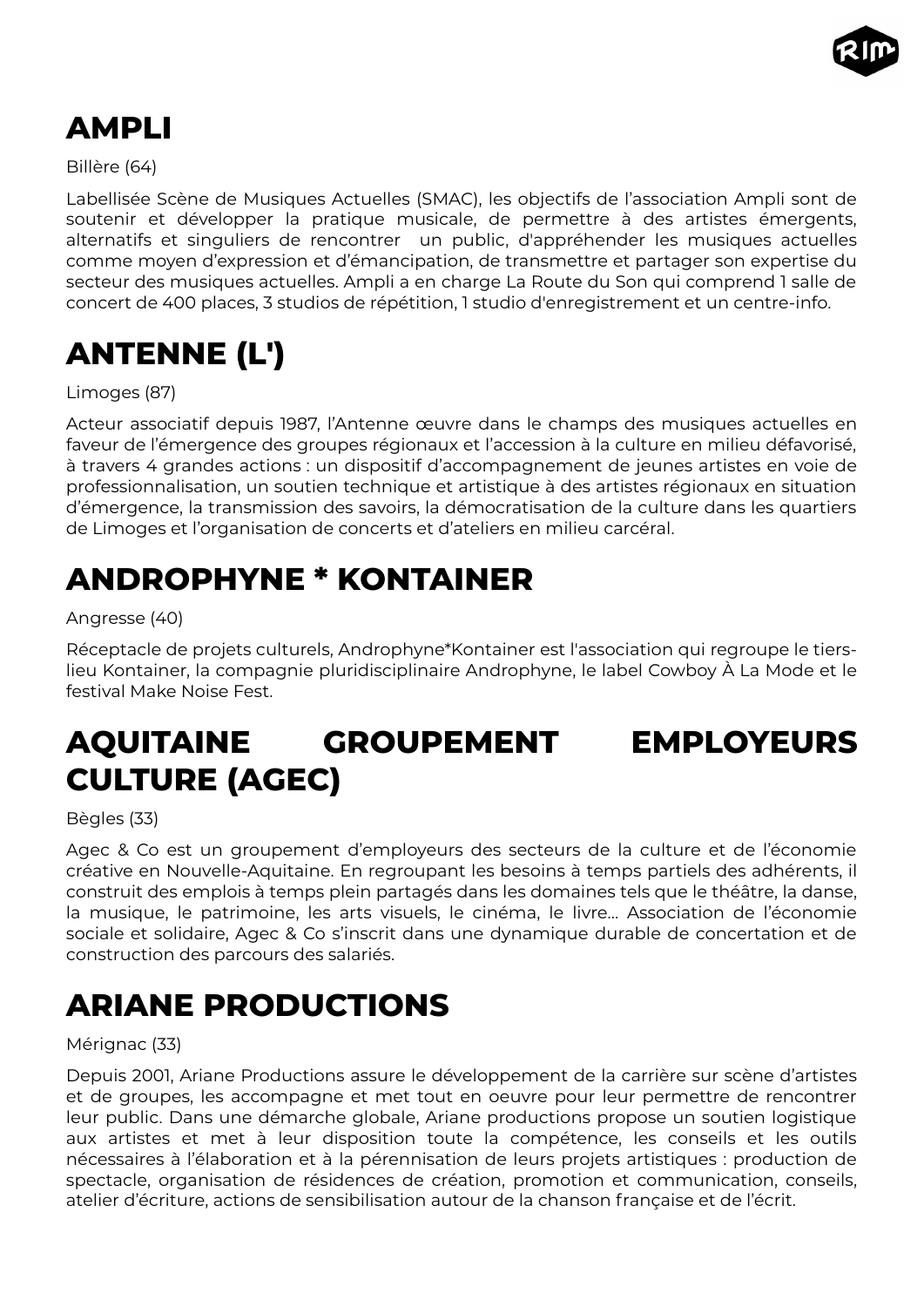

# <span id="page-7-4"></span>**ARPEGE ART ACADEMY // ROCK SCHOOL MÉDOC**

Sainte-Hélène (33)

Présentation: L'association Rock School Médoc contribue au développement de l'expression artistique et culturelle, principalement dans le domaine des musiques amplifiées, en organisant des cycles de formations, d'apprentissage et des concerts à prix accessibles et modiques, ainsi que dans le domaine de la création artistique multimédia. Elle met en disposition de ses membres des moyens facilitant leur organisation en groupes artistiques, de manière à favoriser leur responsabilité, leur autonomies et leur esprit citoyen.

Site web: [http://rockschool-medoc.com](http://rockschool-medoc.com/)

# <span id="page-7-3"></span>**ARTEDÌ SARL**

Carbon-Blanc (33)

Entreprise de productions d'événements et d'artistes qui dispose d'un département technique et communication.

Site web: [https://www.artediprod.com](https://www.artediprod.com/)

# <span id="page-7-2"></span>**ASSOCIATION DE L'UN À L'AUTRE**

Monflanquin (47)

Créée en 2008, l'association a comme objectif de mettre en place des événements culturels sur son territoire. Depuis 5 ans elle porte le projet Concerts Au Village qui œuvre pour un développement territorial des musiques actuelles.

# <span id="page-7-1"></span>**ASSOCIATION TOUS POUR TOUS – FRANCOFF**

Dompierre/Mer (17)

« Off » du festival des Francofolies de La Rochelle, les FrancOff ont été conçues afin de permettre aux artistes émergents et plus largement francophones de se produire et de se faire connaître. En provenance de la France entière, c'est pour ces artistes un moyen de s'investir pour la ville et la communauté : « penser global et agir local ». Ce rendez-vous annuel a pour vocation d'élargir le panorama des structures de diffusion. Dans un esprit d'ouverture culturelle, le Off s'adresse à tous les publics et pour le plus grand nombre : résidents comme vacanciers, âgé de 9 à 99 ans.

# <span id="page-7-0"></span>**ASSOCIATION MKP – MUSIK À PILE**

Saint Denis de Pile (33)

L'association MKP organise le Festival MusiK à Pile, mêlant musiques actuelles, spectacle vivant, activités de partage et épicurisme : un week-end de découvertes et de plaisirs simples où art rime avec essences rares. Et pour cause, le festival se déroule dans le cadre enchanteur du Parc du Château Bômale, à Saint Denis de Pile ! Au delà, une saison artistique et culturelle est orchestrée. MKP assure la programmation de 4 spectacles, qui accueillent 2000 élèves et accompagnants, dans le cadre du Parcours d'EAC coordonné par la Communauté d'Agglomération du Libournais (La Cali). Des projets de médiation sont aussi mis en place, bénéficiant à différents publics extraordinaires du territoire : résidents en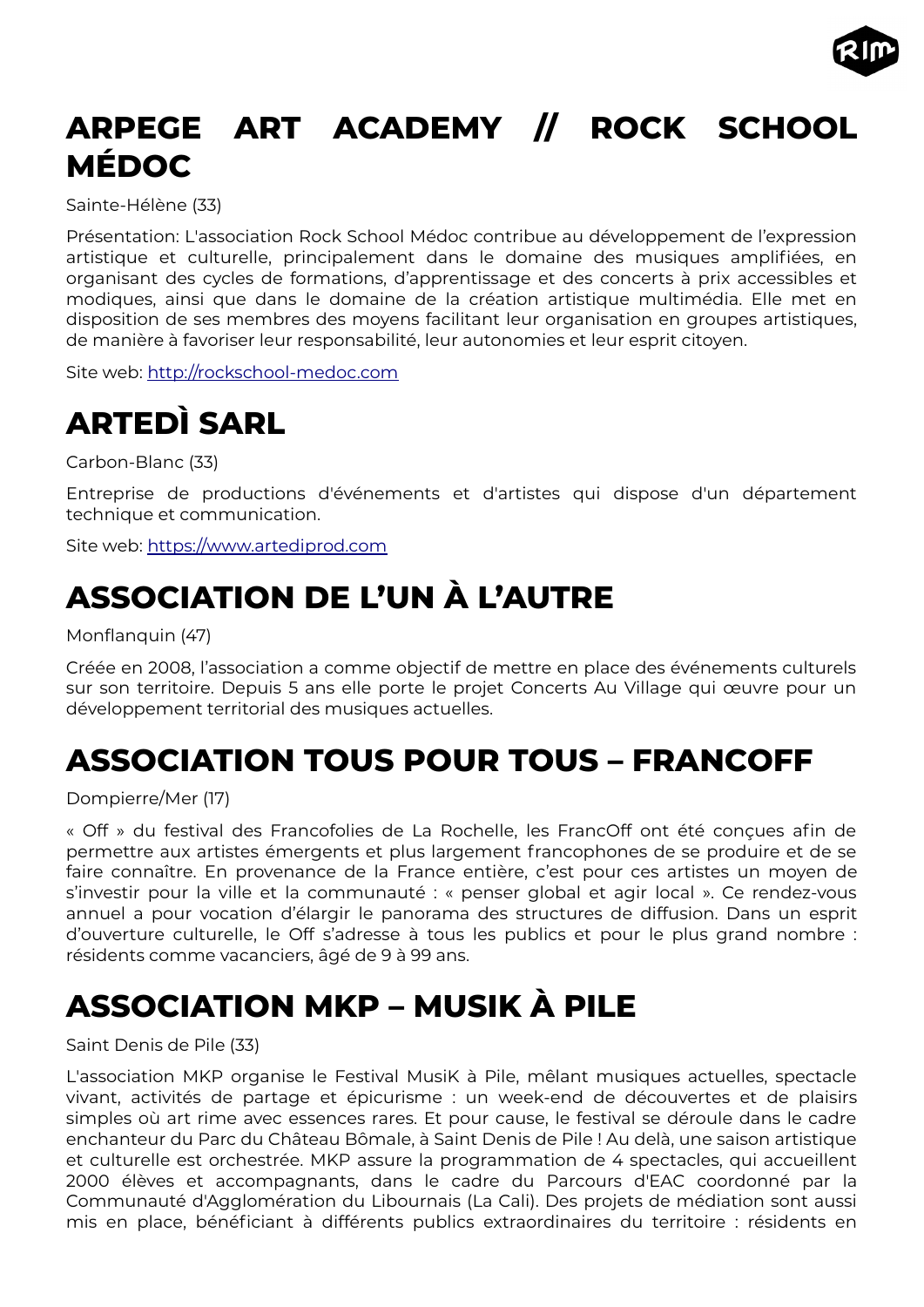

EHPAD, en Maison d'Accueil Spécialisée, adhérents du centre socio-culturel, public de l'Espace Jeunes.... une activité qui varie chaque année et qui prend son sens au travers des valeurs que défend l'association : de mixité et brassage social, d'accessibilité à la culture pour tous, de partage, découvertes et rencontres et de développement pour le territoire. Projets, ateliers de pratique, rencontres avec des artistes, bord de scène, festival... MusiK à Pile propose à la fois une certaine sensibilisation au spectacle et une offre culturelle.

# <span id="page-8-3"></span>**ATABAL**

#### Biarritz (64)

Labellisée SMAC, Atabal oeuvre dans la diffusion dans et hors de ses murs (environ 90 événements par an) le soutien à la création et l'accompagnement de projets artistiques amateurs ou professionnels : résidences, répétitions, enregistrements dans trois studios ouverts toute l'année. Elle œuvre aussi dans l'action culturelle à destination des publics scolaires ou empêchés sur tout l'ensemble du Pays Basque, la transmission des musiques actuelles avec son école de musique Rock Eskola, et le croisement des esthétiques culturelles, des publics ou des projets transfrontaliers. Ce positionnement s'exprime à travers des scènes ouvertes, des cafés concerts, des rencontres d'artistes en résidence, des performances, des ateliers, des visites et des expositions.

### <span id="page-8-2"></span>**ATELIERS MUSICAUX SYRINX**

#### Poitiers (86)

La particularité des Ateliers Musicaux Syrinx est d'offrir à tous sans condition d'âge ni de niveau, une pratique musicale de qualité, avec des musiciens qui ont tous une approche artistique de leur instrument. Permettre à chacun d'apprendre la musique en toute confiance en s'appuyant sur une démarche de formation alliant pratique instrumentale en groupe ou seul et culture générale, le tout grâce une pédagogie originale et fondée sur la découverte, la motivation, le plaisir et la rigueur, en pratique individuelle et/ou d'ensemble au sein d'ateliers.

### <span id="page-8-1"></span>**BACO RECORDS**

#### Bordeaux (33)

Faisant le constat d'une industrie du disque en crise, Baco Records se positionne comme un label militant, novateur dans ses concepts de commercialisation et de promotion, s'inscrivant dans le respect de ses artistes et de leurs publics. L'objectif au sein du label est donc de mettre en place des projets d'artistes talentueux, souvent issus de scènes dites « underground » et peu médiatisées, en France, comme à l'international, grâce à ses nombreux partenaires à l'étranger. Ce travail de développement trouve sa logique dans une vision globale de l'entité artistique, l'objectif étant de lier la réalité du travail de production musicale avec le montage des tournées, la gestion des catalogues éditoriaux, la conception et la logistique inhérente au merchandising des groupes…

### <span id="page-8-0"></span>**BALTERNO !**

#### Bègles (33)

Après près de 10 années d'activité, de diffusion et d'accompagnement de groupes de musiques, Alphonse Prod emploie l'expérience accumulée pour se concentrer sur la production et l'organisation d'évènements festifs culturels, avec un contenu principalement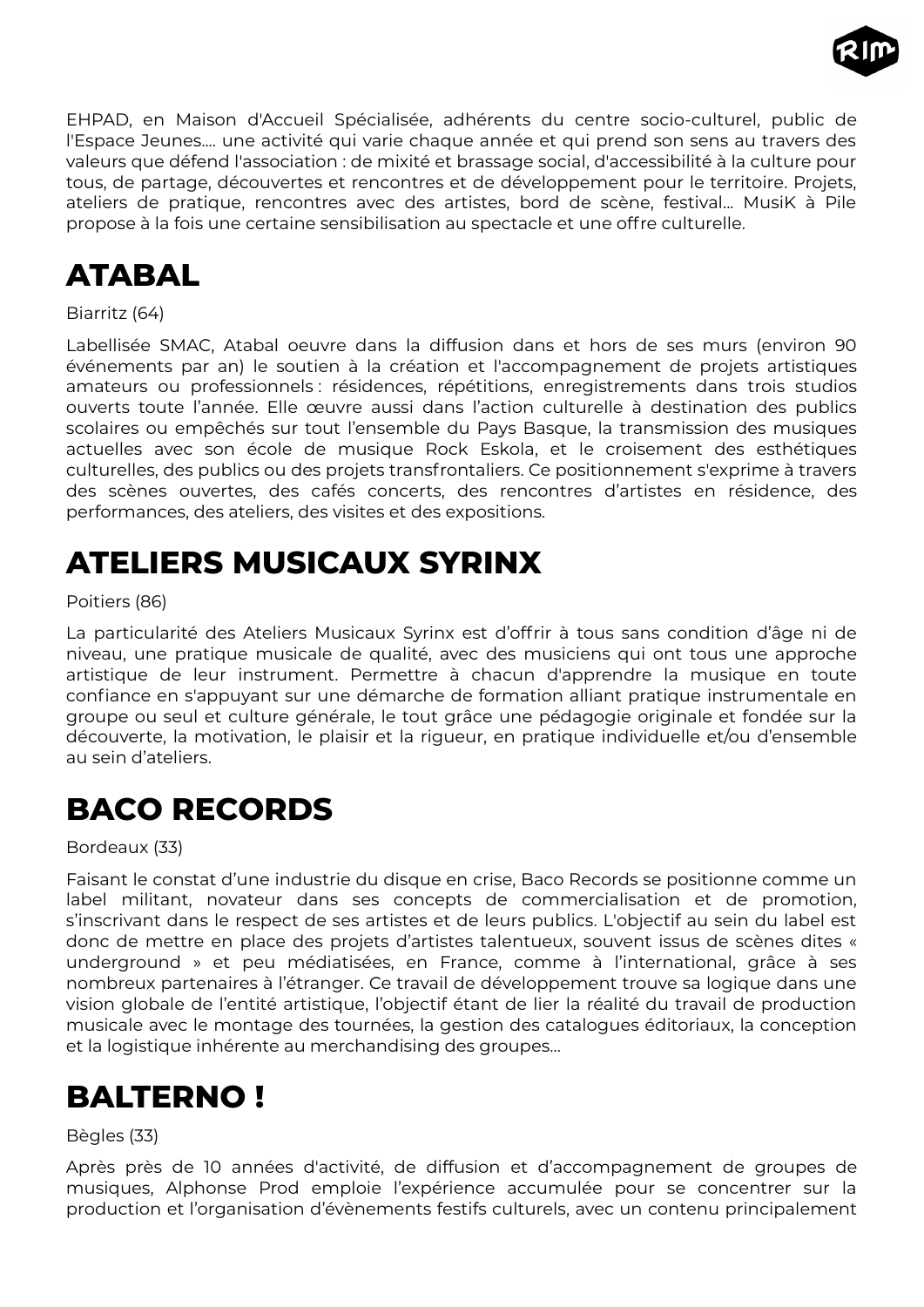

axé sur les musiques actuelles. Ceci toujours dans le cadre des valeurs qui sont les siennes : émergence, mixité, professionnalisation, proximité, citoyenneté.

# <span id="page-9-3"></span>**BANZAÏ LAB**

Bordeaux (33)

Banzaï Lab soutient, favorise le développement et accompagne les artistes dans leur carrière afin qu'ils consacrent leur énergie et leur talent à créer. Ce projet défend par essence des esthétiques qui mêlent musiques électroniques et instrumentales, mais Banzaï Lab s'autorise toutes les aventures, le label agissant en activiste pour lutter contre la création standardisée. Production phonographique, organisation de tournées, relations médias et marketing, Banzaï Lab est une grande bulle qui offre à ses artistes les moyens de travailler en toute liberté. La richesse de Banzaï Lab réside dans son éclectisme, du hip-hop à la bass music sans renier ses influences soul, jazz, dub ou trip-hop.

### <span id="page-9-2"></span>**BEAUB FM**

Limoges (87)

Beaub Fm est une radio associative située dans le quartier de Beaubreuil à Limoges. Cultivant des valeurs d'indépendance et d'ouverture, la radio Beaub Fm s'inscrit dans le soutien à la scène artistique locale et à la scène indépendante nationale et internationale. Présente sur la majorité des évènements culturels locaux mais aussi nationaux (la Route du Rock, le festival de Dour, le Printemps de Bourges, etc... ), la radio Beaub Fm promeut et diffuse toutes les musiques actuelles et permet de découvrir des artistes encore peu médiatisés.

### <span id="page-9-1"></span>**BELARRI**

#### Itxassou - 64

Belarri est un label discographique indépendant et associatif qui a pour vocation le développement d'artistes dans diverses esthétiques telles que la musique traditionnelle et la world-music, la musique contemporaine, mais aussi la pop, la musique électronique et tout style relevant des musiques actuelles. Basé au Pays Basque, le label est né de la volonté de promouvoir le travail d'artistes locaux sur son territoire mais aussi à l'extérieur de celui-ci et de tisser des liens avec ceux d'autres territoires aux identités affirmées. Ceci étant, le label est ouvert à toute forme de musique moderne et novatrice de quelque horizon qu'elle soit. Conscient des mutations en cours dans le secteur de la musique et des difficultés actuelles des musiciens a tirer de réels revenus de leurs activités, Belarri se veut équitable et transparent. De même, conscient des enjeux environnementaux, Belarri se veut écologique. En accord avec les artistes, la priorité est mise sur l'emploi de matériel recyclé et/ou recyclable autant pour l'aspect administratif que pour la fabrication des supports physiques.

### <span id="page-9-0"></span>**BELLE FACTORY**

Cognac (16)

En 2019, l'association Blues Passions se transforme en la SCIC Belle Factory, qui regroupe aujourd'hui trois festivals d'importance en Charente et Charente-Maritime (Cognac Blues Passions, Free Music à Montendre et Stereoparc à Rochefort), ainsi que de nombreux projets tout au long de l'année, tous aussi passionnants les uns que les autres.

3 festivals, 3 sites web :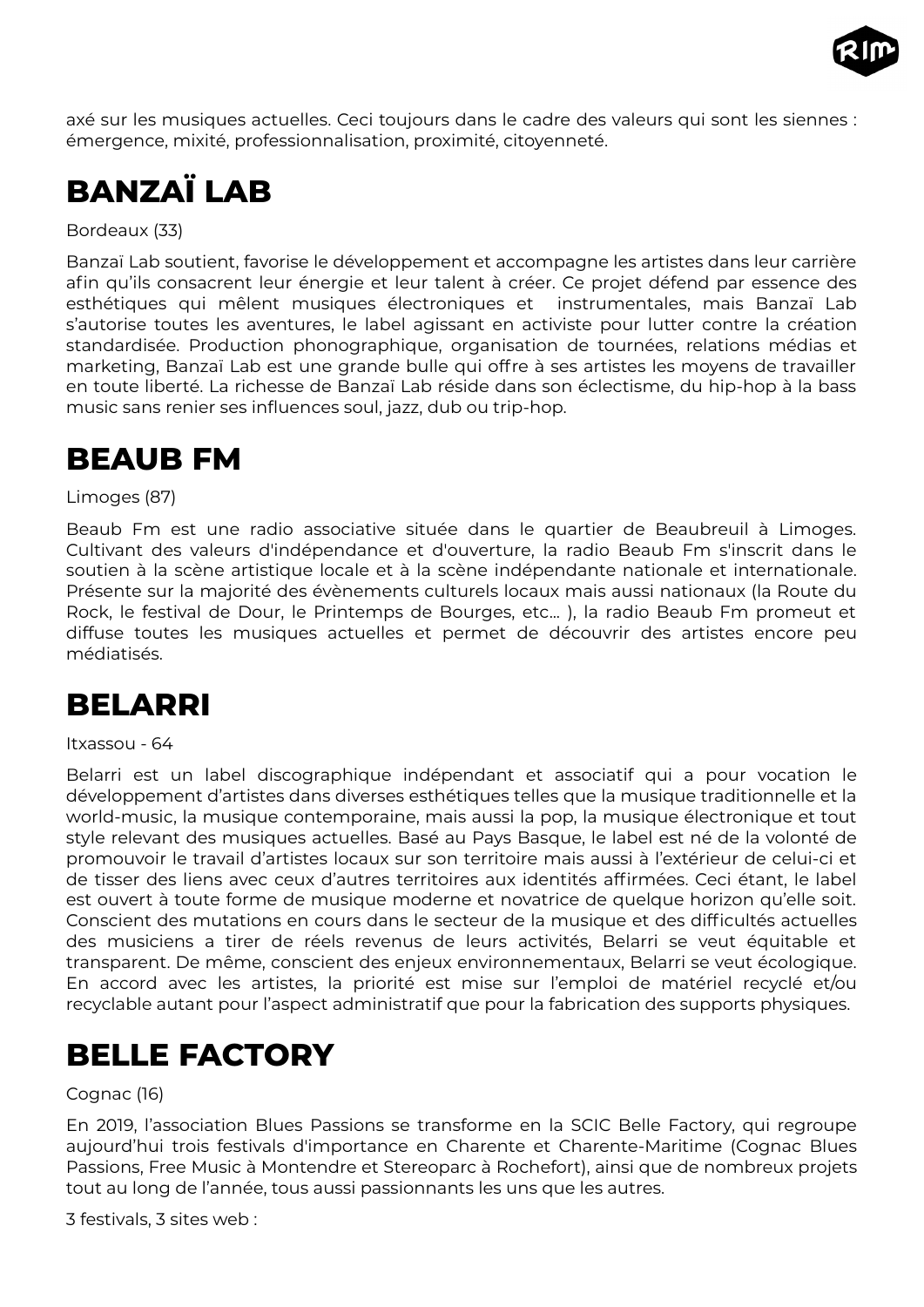

<https://www.bluespassions.com/> <https://freemusic-festival.com/> [https://stereoparc.co](https://stereoparc.com/)

## <span id="page-10-4"></span>**BENJAMIN SUHARD**

Poitiers (33)

Salarié du RIM, délégué territorial Charente, Charente-Maritime, Deux-Sèvres.

## <span id="page-10-3"></span>**BORDEAUX OPEN AIR**

Bordeaux (33)

Association loi 1901, Bordeaux Open Air est également un festival de musique électronique ayant lieu chaque été dans la métropole bordelaise. Accessible, gratuit, ouvert à tous, il tend à promouvoir ce style musical via la diffusion d'œuvres artistiques, de conférences ainsi que via des ateliers pour petits & grands. Vecteur de lien social, sa force passe également par l'ensemble des prestataires locaux participant au projet depuis sa première édition en 2016.

## <span id="page-10-2"></span>**BORDEAUX ROCK**

#### Bordeaux (33)

L'association Bordeaux Rock a été créée en 2004 par plusieurs activistes de la scène rock bordelaise des années 80 avec pour objectif de valoriser la scène locale. C'est à travers l'édition de compilations et albums ou la création du Festival Bordeaux Rock que l'association a répondu à cet objectif. Au fil du temps, la curiosité et l'éclectisme se sont placés au centre de la ligne éditoriale de la structure orientant ses actions vers la promotion du paysage musical bordelais passé et contemporain, mais aussi national et international. D'autres événements sont venus étoffer l'action de l'association : le festival de documentaires musicaux Musical Écran ou encore Les Plages Pop.

### <span id="page-10-1"></span>**BOXON RECORDS**

Bordeaux (33)

Créé en 2007 par Julien Minet, le label peut être fier de ses réalisations, dans un contexte où la musique électronique est en perpétuelle mutation. Boxon Records est une véritable pépinière d'artistes ayant permis le développement de beaucoup d'entre eux comme Tom Deluxx, Dilemn, François Ier, Costello, Aert Prog, Loïs Plugged & Fruckie, Sovnger… Les débuts du label sont marqués par une rapide et incroyable ascension : les tracks composées par les artistes Boxon sont diffusées sur de célèbres radios BBC RADIO1, Radio Nova et le Mouv. Elles sont soutenues par 2manydjs, Annie Nightingale, Arthur Baker, Boys Noize, Joachim Garraud, Laurent Garnier, Manu Le Malin, Richie Hawtin, Steve Aoki, The Bloody Beetroots, Tiga…

# <span id="page-10-0"></span>**BP 12 (CIP AUDIO)**

#### Pessac (33)

BP12 est un studio de création sonore et un petit label. Il n'est pas attaché à un seul genre musical et revendique au contraire un éclectisme humaniste et une production sonore de qualité.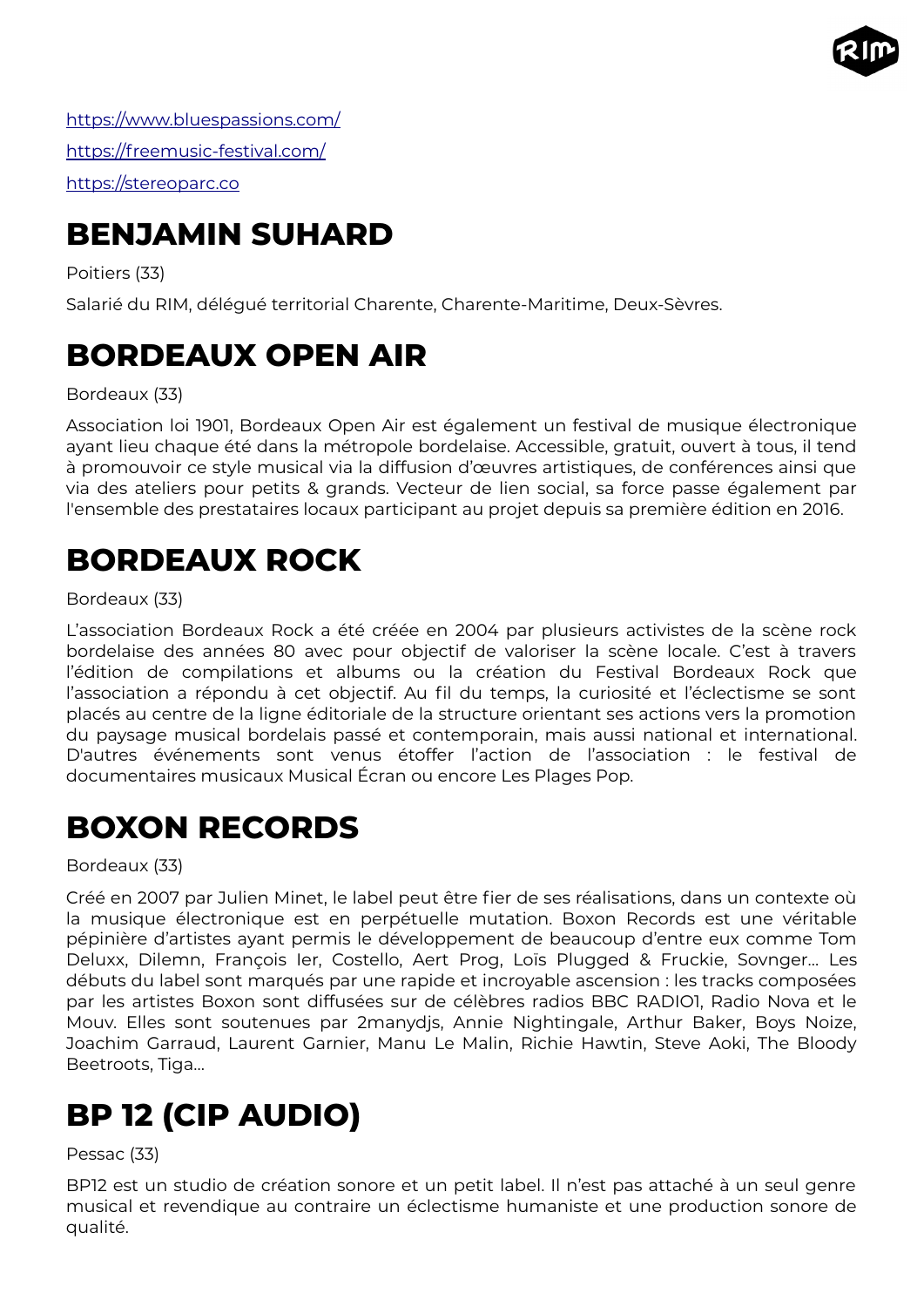

### <span id="page-11-4"></span>**BRAM FM**

Tulle (19)

Radio associative diffusant sur le bassin de Tulle (98.3). Son slogan : Bram'Fm partage la différence

Site web: [http://bramfm.com](http://bramfm.com/)

# <span id="page-11-3"></span>**BOLINGO ART PRODUCTION**

#### Bressuire (79)

Bolingo Art a vu le jour suite au travail entrepris avec les musiciens d'une troupe musicale du Burkina Faso. Depuis plusieurs années, elle fait tourner en France des artistes du continent africain. L'association défend des valeurs de solidarité et de partage par l'éducation (artistique, citoyenneté, contre la discrimination), par l'organisation de tournées d'artistes, le management, la production de disques et par une programmation annuelle de films sur la musique ou la solidarité.

## <span id="page-11-2"></span>**CABINET MUSICAL DU DR LARSENE**

Bègles (33)

Depuis plus de 25 ans, le Cabinet Musical du Dr Larsene est un lieu incontournable des musiques amplifiées. Il accueille dans ses locaux, situés au cœur du quartier des Terres Neuves, une école des musiques électriques, des ateliers danses et une régie répétitions. Cet espace de 500 m² abrite une véritable fourmilière culturelle et associative. Les adhérents participent toute l'année à la dynamique de la structure : soirées concerts / spectacles, rencontres musicales ou dansées, semaines thématiques, projets menés avec les habitants et les différents acteurs des Terres Neuves et de Bègles... Rocker ou rappeur, danseur ou musicien, amateur ou professionnel, enfant ou adulte, le Dr Larsene est avant tout un lieu de rencontres ouvert à tous !

# <span id="page-11-1"></span>**CAFÉ DE L'ESPACE (LE)**

Flayat (23)

Le Café de l'Espace est un café associatif socio-culturel qui se situe en milieu (hyper) rural, à Flayat, petite commune au Sud Est de la Creuse. Véritable tiers-lieu, le Café de l'Espace répond aux valeurs de l'animation de vie sociale. Proposant à la fois de la diffusion culturelle (concerts, spectacles etc.) mais aussi des débats, des rencontres, des ateliers, etc. le Café de l'Espace est avant tout un lieu d'échanges et de partage. L'activité du café se complète avec un espace de co-working, un point connecté ou encore l'accueil du Point Postale pour préserver un minimum de service sur le territoire.

# <span id="page-11-0"></span>**CAFÉMUSIC' - AMAC**

Mont de Marsan (40)

Depuis 1995, le Café Music' est géré par l'Association Montoise d'Animations Culturelles (AMAC), en convention avec l' agglomération de Mont de Marsan. Association d'éducation populaire, l'AMAC porte un projet culturel global particulièrement axé sur le développement des musiques actuelles. De la salle de concerts, en passant par l'espace rencontres, des interventions de médiation en milieu scolaire ou sur les quartiers prioritaires , une diversité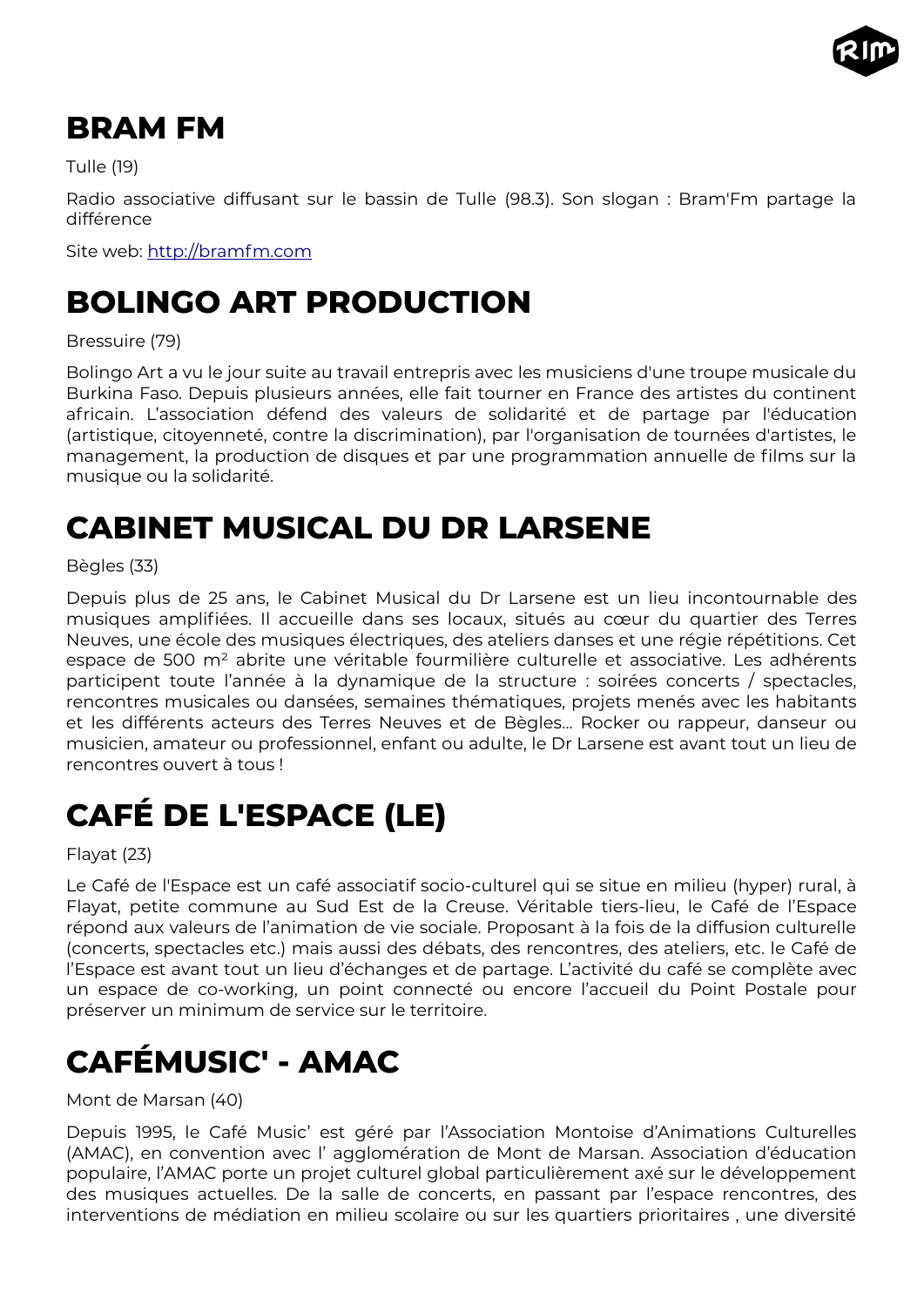

d'actions anime les espaces investis par l'association. Au-delà des concerts, les cours de la Rock School, les expositions, les scènes ouvertes, les résidences d'artistes, les sessions d'enregistrement… constituent autant d'activités ouvertes à tous, tout au long de l'année.

# <span id="page-12-4"></span>**CAMJI (LE)**

Niort (79)

Le Camji est une association loi 1901 à but non lucratif. Situé au cœur du centre ville de Niort, Le Camji est un espace dédié aux musiques actuelles depuis 2000. Il comprend une salle de diffusion (300 places), une régie vidéo, un bar ouvert tous les soirs de concerts, un espace d'exposition, 2 studios de répétition situés dans le quartier St-Florent et un studio d'enregistrement à Du Guesclin.

# <span id="page-12-3"></span>**CENTRE REGIONAL DES MUSIQUES TRAD EN LIMOUSIN**

Seilhac (19)

L'association a pour but de permettre une meilleure connaissance et appropriation (sociale, économique et culturelle) des territoires du Limousin au sein de la Nouvelle Aquitaine au travers des musiques traditionnelles et des cultures qui y sont liées. Elle permet aux artistes, aux habitant.e.s, aux acteur.trice.s du monde associatif et institutionnel de mieux connaître leur territoire par le fil rouge des musiques traditionnelles qui traduisent l'existence de valeurs communes et donnent du sens à une culture en marche.

# <span id="page-12-2"></span>**CHANTONS SOUS LES PINS**

Pontonx sur l'Adour (40)

Chantons sous les pins œuvre depuis 1998 à la pérennisation d'une action culturelle ancrée sur tout le territoire landais. Elle organise chaque hiver le festival éponyme, programme des moments forts en Chanson en itinérance dans de nombreux villages des Landes, et impulse des dynamiques avec les structures associatives, culturelles, sociales ou les collectivités locales. L'association est adhérente du *Collectif des Opérateurs Culturels Aquitains*.

# <span id="page-12-1"></span>**CHMISEVERTE (LA) / AU FIL DU SON**

Civray (86)

Au Fil du Son ose le mélange des genres et des générations, ne cherche pas à reproduire mais à surprendre son public. C'est un festival qui vit avec son temps et dans son époque mais également dans sa région, bouleversant les codes et références du genre, bataillant contre la morosité ambiante et dans lequel partage et convivialité sont les hymnes. Quinze ans que les plus grands comme les plus jeunes foulent les bords de la Charente pour 3 jours de musique, de fête et de partage. AU FIL DU SON c'est du rock, de la pop, de l'électro… mais aussi de la chanson et des artistes locaux. Le festival est à ce jour le 2ème plus gros festival en Poitou-Charentes après les Francos.

<span id="page-12-0"></span>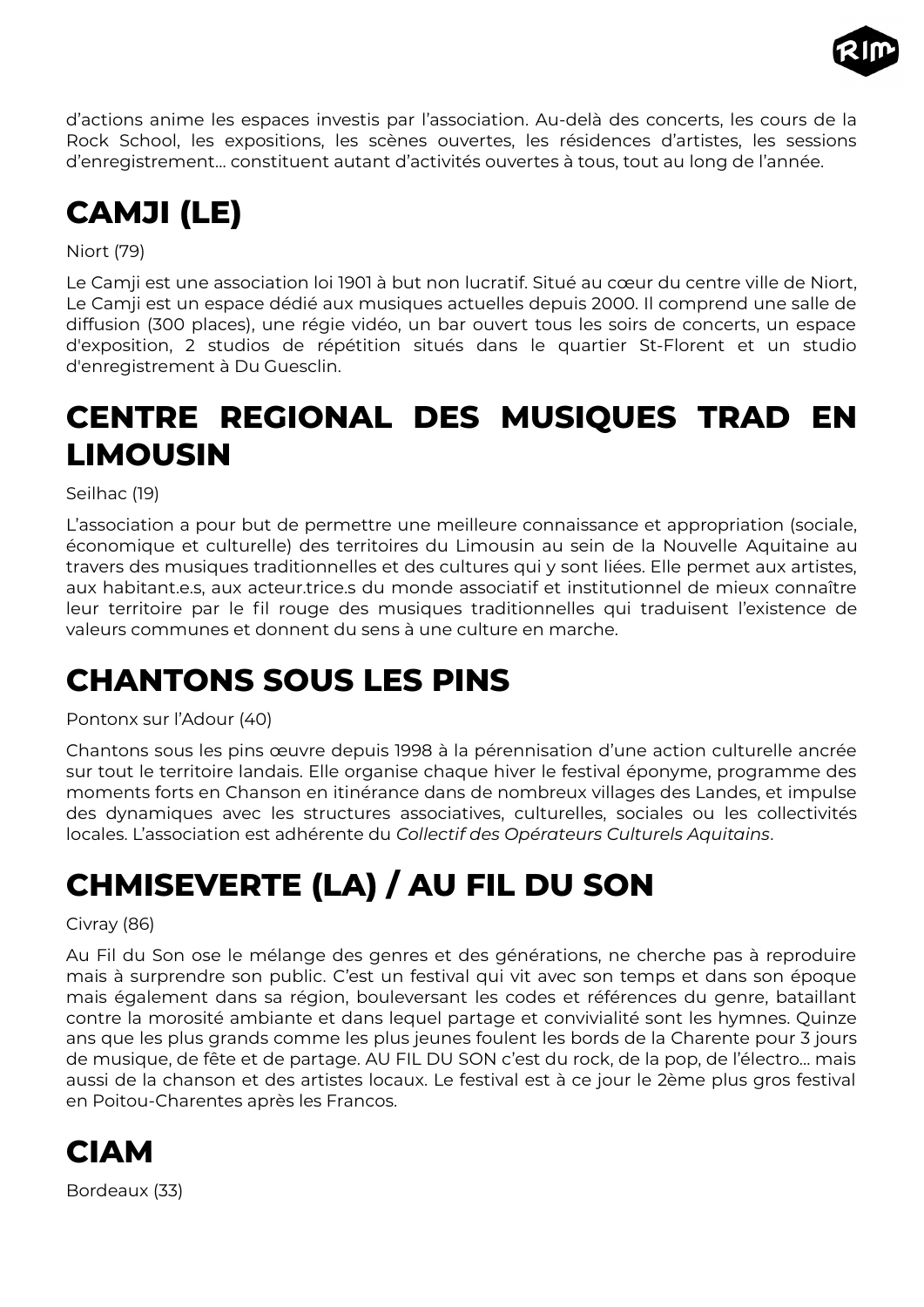

Le CIAM, école de musique et centre de formation professionnelle, propose à tous les passionnés de musique un éventail de disciplines musicales et techniques. L'école offre un large panel de cours individuels et collectifs et organise chaque année des masterclass prestigieuses avec des musiciens de renommée nationale et internationale, favorisant ainsi l'écoute, les rencontres et les échanges avec des artistes et des professionnels issus du secteur musical. Le CIAM encourage la pratique collective, en mettant à disposition de ses adhérents de nombreuses activités (ateliers de groupes, salles de répétitions) accompagnées de mises en situations scéniques régulières (ApéroCIAM, FestiCIAM).

# <span id="page-13-3"></span>**CLÉ DES ONDES (LA)**

Bordeaux (33)

La Clé des Ondes est la radio bordelaise qui se mouille pour qu'il fasse beau. Fondée lors de libération des ondes, en août 1981, elle est la chambre d'écho des mouvements sociaux, culturels, politiques, sportifs, associatifs et sans publicité. Elle émet sur le 90.10 FM à Bordeaux et sur Internet. Eclectique, elle propose un fil musical cousu main regroupant une diversité inédite de style allant du rap à la musique classique en passant le ska et la chanson française. Engagée, elle est le lieu des échanges des gauches et des mouvements progressistes. Ouverte, elle permet l'expression sur son antenne des invisibilisé.e.s et marginalisé.e.s médiatiquement : portugais, espagnol, latino-américains, maghrébins, chômeurs, syndicalistes, etc. Créative, elle aide à l'émancipation de chacun de ses membres et leur permet une liberté totale. D'ici et d'ailleurs, de toutes les couleurs, de toutes les nationalités, de toutes les musiques, de tout ce qui bouge, elle est la voix des sans-voix.

Site web: https://lacledesondes.fr

### <span id="page-13-2"></span>**COCONUT MUSIC FESTIVAL**

#### Saintes (17)

Voilà plus d'une demi-décennie que le Coconut Music Festival installe scènes et palmiers en septembre à l'Abbaye Aux Dames. Un mélange étonnant entre patrimoine et musiques innovantes, entre exotisme et art roman. Sans jamais déroger au cap qu'elle s'était fixé, l'association Coconut Music poursuit avec envie son but de faire découvrir des artistes injustement méconnus sur son territoire. Qu'ils viennent d'Afrique, des États-Unis, de France ou d'autres contrées, tous les artistes conviés au festival le sont pour leur approche novatrice de la chose sonore.

# <span id="page-13-1"></span>**COLLECTIF MOÏ MOÏ**

#### Ciboure (64)

Le collectif Moï Moï réunit des musiciens, des producteurs, des plasticiens, et des communicants de la médiation. Agissant depuis le Pays Basque, Moï Moï, ne se lasse pas d'imaginer des projets transdisciplinaires, de lier et relier, d'accumuler les rencontres, de prendre des risques, de faire autrement. Son objectif est de créer, provoquer la surprise en développant un espace d'expression original. Le collectif regroupe le label Moï Moï Records, la branche jeune public Boom Tchack, la fabrique créative Garden Kolektiboa, la maison d'édition Moï Moï et l'animation de la webradio Dia.

### <span id="page-13-0"></span>**COLLECTIF VACANCE ENTROPIE**

Tulle (19)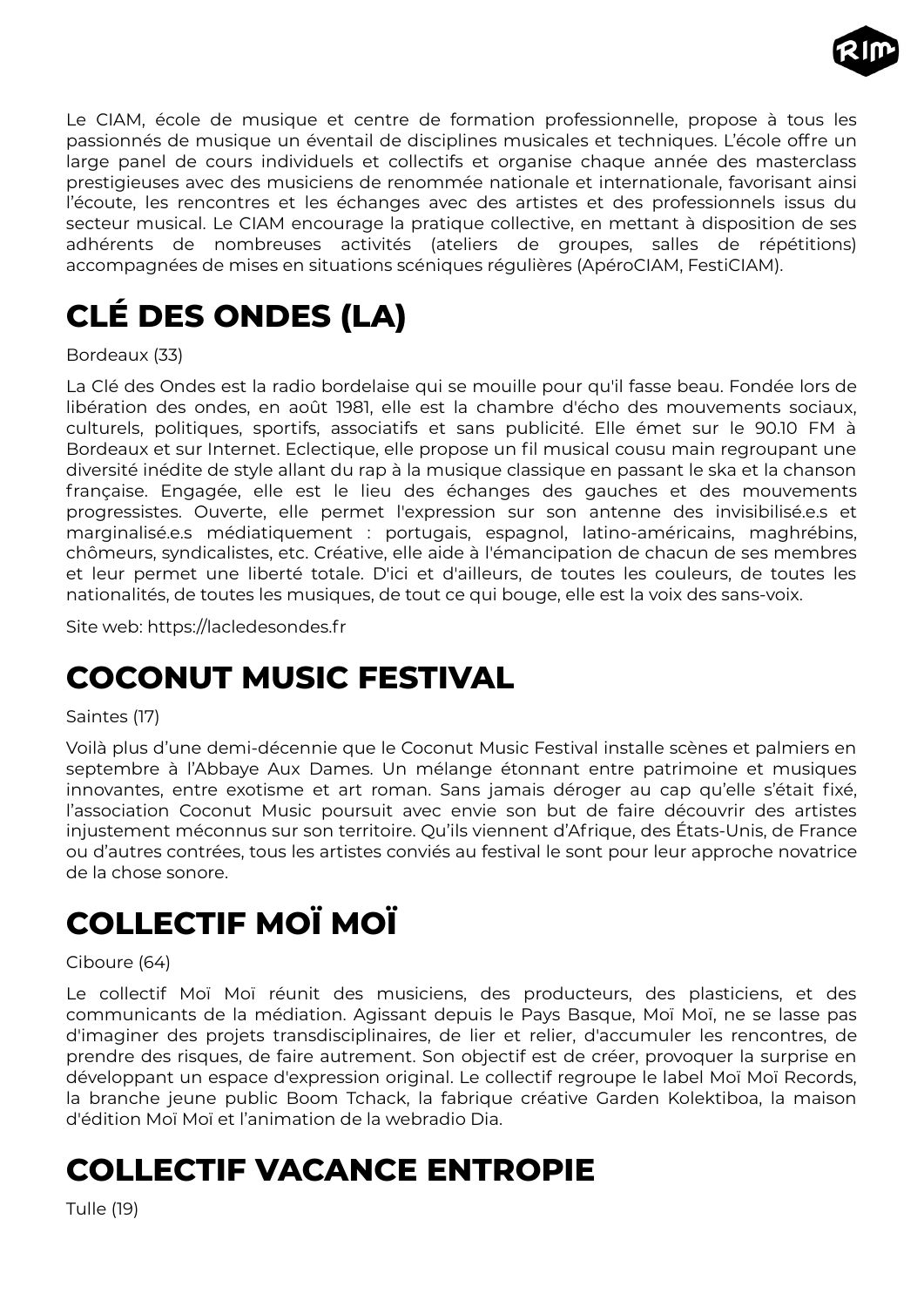

Collectif Vacance Entropie (CVE) se définit comme développeur d'artistes et accompagne des musiciens dans leur professionnalisation : structuration administrative, tournée, promotion, édition… Elle a créé la FAC (Fabrique d'Autonomies Culturelles), pépinière d'artistes portée avec Ulysse Maison d'Artistes. CVE intervient aussi plus largement en accompagnement des acteurs des musiques actuelles sur différents axes : formation, développement de projet, programmation artistique, animation de réseaux…

# <span id="page-14-3"></span>**CONFORT MODERNE (LE) - L'OREILLE EST HARDIE**

Poitiers (86)

Le Confort Moderne est une friche artistique pionnière à Poitiers. C'est aussi une association visionnaire et militante : l'Oreille est hardie. Elle dessine les contours d'une identité artistique généreuse au service des musiques et de l'art d'aujourd'hui. Entièrement réhabilitée, elle compte désormais : 1 salle, 1 club, 1 entrepôt, 1 galerie, 1 fanzinothèque, 1 disquaire, 1 studio de création, 12 chambres de résidence, 2 boxs de répétition, 1 restaurant, 1 bar, 1 jardin et l'association Jazz à Poitiers.

# <span id="page-14-2"></span>**CREUSE TOUJOURS**

#### Saint-Étienne-De-Fursac (23)

Creuse Toujours propose aux habitant-e-s du territoire une programmation artistique et culturelle éclectique, notamment via l'organisation du festival Lézart Vert et en accompagnant les adolescent-e-s de 11 à 17 ans. Mise à part son favoritisme pour la couleur verte (représentative de la volonté d'éco-citoyenneté), cette association hybride est colorée par l'éducation populaire, la diversité culturelle, l'ouverture au monde, la volonté d'animations locales, les partenariats et surtout par une équipe de bénévoles (pour la grande majorité creusois-es) forte en propositions, envies d'actions, d'idées et de motivation (toujours ouvert à toutes et tous) !

# <span id="page-14-1"></span>**CRI DU PAPIER (LE)**

Brive-la-Gaillarde (19)

Créée en 2010, l'association Le Cri du Papier développe des solutions à destination du secteur culturel et de l'événementiel, depuis 2010. Les prestations proposées : collage d'affiches, dépôt d'affiches et de tracts, tractage de main à la main, mise sous pli… Le Cri du Papier est reconnue par ses partenaires publics et par le biais des agréments « Entreprise Solidaire d'Utilité Sociale » et « services civiques » et de financements publics pour ses actions d'intérêt général. Elle se revendique comme étant un outil hybride qui mêle missions d'intérêt général et économie raisonnée, complémentaire aux services public. L'association développe notamment un agenda culturel collaboratif en ligne, doublé d'une version papier sous la forme d'un fanzine qui valorise les projets culturels locaux.

# <span id="page-14-0"></span>**CRISTAL GROUPE**

#### Rochefort (17)

Maison d'édition Musicale, maison de disques, studio d'enregistrement et de postproduction... la musique est au cœur de nos activités, mais nos métiers sont multiples ! Fondée depuis plus de 20 ans, Cristal Groupe est une maison à plusieurs facettes : multiculturelle, multi activités et multi services. Elle ne cesse de se réinventer afin de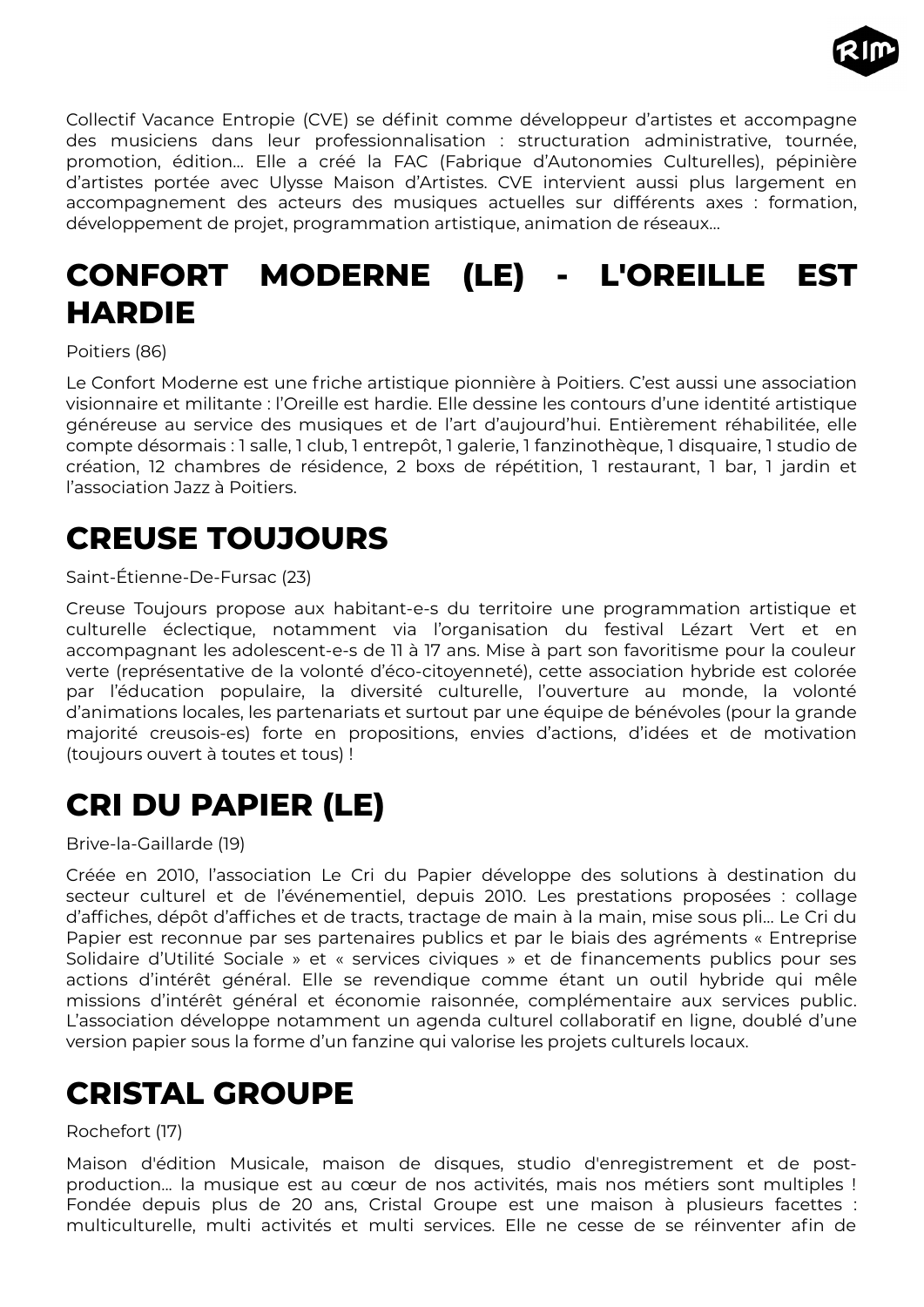

demeurer pertinente dans un secteur en perpétuelle mutation, et de rester à l'écoute des besoins de ceux qui font la musique, pour la scène, pour le disque ou pour les images

Site web: http://www.cristalgroupe.com/

# <span id="page-15-3"></span>**CRISTAL MUSIQUE**

Gujan Mestras (33)

Cristal Musique a pour objectif de promouvoir la création musicale. L'association aide les artistes composant des œuvres originales à faire connaître leurs créations. Ses activités vont de l'organisation de festivals («Nouvelles Musiques et Chansons», «Musiques au Futur») à l'organisation de concerts, en passant par la production et promotion de créateurs auteurs, compositeurs et interprètes, de textes littéraires illustrés musicalement. Cristal Musique développe aussi des «jumelages» avec d'autres structures qui permettent un partage efficace des compétences, une bonne gestion du matériel d'enregistrement et la centralisation des moyens techniques et artistiques.

## <span id="page-15-2"></span>**CRISTAL PRODUCTION**

La Rochelle (17)

Cristal Production est une Société Coopérative d'Intérêt Collectif qui œuvre pour favoriser l'emploi d'artistes professionnels en les accompagnant dans leurs démarches administratives et artistiques. Aide à la définition du projet, production, suivi de production, communication sont autant de missions qui leur tiennent à cœur. Cristal Production bénéficie d'une expertise de 25 années d'expérience et d'un solide réseau de professionnels, lui permettant de mettre à disposition des collectivités et/ou organisateurs de spectacles vivants, d'évènements, ses compétences en matière d'ingénierie culturelle.

### <span id="page-15-1"></span>**CULTURE BAR-BARS**

Le collectif Culture Bar-Bars, en tant que fédération nationale des cafés cultures, articule son action autour de 5 grands axes: structurer localement les cafés-cultures, accompagner, informer les adhérents du réseau, organiser le festival Culture bar-bars, dialoguer avec les partenaires sociaux et les pouvoirs publics et mener un travail de concertation au niveau local avec les collectivités territoriales.

# <span id="page-15-0"></span>**DÉLUGE**

Bordeaux (33)

Présentation: Déluge est un Collectif et Label indépendant de musiciens bordelais consacré au jazz de création. C'est en 2017 que germe l'idée d'un outil de pro- motion du jazz néoaquitain. Inspirés par une diaspora foisonnante de jeunes musiciens ve-nus faire leurs armes à Paris, désireux de faire valoir le cadre culturel exceptionnel de Bordeaux et sa région, trois amis décident de s'atteler à la tâche. Saxophoniste, coordinateur du département Jazz du Conservatoire Jacques Thibaud, Julien Dubois est aux premières loges d'un bouillonnement créatif qu'il souhaite encourager. Clément Simon et Thomas Julienne, déjà riches d'une carrière de pianiste pour l'un, contrebassiste pour l'autre, formulent avec lui le constat qu'il manque encore un acteur capable de défendre une musique de création, un jazz à taille humaine formulé avec exigence, mais sans dogmatisme.

Site web: [https://www.collectifdeluge.fr](https://www.collectifdeluge.fr/)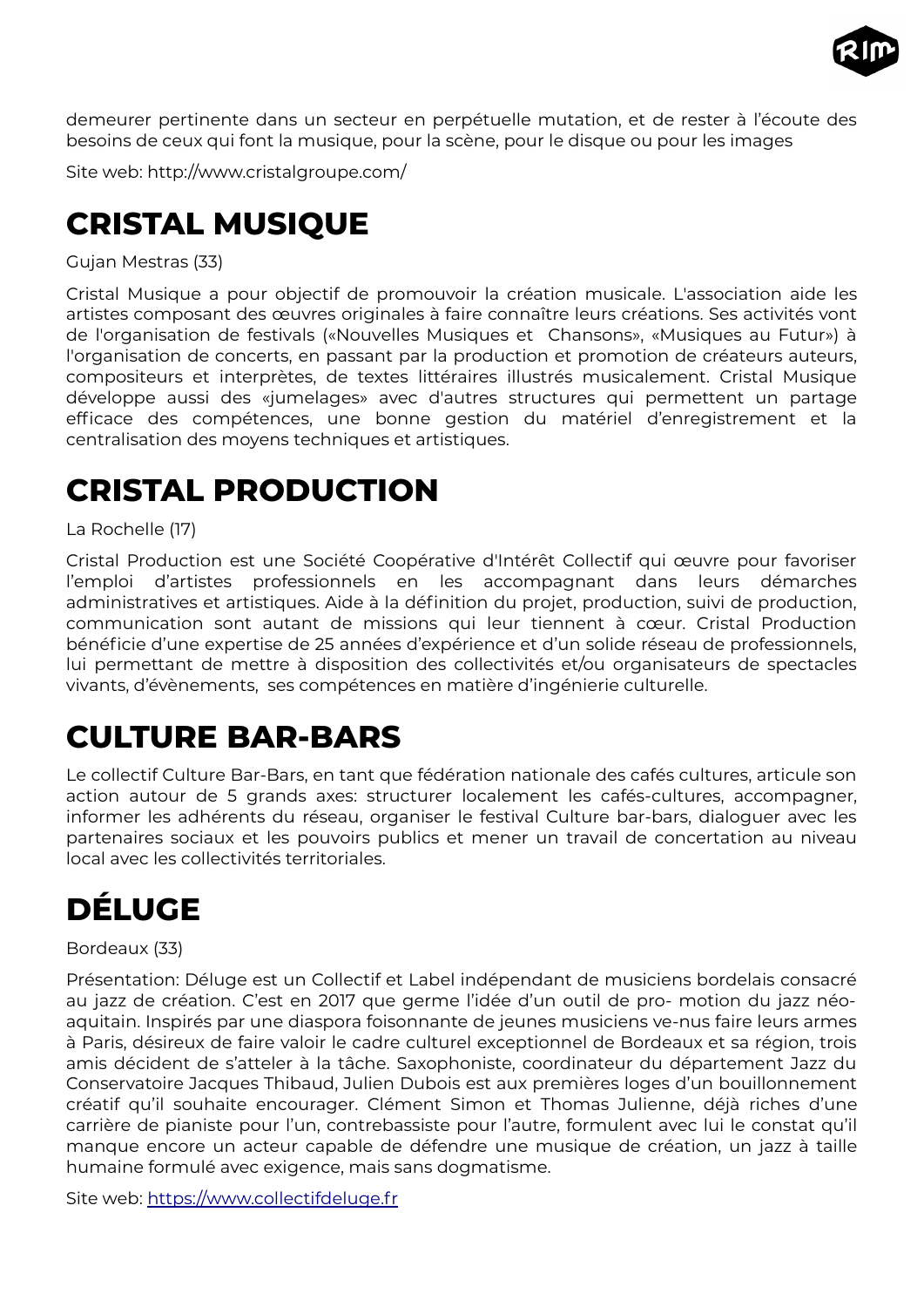

# <span id="page-16-3"></span>**DÉRAPAGE PROD**

Bordeaux (33).

Structure fondée en 2004, sous forme associative au départ, l'association dénommé Dérapage Productions se consacrait alors principalement à la production d'artistes musiciens issus de la scène des musiques dites « urbaines ». Avec la volonté de s'élargir, de soutenir, de révéler et d'accompagner des artistes émergents, c'est en 2006 que Grégory Connan intègre Dérapage Productions et réaménage professionnellement la structure avec pour axe majeur, le management, la production et le développement d'artistes. En 2017, Grégory Connan, alors chargé d'une expérience et d'un carnet d'adresse riche de 15 ans d'expérience, restructure l'activité en société dénommé TORTUGA, l'enseigne DERAPAGE PRODUCTIONS demeurant toujours pour la partie production de tournée. Avec une partie label et management « TORTUGA » et une partie production de tournée « DERAPAGE PROD », la vocation de la société a pour nature le développement et le tissage de liens artistiques, culturels et la diffusion d'artistes, interprètes professionnels par le biais d'activités liées à la musique. TORTUGA s'engage sur une voie fédératrice attachée à cette indépendance, source de créativité et d'innovation. TORTUGA représente des artistes développant des projets artistiques de créations scéniques et de productions discographiques. Les artistes défendus depuis 2004 : Toto La Momposina, Willie Colon, New York Salsa All Stars, Chico Trujillo, Celso Piña, La Gallera Social Club, Puerto Candelaria, Los Wembler's, Black Flower, Benin International Musical, Orkesta Mendoza, Tamikrest, Gili Yalo, Aziza Brahim, Mokoomba, Amparanoia, Bani Hill Band, Maa NGala, Ablaye Cissoko, Miramar, Antonio Rivas, Al Jawala, Ej Hijo de la Cumbia, Meissa M'Baye, L'Orchestre International du Vetex, Escallandrum, …

Site web: http://www.derapageprod.fr

### <span id="page-16-2"></span>**DES LENDEMAINS QUI CHANTENT**

#### Tulle (19)

L'association gère un équipement mis à disposition par la Ville de Tulle, doté d'une salle de spectacles de 450 places, d'une petite scène située dans le bar et d'un bâtiment dédié à la répétition. Elle mène un projet artistique et culturel labellisé « Scène de Musiques Actuelles » qui inscrit la même équité de traitement pour l'éducation artistique, l'accompagnement des musiciens et la diffusion. Son activité est à la fois positionnée entre les murs de la SMAC et à la fois ouverte sur le territoire.

### <span id="page-16-1"></span>**DIFF'ART**

#### Parthenay (79)

Née en 1988 à Parthenay, Diff'art est une salle de diffusion, d'enseignement et d'accompagnement dédiée aux musiques actuelles. Sa rock school compte plus de 150 élèves et le lieu encourage dans ses diverses actions la découverte et la promotion des nouvelles tendances artistiques en matière de musiques actuelles. Diff'art propose une programmation éclectique tant au niveau des esthétiques musicales que par les typologies d'artistes accueillis : découvertes, têtes d'affiche, du local à l'international.

# <span id="page-16-0"></span>**DISQUES DU TIGRE (LES)**

#### Limoges (87)

Créée en 1994 autour de la production musicale, notamment du groupe Steff Tej & Ejectés, la structure Les Disques du Tigre a développé différentes fonctions au fil des années. À l'origine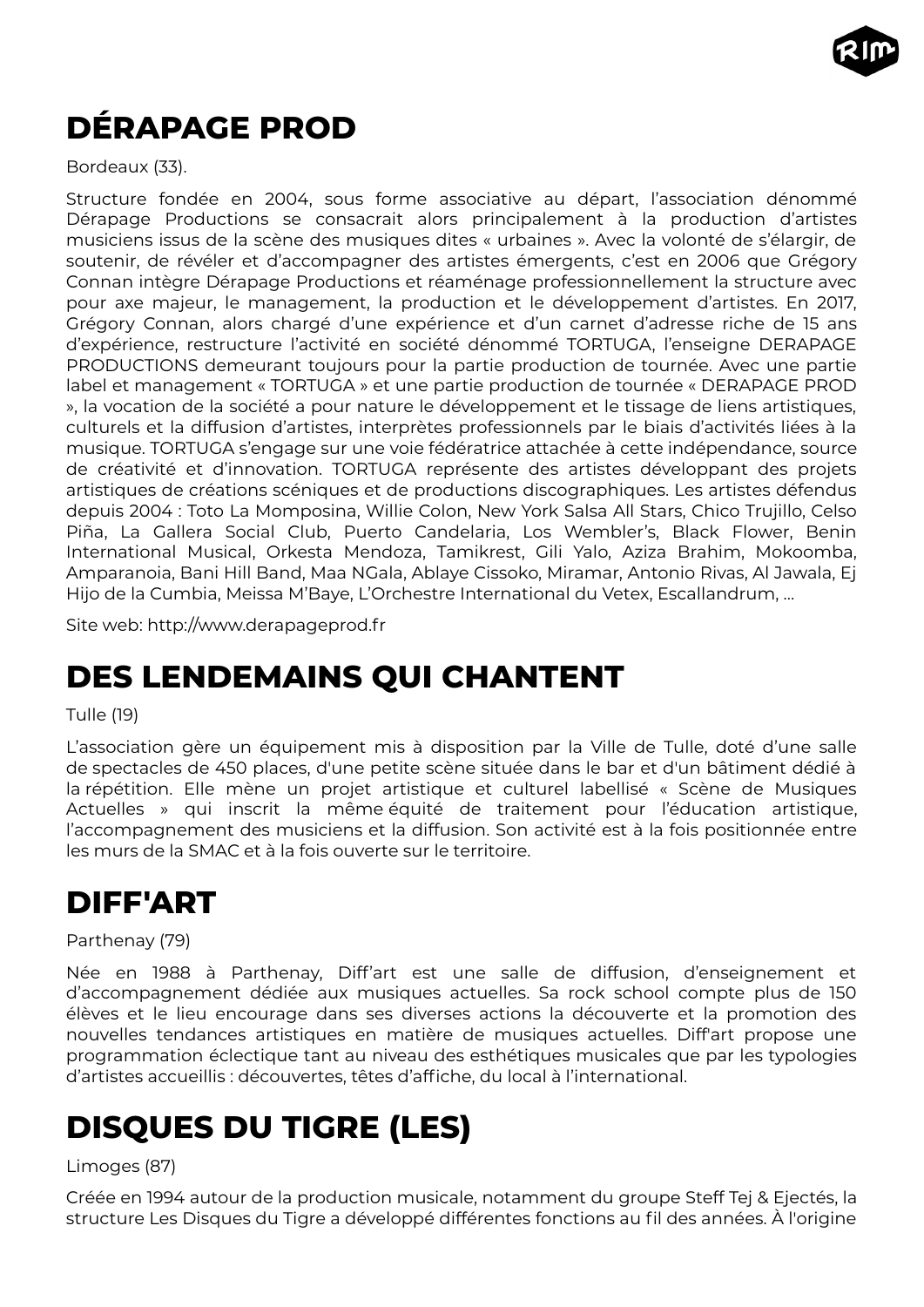

d'une trentaine de sorties depuis sa création, l'association monte aussi des tournées en France et a l'étranger, assure la promotion des dates de concerts et des sorties phonographiques, et accompagne de jeunes musiciens lors d'ateliers, en lycée ou en centre aéré.

# <span id="page-17-4"></span>**DYNAMO (LA)**

Niort (79)

La Dynamo convertit les mouvements alternatifs en énergie continue grâce à l'induction de son magnétisme électrisé ! Plus concrètement, l'association participe au développement et à la diffusion de toutes les initiatives et de toutes les cultures locales. La commission Culturelle assure les concerts, scènes ouvertes, expositions, … Quant à la commission Citoyenne, elle gère les Troc'fringues, Repair'café, Glanage, …

# <span id="page-17-3"></span>**ECLATS D'ÉMAIL JAZZ ÉDITION**

Limoges (87)

Créé en 2006, ce festival rassemble de jeunes découvertes devenues grands talents de la scène Jazz française et internationale, musiciens régionaux et créations, vedettes du monde du Jazz, ce sont aussi tous les autres rendez-vous atypiques et hors contexte scénique qui marquent le temps du festival. Le soutien aux musiciens compositeurs est un des axes fort de la programmation.

# <span id="page-17-2"></span>**EFFORT 2 CONSCIENCE**

Mérignac (33)

Fondée en 2003, Effort 2 Conscience crée et développe des espaces d'expression. Se servant de différents médias comme outils, l'association aide chaque personne à se réapproprier une propre parole dans la société. La mise en place d'ateliers favorisant l'expression permet au public, au travers de la création, de donner vie à un ressenti et de développer une pensée, d'argumenter un point de vue, et d'alimenter le dialogue social. Effort 2 Conscience développe un travail quotidien avec les structures de proximité en terme de valorisation de l'individu, tisse des liens avec les différentes structures sociales, éducatives et culturelles dans l'accompagnement des différents publics.

# <span id="page-17-1"></span>**EINSTEIN ON THE BEACH**

#### Bordeaux (33)

Depuis 2006, Einstein on the Beach travaille à la diffusion d'esthétiques et pratiques musicales expérimentales et contemporaines dans le Sud-Ouest. À Bordeaux, où se trouve le siège de l'association, Einstein on the Beach développe une activité de production et de diffusion de projets musicaux contemporains, avec l'ambition d'apporter aux publics une ouverture vers des artistes œuvrant dans le champ de l'expérimentation musicale, sous ses formes multiples, et notamment vers le travail des musiciens improvisateurs.

### <span id="page-17-0"></span>**ELIZABETH MY DEAR**

#### Tulle (19)

L'association Elizabeth My Dear a été créée en juillet 1997 par un groupe de passionnés de musique et d'art en général, investis pour la qualité de vie sur leur territoire. Elle a pour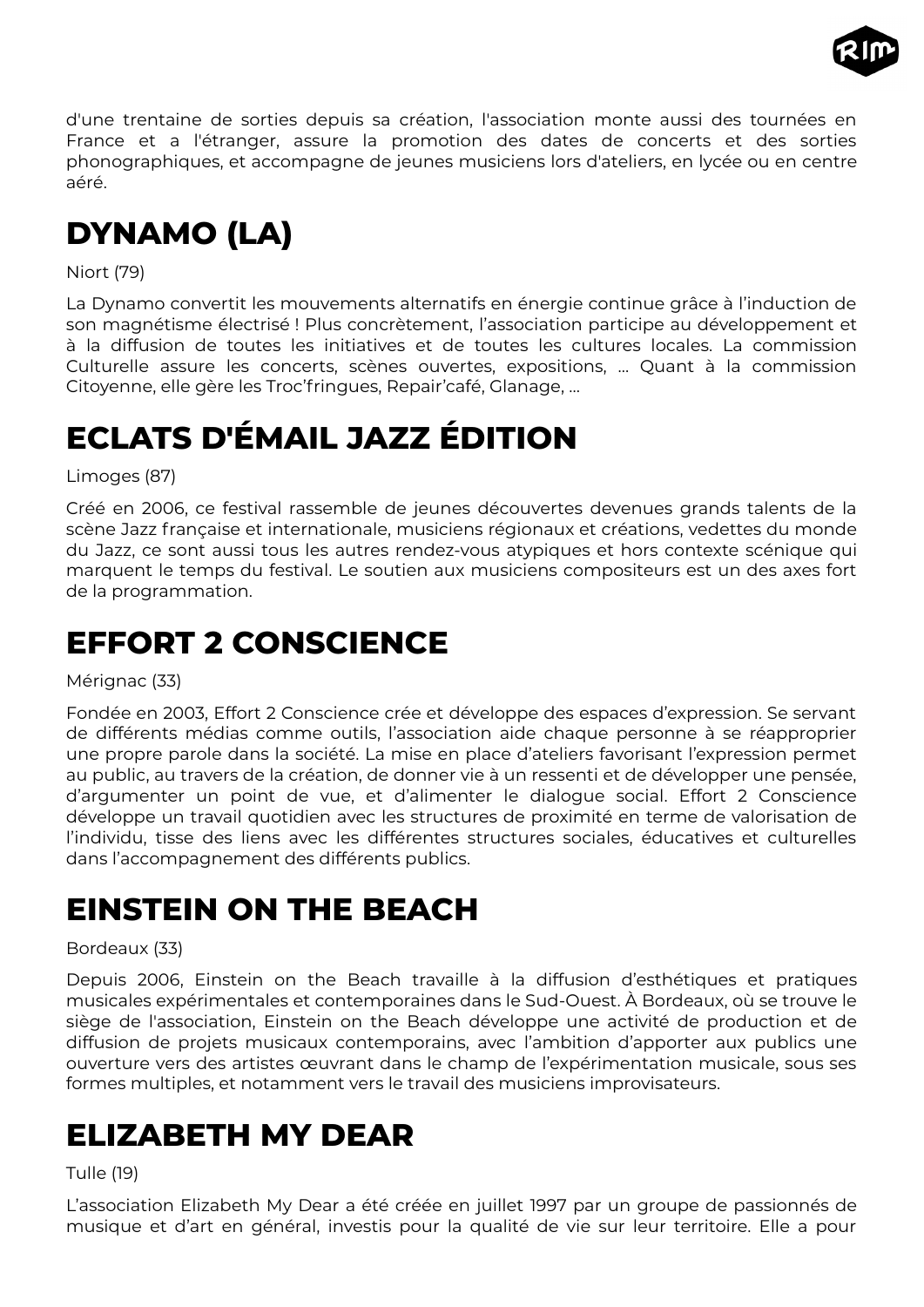

objectifs de promouvoir les musiques actuelles en Corrèze et d'encourager les pratiques culturelles, dans le domaine du spectacle vivant notamment. Depuis plus de 20 ans maintenant, Elizabeth My Dear développe ses actions, et principalement l'organisation du festival Ô les Chœurs, sur cet axe, en proposant des spectacles de qualité accessibles à tous les publics.

## <span id="page-18-4"></span>**ELKAR**

Bayonne (64)

Elkar est une librairie et une maison d'édition à cheval entre l'Espagne et la France.

# <span id="page-18-3"></span>**BOC'HALL – SALLE ÉMERAUDE**

Bressuire (79)

L'association Boc'Hall, créée en 2000, a pour vocation le développement des Musiques Actuelles sur le territoire du Bocage Bressuirais. Situé au cœur de la ville de Bressuire, Boc'Hall comprend une salle de concert de 250 places, un bar, 3 box de répétitions ainsi qu'un espace dédié aux expositions. Ses missions sont les suivantes : gestion de la salle de concert et des boxs de répétition, mise en place d'une programmation musicale variée (une dizaine de concerts par an) et de projets culturels.

### <span id="page-18-2"></span>**EMMANUEL CASTEL**

Bègles (33)

Salarié du RIM, responsable du réseau de distribution de disques en circuit-court.

# <span id="page-18-1"></span>**EN SOIRÉE JE DANSE PAS**

#### Limoges (87)

Collectif de groupes, En Soirée Je Danse Pas a sorti des productions de : the Frolics, dGnRate, L.F.M., Thomas Ezekiel, Off Tracks, Mr Godson will be the last one to survive…

# <span id="page-18-0"></span>**ENSEMBLE, ANIMONS-NOUS - FESTIVAL TRIBUS LIBRES**

Le Tuzan - 33

Ensemble, Animons-Nous» a d'abord été une Junior Association (2008), portée par de jeunes girondins, alors âgés de 14 ans qui souhaitaient dynamiser la vie de leur commune (Le Tuzan -33) par le biais d'activités culturelles et sportives. Aujourd'hui, plus de 10 ans après, l'équipe s'agrandit, riche des expériences de chacun dans le milieu associatif et professionnel. Ainsi, les actions se sont étendues au département avec pour objectif d'organiser des événements culturels qui mettent en avant les artistes, créateurs et entreprises locaux, notamment avec le moment phare de l'année pour l'association : le festival Tribus Libres ! Mais également avec de nombreuses journées culturelles (concerts, marchés, ateliers zéro déchet, expositions...) dans des lieux insolites de Gironde, pour valoriser le patrimoine de notre département, en espérant pouvoir l'élargir à la région cette année ! Nous essayons de véhiculer un maximum nos valeurs dans tous nos évènements : la sensibilisation à la protection de l'environnement, l'accès à la culture pour tous, l'entraide, la découverte de l'autre et la mise en avant de nos richesses locales !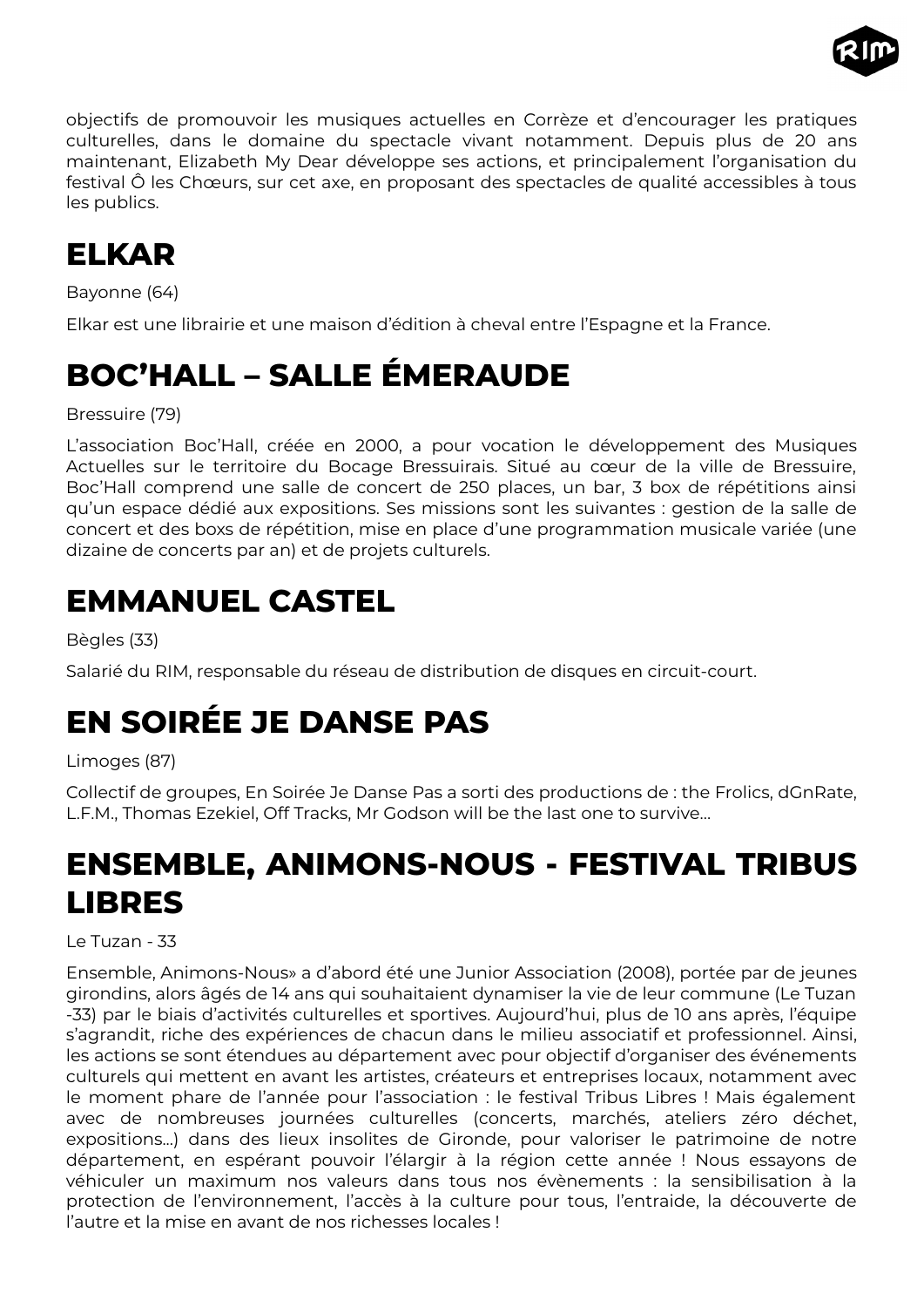

# <span id="page-19-4"></span>**ENTRACTE ASSOCIATION**

#### Mugron (40)

L'association Entracte a pour but une action culturelle en milieu rural, dans le département des Landes. Elle est ouverte aux différentes expressions de la culture contemporaine." Extrait de l'article 2, des statuts de l'association. L'activité de l'association Entracte se divise en 5 sections : >> LE CINÉMA : Tout public . Classé art et essai : Découverte et Jeune Public . Débats, conférences, soirées à thème, ciné-tartines, ciné-concerts, rencontres, festival de films, ... >> LA SAISON CULTURELLE "ENTRACTE AUX VILLAGES" : Une dizaine de spectacles, toutes disciplines (musique, chansons, théâtre, marionnettes, cirque, ...) . Médiations et actions culturelles . Résidences d'artistes . Masterclass . Ateliers >> LA SAISON DU JEUNE PUBLIC [de 0 à 12 ans] : Programmation adaptée aux plus petits : spectacles, ateliers, films rencontres >> ENTR'ADOS : Manifestations et animations culturelles organisées par et pour les adolescents (festival des Cultures Urbaines à la Toussaint) >> FESTIVAL DE DUOS ÉCLECTIQUES "40 EN PAIRES" : Festival composé uniquement de duos, toutes disciplines confondues : art de rue, théâtre, cirque, conte, musique, ...

### <span id="page-19-3"></span>**F2M PLANET**

#### Limoges (87)

F2m Planet, est un label producteur et diffuseur d'artistes musicaux basé à Limoges. D'abord structuré autour de 7 weeks (6 albums et tournées en France et à l'international), le label, toujours soucieux de pouvoir accompagner des artistes locaux en développement (activités d'accompagnement, conseil…), propose depuis quelques temps de prendre dans son catalogue les productions de jeunes artistes (comme Mama's Gun en 2018). Membre Scpp, F2m planet est diffusé par Believe et l'Autre Distribution.

### <span id="page-19-2"></span>**FEDE-REC**

#### Mérignac (33)

Présentation: La FEDE-REC entend réunir en Nouvelle-Aquitaine tous les professionnels de la composition, de l'enregistrement et de la réalisation de musique qui souhaitent s'investir pour défendre et promouvoir ces métiers et permettre une évolution positive du secteur, en collaboration avec les instances publiques, les autres fédérations et sociétés civiles.

Site web: <http://www.fede-rec.org/>

### <span id="page-19-1"></span>**FEDERATION HIERO**

#### Limoges (87)

La Fédération Hiero Limoges est une association loi 1901 née en 1997 du regroupement d'acteurs des musiques actuelles qu'il s'agisse d'associations, de musiciens ou de passionnés de musiques. Ils œuvrent pour assurer la pluralité culturelle, contribuer au développement culturel, social et artistique des musiques et pratiques culturelles actuelles y compris au travers d'activités de production de spectacles, d'édition ou d'actions de formation, d'enseignement et d'insertion.

<span id="page-19-0"></span>

Bordeaux (33)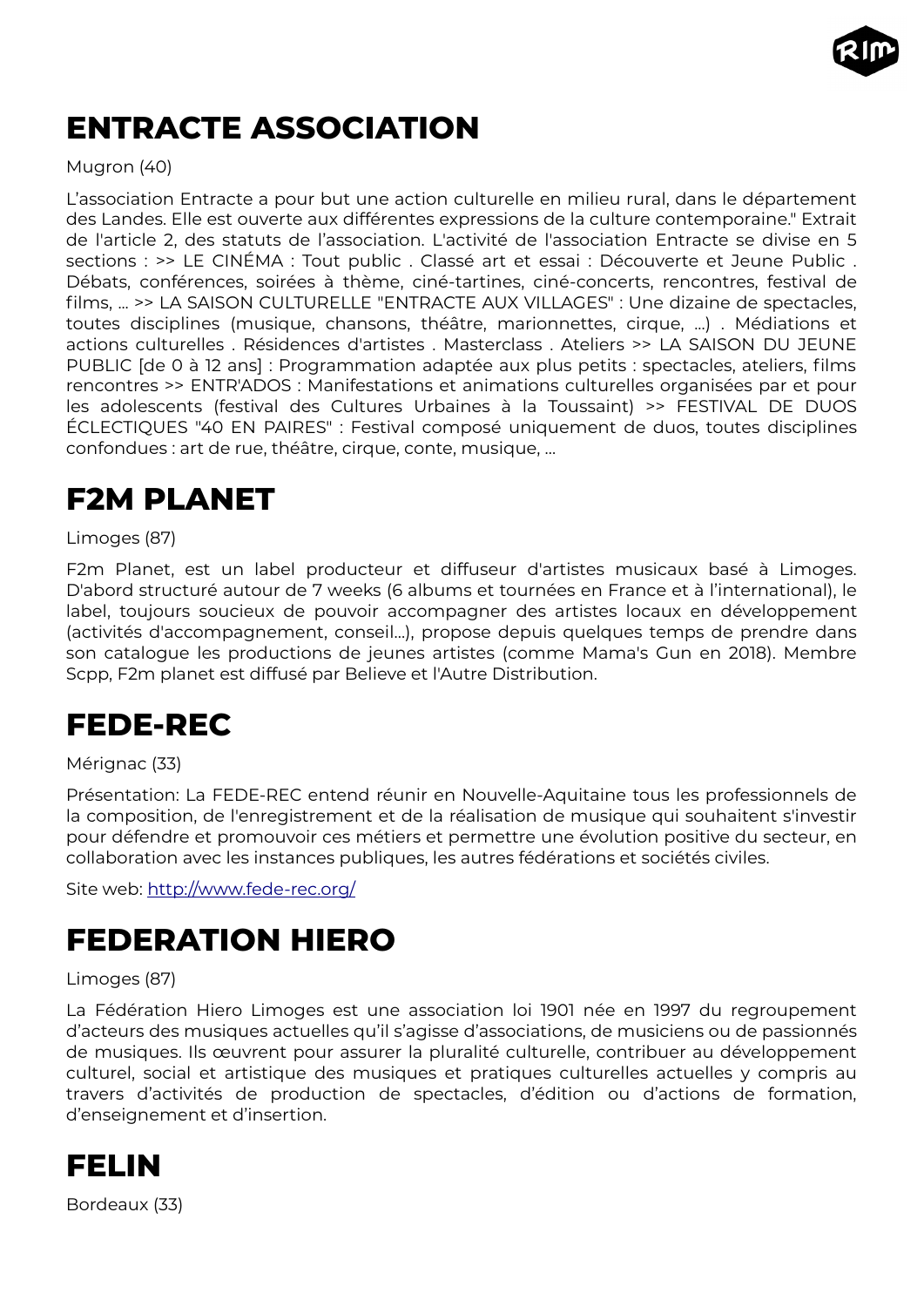

La Fédération Nationale des Labels Indépendants porte la voix des labels TPE et s'engage pour des conditions favorables de production et d'accès équitable au marché de la musique. Pour améliorer leur quotidien, elle mène des projets communs en accord avec les autres acteurs de la filière : artistes, distributeurs, disquaires, plateformes numériques, etc. La FÉLIN valorise le travail des labels indépendants et les accompagne depuis 2009. S'appuyant sur les fédérations régionales et ses labels adhérents, la FÉLIN représente aujourd'hui plus de 400 labels indépendants, acteurs de la création musicale indépendante et garants de la diversité culturelle et de sa démocratisation.

### <span id="page-20-3"></span>**FIMEB**

Bordeaux (33)

Présentation: La FIMEB est une aventure collective animée par 15 acteurs associatifs, unis pour développer et promouvoir la scène électronique bordelaise. Née de la volonté de plusieurs associations en 2018, son existence permet de favoriser l'interconnaissance entre elles, le partage de problématiques diverses et la formulation d'une voix commune, puissante et engagée. Sous la forme d'une association loi 1901, nous mêlons collectifs d'artistes et DJs, organisateurs d'évènement, médias culturels. Nous entendons agir sur divers champs (économiques, culturels, artistiques, communications, débat d'idées, etc.) pour soutenir des actions et des personnes permettant l'émergence de dynamiques culturelles locales et d'ambassadeurs artistiques de notre scène électronique.

Facebook: <https://www.facebook.com/FIMEBbdx/>

## <span id="page-20-2"></span>**FLORENT TEULÉ**

Bègles (33) Salarié du RIM, directeur.

# <span id="page-20-1"></span>**FLORIDA (LE) – ADEM**

Agen (47)

Music-Hall, dans les années folles jusqu'aux années 1970, Le Florida accueille les grands noms de la chanson. Transformé en "salle obscure" dans les années 80, il retrouvera plus tard ses notes de musique pour devenir le premier projet français dédié aux musiques amplifiées, conçu autour d'une salle de concert, doté de studios de répétition et d'un espace de convivialité. Le Florida est aujourd'hui géré par l'ADEM qui œuvre dans les domaines suivants : programmation de musiques amplifiées et arts numériques, accompagnement des pratiques artistiques, action culturelle, ressource...

# <span id="page-20-0"></span>**FUZZ CORPORATION**

#### Bordeaux (33)

Collectif de musiciens et de professionnels de la production de concerts. L'Astrodøme est un spatio-port à destination du plus grand nombre. Gravitant au cœur de Bordeaux, les Astronautes, depuis mi-2017, mettent en lumière la musique rock, pop, psychédélique, pointue, mais pas uniquement. En tissant des liens avec les acteurs bordelais, aujourd'hui, la petite famille s'est bien agrandie, et les lieux investi s'étendent eux-aussi. A Bordeaux, dans des salles, dedans, dehors, Ici ou ailleurs, des concerts, des DJ's, de la musique pour tous. Développer la pratique et l'écoute et une de nos missions, mais aussi plus largement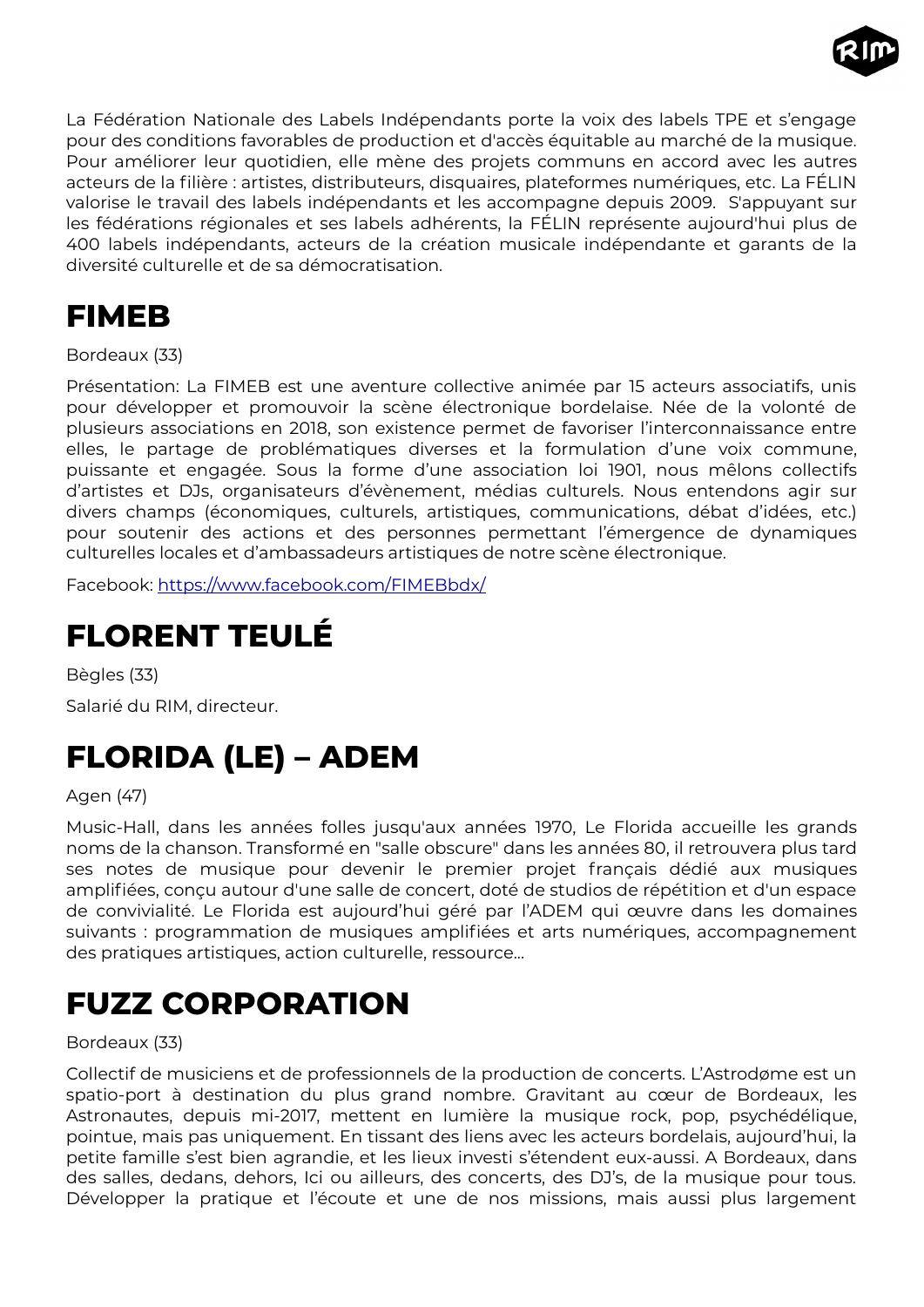

soutenir la scène indépendante, diffuser la bonne parole et transmettre le goût de la musique, voilà notre mission.

Site web: https://www.lastrodomebdx.fr/

Facebook: https://www.facebook.com/lastrodomebdx/

# <span id="page-21-4"></span>**A DONF**

Montendre (17)

Depuis 1995, A Donf soutient les artistes locaux, par la mise à disposition de moyens matériel et financier, permettant de développer leur pratique artistique. L'association pèse sur le dynamisme culturel, social et économique de notre territoire par l'organisation de spectacles vivants, d'une Rock School et d'un local de répétition… dans le cadre d'une structure agréée employant du personnel qualifié. A Donf attache également une grande importance à favoriser la rencontre de toutes les populations, de tous âges, niveaux sociaux ou provenances en donnant un accès aux activités à moindre coût sans pour autant nuire à la qualité des prestations.

# <span id="page-21-3"></span>**G4F RECORDS**

#### Angoulême (16)

G4F Records est un label dédié à la promotion, l'édition et la distribution de bandes originales de jeu vidéo. Le catalogue est varié, de l'électro synthwave puissante de Furi avec des artistes comme The Toxic Avenger, Danger ou encore Carpenter Brut, en passant par l'électro symphonique de la mythique série Endless de FlyByNo pour Sega, et de nombreux projets indépendants primés. La structure dispose également d'un roster de compositeurs de musique à l'image via son agence G4F Talents.

### <span id="page-21-2"></span>**GOMMETTE PRODUCTION**

#### La Rochelle (17)

Gommette Production est une entreprise de production et de tournée de spectacles musicaux jeune et tout public basée en Charente Maritime. La musique peut s'étirer, se modeler, se mêler à d'autres arts, et s'adresser aux familles entières ou à des publics plus spécifiques (très jeune public, adolescents). Entreprise à taille humaine composée de 3 personnes qui porte une quinzaine de projets artistiques originaux, petites pépites spectaculaires sonores et visuelles, avec la collaboration d'artistes en développement.

# <span id="page-21-1"></span>**GOUTAL FRANÇOIS**

#### Thouars (79)

François est adhérent du RIM en tant que personne physique. Il est responsable du Pôle Culture de la Communauté de Communes du Thouarsais et directeur du conservatoire musique et danse.

### <span id="page-21-0"></span>**GRIVE LA BRAILLARDE**

#### Brive-la-Gaillarde (19)

L'objet de Grive la Braillarde est « d'instaurer l'ère curieuse »... Ni plus ni moins. Comment? En introduisant une dose de Grive dans la ville de Brive ! Une Grive qui veut que ça braille, joue,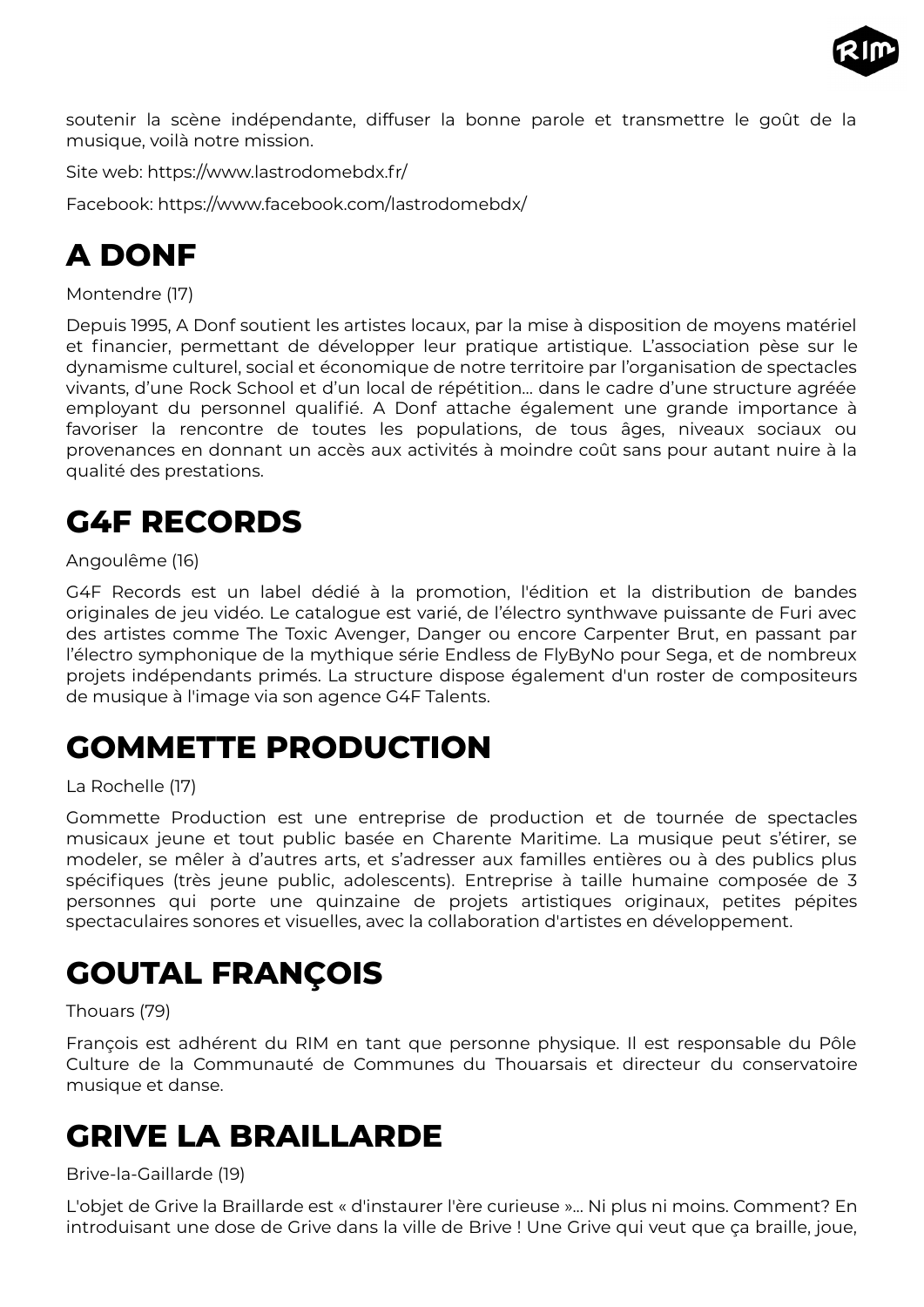

chante, tape, trompette, mixe, pianote, danse, pogote, rappe... L'ère curieuse won't be televised, alors rendez-vous en live pour vivre cet avènement!

# <span id="page-22-4"></span>**GUINGUETTE CHEZ ALRIQ (LA)**

Bordeaux (33)

Présentation: En bord de Garonne, la Guinguette chez Alriq - ouverte en 1990 - est un lieu historique de Bordeaux pour sa programmation musicale réputée et son ambiance festive et décontractée si typiques. Aujourd'hui, elle participe à l'essor du quartier dans sa dimension culturelle et sociale. Elle accueille un public toujours plus nombreux, offrant une aire de mixité sociale intergénérationnelle, ouverte à tous sans distinctions, un espace familial, convivial et participatif qui vibre au rythme des musiques du monde. Car la musique reste l'âme de la Guinguette. Éclectique, festive, vibratoire ou poétique, la musique invite à un voyage bercé d'émotions et d'espoir.

Site web: <https://www.laguinguettechezalriq.com/>

## <span id="page-22-3"></span>**HART BRUT**

Lucq De Béarn (64)

Hart Brut est une compagnie artistique créée en septembre 2012 dans le but de produire et de diffuser les projets artistiques, culturels et pédagogiques des musicien.ne.s des groupes Artús et Cocanha. Leurs artistes travaillent à de nombreux projets dans le champ des musiques actuelles en lien avec le patrimoine culturel immatériel de l'humanité, et plus particulièrement autour des cultures gasconnes du Béarn et des Landes. Résolument tournés vers la création contemporaine, ils s'efforcent d'apporter une vision esthétique neuve et singulière des musiques traditionnelles. Hart Brut assure aussi des prestations techniques pour des salles de concerts et des festivals, et accompagne d'autres acteurs dans le montage de leurs projets de spectacle.

### <span id="page-22-2"></span>**HUGO VILMOT**

Bègles (33)

Salarié du RIM. Délégué territorial T3 et chargé de la Concertation territoriale.

### <span id="page-22-1"></span>**I LOVE LIMOGES RECORDS**

Limoges (87)

Ce label associatif situé à Limoges prend le temps d'écouter, de voir, de traîner et de tomber amoureux. Leur but est de profiter de tout, des rencontres mais aussi du plaisir que leur offre la musique et la matière vinyle.

### <span id="page-22-0"></span>**IMAGINAMUSIC**

Bordeaux (33)

Imagina Music intervient de différentes façons dans le domaine musical. L'association a débuté en tant qu'agence de production afin de permettre la diffusion d'artistes professionnels ou en voie de professionnalisation et accompagne aujourd'hui 5 groupes aux univers musicaux variés. L'association a mis en place des cours d'éveil musical, de chant et d'instruments, pour les tous petits jusqu'aux plus grands. Des événements plus ponctuels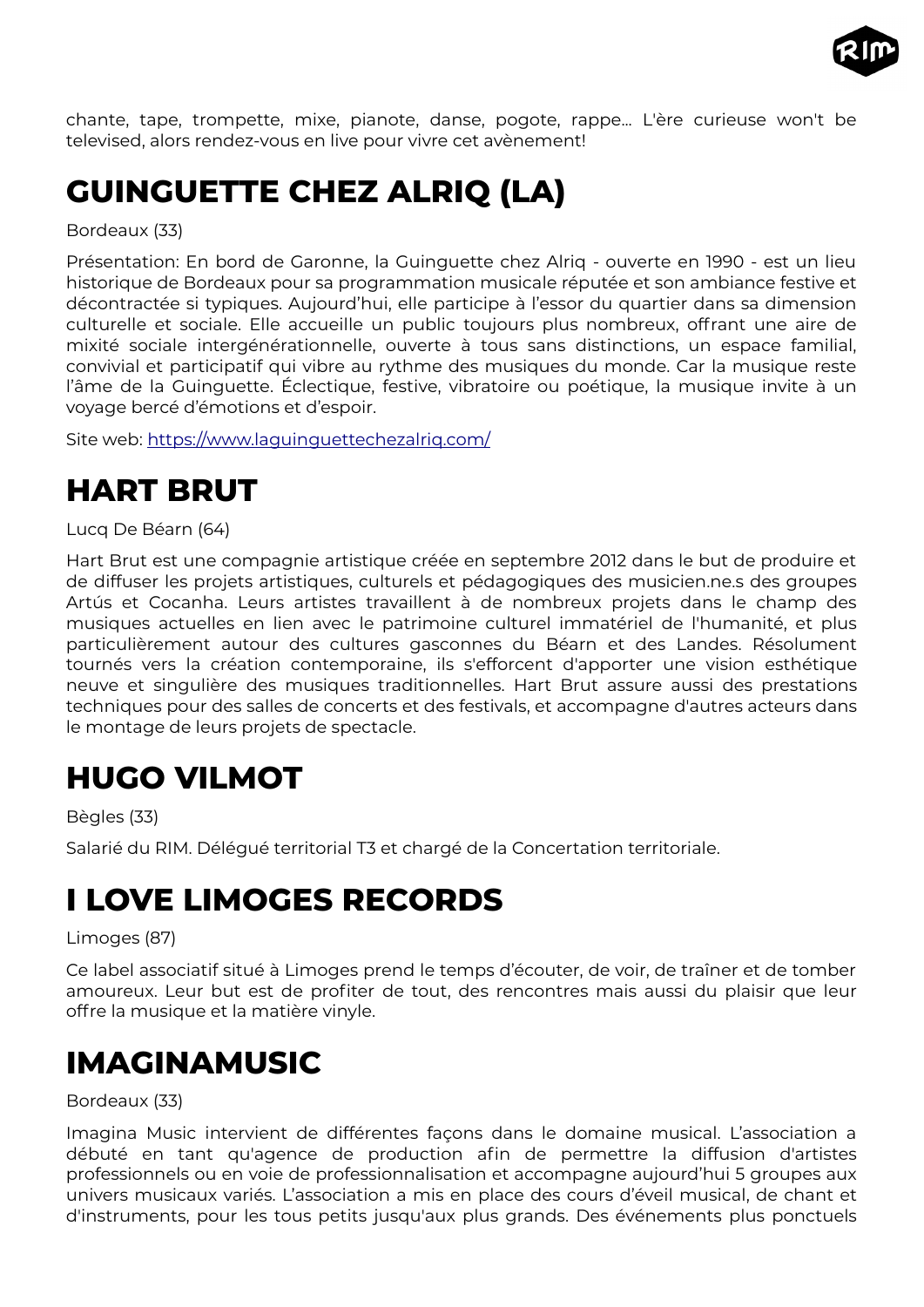

sont aussi proposés, tels que des stages, des ateliers ou des spectacles par exemple et ce, tout au long de l'année. L'association a aussi créé en juin 2018, un festival Petite Enfance, pour les 0-5 ans qui sera reconduit en 2019 à Bordeaux.

## <span id="page-23-4"></span>**INSTITUT DES MUSIQUES ROCK (IMR)**

Périgueux (24)

L'Institut des Musiques Rock est une école de musiques actuelles associative située à Périgueux. Elle dispense des cours d'instruments et de chant, soutient celles et ceux qui jouent en groupe, produit des concerts, accueille des musiciens professionnels et bien plus encore. Toute l'année, l'IMR propose des cours d'instrument, des modules, des masterclass, un labo créatif, des ateliers d'éveil musical… L'IMR a aussi pour vocation d'amener l'apprentissage de la musique dans des zones rurales.

# <span id="page-23-3"></span>**ISABELLE BOUSQUET**

Bègles (33)

Salariée, responsable administratrive.

### <span id="page-23-2"></span>**JAZZ 360**

Cénac (33)

Présentation: Jazz360 a pour but la promotion, la production et la diffusion du jazz et des musiques actuelles par : l'organisation de manifestations et d'évènements culturels sur les communes de la Communauté de Communes des Portes de l'Entre-Deux-Mers, notamment l'organisation d'un festival dédié à la création en jazz et aux compositions originales, intitulé festival Jazz360. la création et le développement de tout outil de communication Le développement de partenariats avec des associations, des structures culturelles et/ou des lieux de diffusion de la Gironde et/ou d'Aquitaine

Site web: https://jazz360.fr

# <span id="page-23-1"></span>**JAZZ À OLORON**

Oloron Sainte-Marie (64)

Depuis 1981 des concerts et un festival de Jazz sont organisés à Oloron Sainte Marie . En 2020 ce sera la 27ème édition du festival Des Rives & Des Notes proposé par l'association Jazz à Oloron . Le festival se déroule traditionnellement sur 10 jours, fin juin début juillet. Douze concerts payants sont proposés dans l'auditorium Jéliote avec des artistes reconnus, des coups de cœur et des talents émergents. Par ailleurs, sont proposés également sous chapiteau pendant le week-end de clôture une 20aine de concerts et animations gratuits ainsi qu' un tremplin pour jeunes formations.

Site web: [https://www.jazzoloron.com](https://www.jazzoloron.com/)

# <span id="page-23-0"></span>**JAZZ À POITIERS**

#### Poitiers (86)

Jazz donc, mais pas que. Ou en tout cas dans ses formes les plus contemporaines. Mais aussi, et surtout, musiques improvisées. Et toutes les esthétiques connexes qu'une telle pratique peut irriguer. Free, noise, contemporain, rock, électro... Depuis 2018, concerts,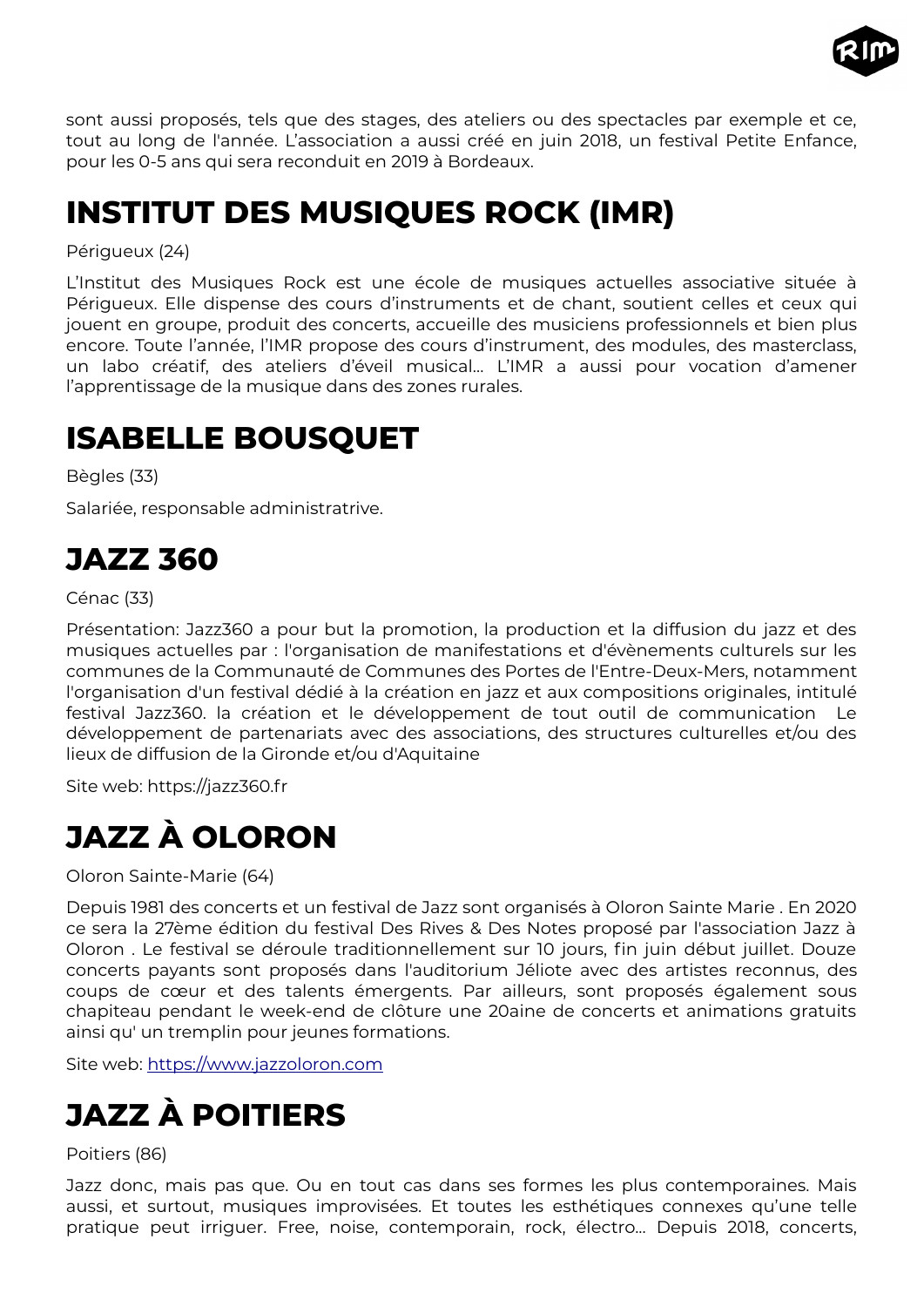

résidences, actions de médiation et le festival Bruisme ont pris leurs quartiers dans l'enceinte du nouveau Confort Moderne. Jazz à Poitiers est la seule SMAC "jazz et musiques improvisées" de Nouvelle-Aquitaine.

## <span id="page-24-4"></span>**JEAN BAPTISTE MAGNE**

Bègles (33)

Salarié du RIM, chargé de communication et référent de la thématique transmission.

# <span id="page-24-3"></span>**JM FRANCE**

Brive-la-Gaillarde (19)

Depuis plus de 70 ans, les JM France, association reconnue d'utilité publique, œuvrent pour l'accès à la musique des enfants et des jeunes prioritairement issus de territoires éloignés ou moins favorisés. Chaque année, le réseau des JM France, composé de 1 200 bénévoles et de 430 partenaires culturels, organise 2 000 spectacles, ateliers et événements. Une expérience musicale forte, conviviale et de qualité, proposée à plus de 450 000 jeunes spectateurs.

# <span id="page-24-2"></span>**KANOPÉ PROD**

Limoges (87)

Kanopé Prod est une structure de développement d'artistes et de production de spectacle : Arthur H, Fatals Picards Cock Robin… L'objectif est de permettre à ces artistes de disposer d'une structure de production, d'un réseau et d'un savoir-faire. Kanopé Prod coordonne les projets artistiques, elle se charge de l'administration, de la production, de la diffusion de leurs spectacles ainsi que de la promotion de leurs projets. Structure à rayonnement national basée à Limoges.

# <span id="page-24-1"></span>**KI-MONO RECORDS**

Mont-de-Marsan (40)

Ki-mono Records est un label indépendant situé à Mont-de-Marsan qui gère également le Vinyl Café – Eden Rock, spécialiste du vinyle neuf et d'occasion.

### <span id="page-24-0"></span>**KIEKI MUSIQUES**

Talence (33)

KiéKi Musiques accompagne des artistes et groupes musiques du monde dans le développement de leur carrière (ingénierie de projets, soutien à la création scénique, production phonographique, promotion, médias, diffusion). On y retrouve Aywa, Duende, Nicolas Saez ou encore Ceïba. Son territoire d'action est aussi bien local qu'international, et KiéKi Musiques y défend la diversité culturelle à travers la création, la scène ou encore la médiation. Son engagement auprès des artistes comme des partenaires (professionnels, institutionnels, médiatiques) est durable, transparent, équitable. KiéKi est membre du Réseau des Indépendants de la Musique (Nouvelle Aquitaine) et de Zone Franche, (réseau national musiques du monde) L'association est impliquée depuis 2014 dans la reconnaissance du métier de développeur d'artistes et dans la construction des politiques culturelles.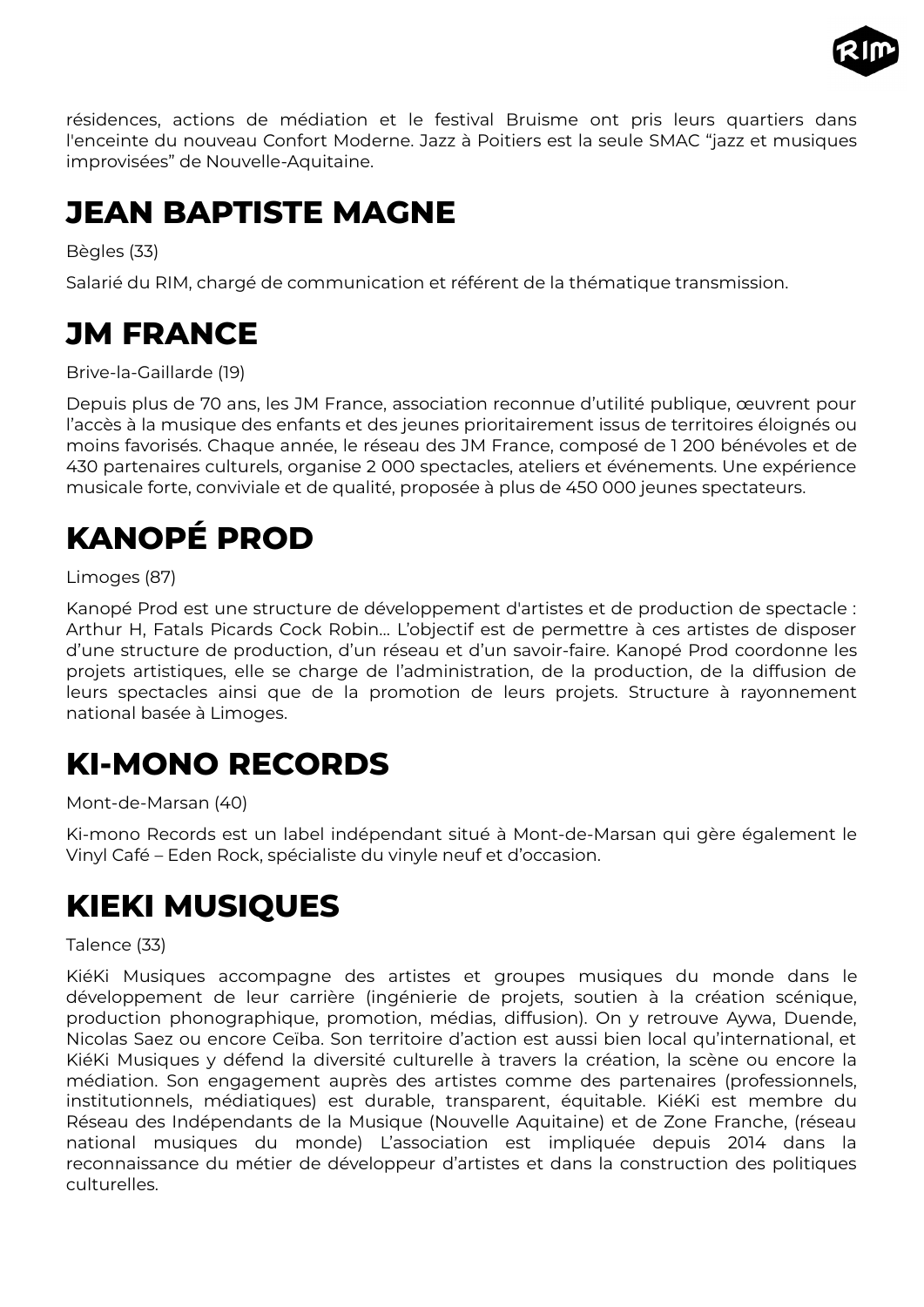

# <span id="page-25-4"></span>**KRAKATOA – TRANSROCK**

#### Mérignac (33)

Le Krakatoa (association Transrock) est une salle de référence labellisée SMAC Scène de Musiques Actuelles en 1996, et SMAC d'agglomération bordelaise en 2012. Cinq axes sont au coeur de son projet : la diffusion d'une centaine de concerts par an , l'accompagnement professionnel, l'accompagnement des pratiques amateurs, le développement des pôles Transmission et Répétition, la médiation culturelle et la création d'objets artistiques. La Pépinière du Krakatoa est également un incubateur de création et de professionnalisation pour les artistes, parmi les plus reconnus et actifs de France avec plus de 130 projets soutenus.

### <span id="page-25-3"></span>**L'ECOLE BUISSONIERE**

Le Buis (87)

L'École Buissonnière a été créée à l'origine afin d'organiser des activités pour la population du village, principalement pour les enfants. En 2001, elle évolue pour englober des expos, repas communaux, foires artisanales... entretenant le terreau qui allait donner naissance au Buis Blues Festival en 2006. 13 éditions plus tard, Le BBF poursuit sa route et continue à explorer toutes les nuances de blues, faisant la part belle à la découverte et aux jeunes pousses. Reconnu comme un acteur majeur sur la scène nationale, mais aussi salué par la scène européenne, le BBF entend poursuivre son développement raisonné et son action culturelle sur le territoire rural qui l'a vu naître.

## <span id="page-25-2"></span>**L'ENDROIT**

La Rochelle (17)

Métamorphose d'une paillote de plage en un lieu atypique ouvert sur l'extérieur où l'on se restaure et où diverses animations culturelles sont menées au cœur d'une ville qui « connait la musique » et qui défend le spectacle vivant. Rythmé par les beaux jours, L'Endroit est un lieu ouvert en saison de Mars à Octobre.

### <span id="page-25-1"></span>**LA7OU9**

Niort (79)

La7ou9, créée en 2014 pour regrouper sur un même perchoir les musiciennes et les musiciens plus ou moins sauvages, nicheurs, hivernants ou migrateurs de notre région, afin d'entretenir leur bonne santé créatrice et de multiplier les envols publics, est une association loi 1901 qui oeuvre pour la promotion, la production et la diffusion de spectacles vivants. L'éxistence pleine, entière et libre de ces musiciens et celle d'autres artistes de tous poils et de toutes plumes constitue un très bon indicateur de la santé de notre monde. Et La7ou9 tient à ce que le monde soit en bonne santé.

# <span id="page-25-0"></span>**LABA (LE)**

#### Bègles (33)

Le LABA est un pôle de compétences, fondé en 2013 par des spécialistes des financements européens et industries culturelles et créatives et de l'aménagement du territoire. Le LABA accompagne ses clients à identifier, lever et gérer des fonds européens en vue de financer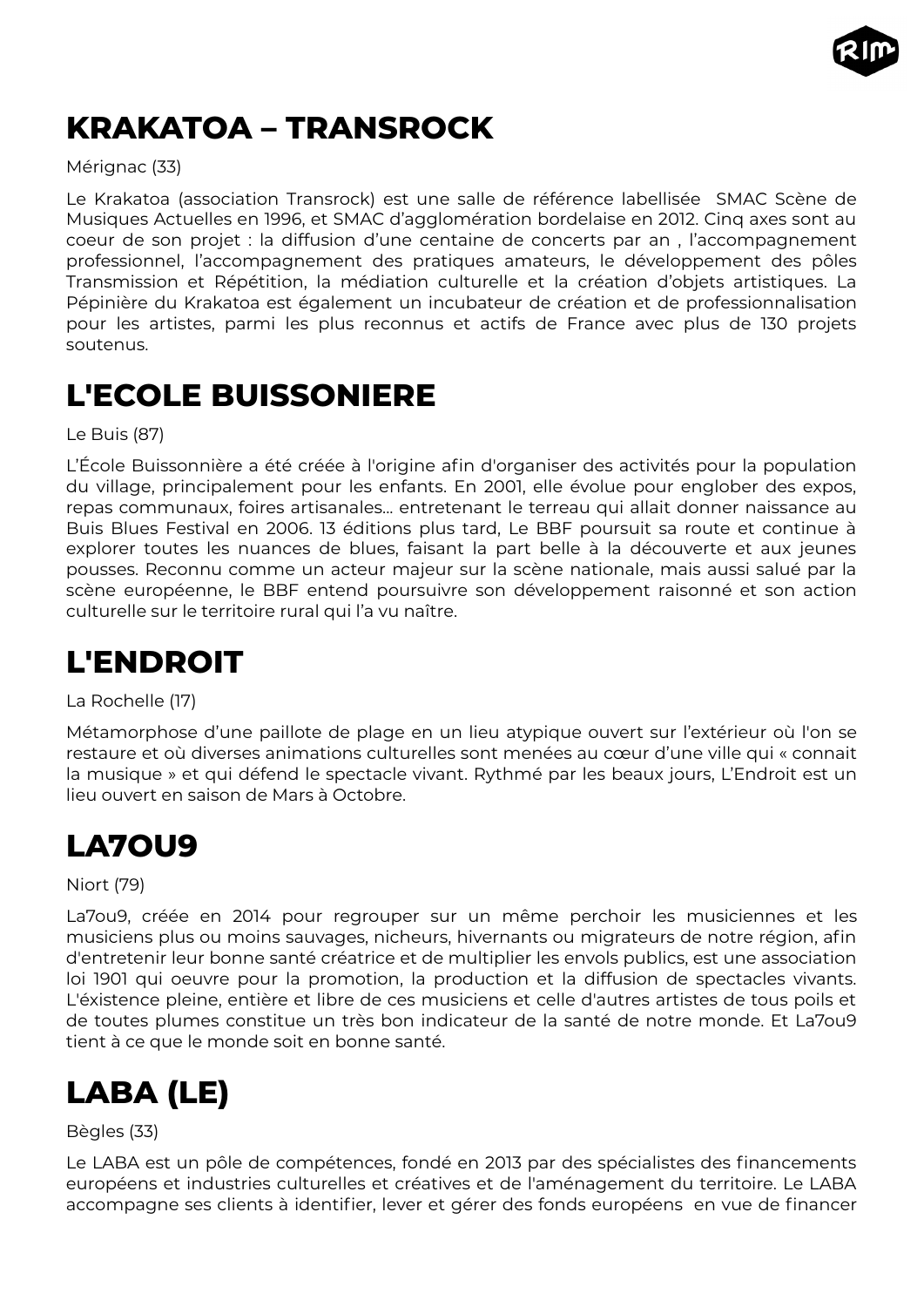

leurs projets et intervient auprès d'organisations qui mènent des missions d'intérêt général ou des projets d'utilité sociale (collectivités, fédérations, entreprises, entreprises sociales...).

# <span id="page-26-3"></span>**LABORIE JAZZ**

Limoges (87)

Le label Laborie Jazz, créé en mars 2006, est un département de la « Fondation La Borie en Limousin », pôle musical né de la fusion de l'Ensemble Baroque de Limoges et du Centre culturel de rencontre, une initiative soutenue par la Fondation du Patrimoine. Il est implanté au château de la Borie à Solignac en France près de Limoges.

# <span id="page-26-2"></span>**LAGON NOIR**

La Lande de Fronsac - 33

Lagon Noir est une association, loi 1901.

Musiques Actuelles

Accompagnement & Développement Diffusion / Management / Production / Organisation de concerts.

Quelques références : Blackbird Hill, Sweat Like An Ape !, The Swinging Dice, Petit Vodo, I Am Stramgram, Moloch/Monolyth, Penelope, SBRBS, Saint Agnes (UK), The Pack AD (CAN), Persepolis, Au Pays des Matins Calmes, Old Moonshine Band, Fierce Flowers, The Subway Cowboys, Crazy Dolls and the Bollocks, Tulsa, Le Celebration Days Festival, Les Femmes S'en Mêlent... En collaboration avec le Krakatoa : Nino & les rêves volés, Blues Is Roots

# <span id="page-26-1"></span>**LAMA (LE) - COLLECTIF LIBOURNAIS DES ACTEURS MUSIQUES ACTUELLES**

Saint Denis-de-Pile (33)

#spectaclevivant #transmission #ressources #miseenréseau

Né de la volonté de quatre associations du secteur des musiques actuelles en territoire libournais, Le L.A.M.A. mène une réflexion commune sur la valorisation et la coordination des actions sur son territoire. Le but du collectif est de promouvoir, développer et structurer l'offre culturelle sur le Libournais en s'appuyant sur la complémentarité des acteurs de musiques actuelles identifiés, afin de favoriser l'accès à la culture pour tous: meilleure visibilité des activités de chacun, amélioration de la reconnaissance et de la compréhension du secteur, promotion des artistes, mutualisations et mise en relation, ressource....

http://collectif-lama.com/

https://www.facebook.com/collectif.lama/

# <span id="page-26-0"></span>**LAMAO EDITIONS**

Rions (33)

LamaO Editions a été créée en 2015. C'est une maison d'édition littéraire qui a pour vocation d'aider les auteurs compositeurs interprètes à publier des ouvrages littéraires de qualités (livres, livres-disque, roman, jeunesse et adultes...) afin de promouvoir leur musique et leurs mots et de toucher le plus grand nombre par une distribution professionnelle en librairie.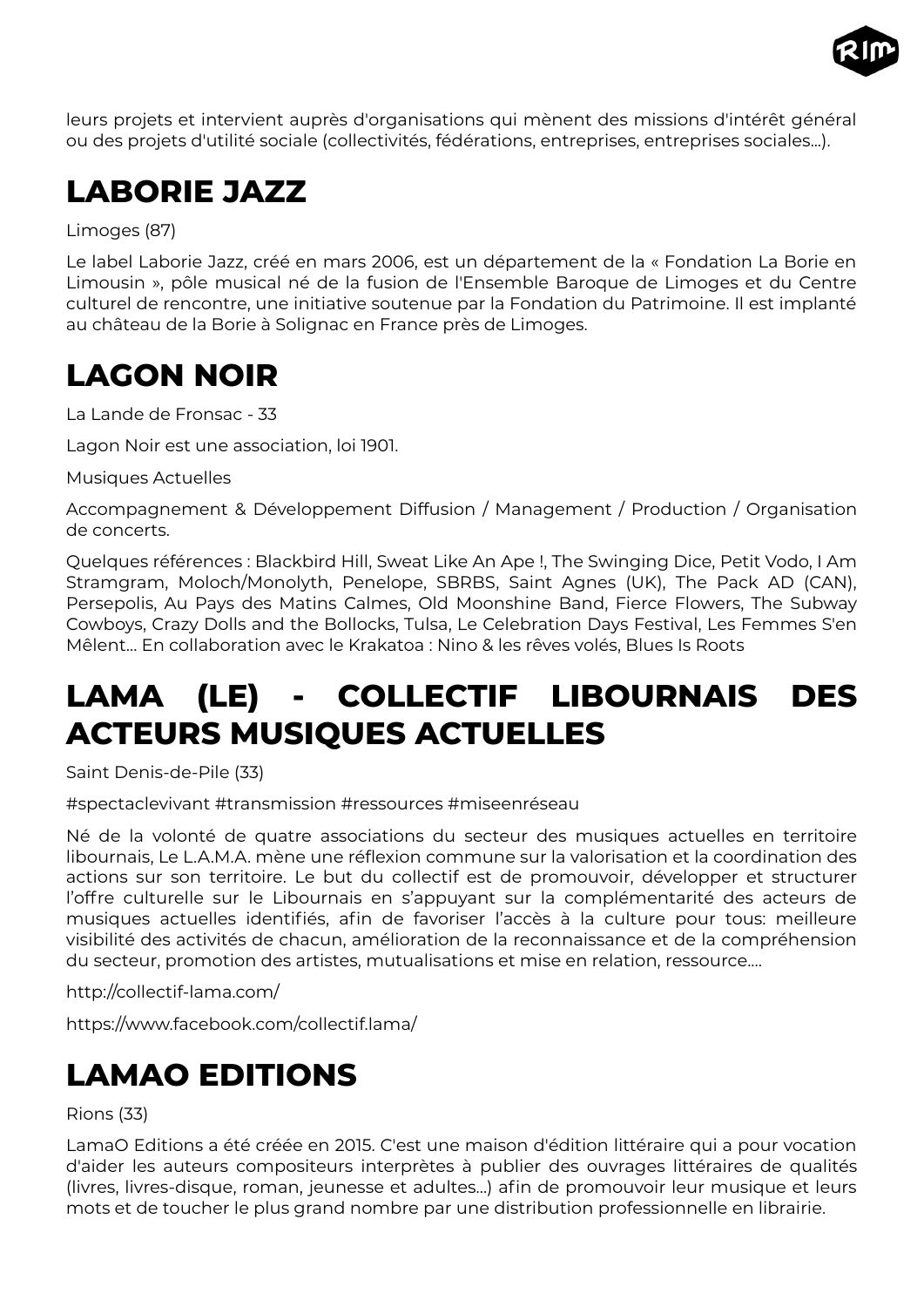

# <span id="page-27-3"></span>**LANDES MUSIQUES AMPLIFIÉES (LMA)**

Saint Vincent de Tyrosse (40)

L'association Landes Musiques Amplifiées est née de la rencontre, il y a plus de 20 ans, entre des attentes formulées par les acteurs musicaux du territoire (artistes, organisateurs de spectacles) et une volonté politique forte pour le développement des musiques actuelles dans les Landes. Au fil du temps, LMA s'est structurée et est montée en puissance. Elle oeuvre aujourd'hui dans quatre grands domaines d'activités : les concerts, la formation, l'accompagnement et la formation.

## <span id="page-27-2"></span>**LANETIK EGINA**

Hendaye (64)

Avec comme leitmotiv "accompagner le musicien de sa naissance à sa montée sur scène", Lanetik Egina s'appuie sur cinq axes de travail : l'enseignement artistique, l'éducation artistique et culturelle, l'accompagnement des pratiques amateurs, la diffusion, et l'information, la ressource. Les valeurs portées par l'association sont le soutien aux pratiques amateurs pour combler un déficit d'accompagnement en vue d'une meilleure professionnalisation du secteur, le développement durable, le transfrontalier, la promotion d'artistes de culture et de langue basque, et le patrimoine par la redécouverte des lieux à travers des manifestations culturelles.

## <span id="page-27-1"></span>**LE BLEU DU CIEL**

Libourne (33)

Présentation: Le bleu du ciel, maison d'éditions en littérature et art contemporain, productrice d'événements culturels, au statut associatif, croise depuis 30 ans la littérature, la musique et les arts plastiques. Elle est spécialisée dans la diffusion d'œuvres au sein de l'espace public. Elle met en place en 2020 un nouveau festival annuel « Multipiste / textes musiques expériences » avec pour parrain cette année Rodolphe Burger (dont la plupart des chansons sont écrites par des auteurs contemporains importants : Anne Portugal, Pierre Alféri, Olivier Cadiot, Michel Deguy, Jack Spicer…). Ce festival est itinérant en Nouvelle-Aquitaine. Il s'accompagne de nombreux projets d'ateliers (écriture de textes, de chansons, production de musique) et de CD. « Le festival « MULTIPISTE / textes musiques expériences » réunit sur scène la littérature et la musique lors de concerts ou de performances. Il joue avec les qualités sonores des mots et propose la voix comme lieu original de l'écriture. Le texte et la musique sont les deux faces d'une même idée vouée à la création d'un nouveau poème. Les auteurs proposeront des nouvelles impressions du présent. Les musiciens feront correspondre le son et la lecture grâce la vitesse, la violence ou la douceur, sans respect, avec un sens de la dissonance jouissive tout droit issus du post punk et des musiques actuelles. »

Site web: https://www.lebleuducieleditions.fr/

### <span id="page-27-0"></span>**LE GRAND SOIR**

Bordeaux (33)

Présentation: Projet associatif porté par des passionné.e.s de musique. Notre but est d'organiser des événements musicaux live à Bordeaux, dans des lieux culturels privés, publics ou éphémères. Démocratiser l'accès aux cultures électroniques, favoriser la découverte et le partage artistiques sont nos souhaits les plus chers. Nous convions ainsi artisans, scénographes, VJ, artistes plasticiens, danseurs et toutes les âmes charitables et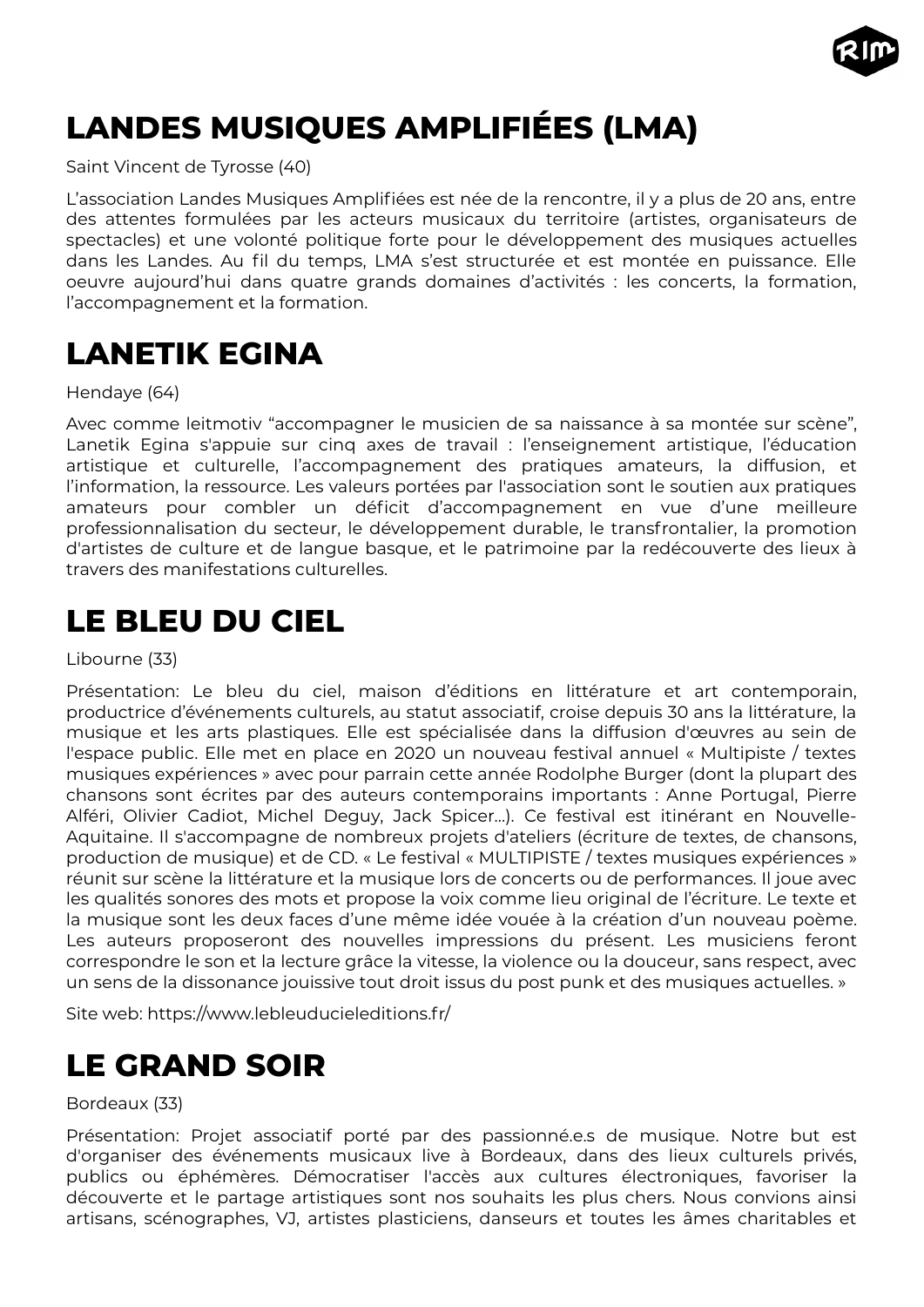

passionnées afin d'allier nos forces et de toujours vous proposer une expérience musicale unique. Artistes invité.e.s à ce jour : Ansome (live) // Bas Mooy // UVB /// DeFeKT (live) /// Boston 168 (live) // Vlaysin (live) // Clement Landrau /// Blush Response (live) /// Fabrizio Rat -La Machina (live) // Stranger // Keikari (live)// SFNL /// Manni Dee /// Alien Rain // AIROD /// SpunOff (live) // Size Pier // Vacant Expression /// Mayeul // JKS // Khoegma // Pulsing System /// Under Black Helmet // Sentimental Rave /// Two Sided Agency // jeånne // 747 /// Falhaber // Inhalt der Nacht // Janein /// Istigkeit // Jibis /// Bad Boy Pete // Cynthia Spiering // pier

Facebook: https://www.facebook.com/pg/D3PART3D

# <span id="page-28-4"></span>**LEA GILBERT**

#### Bègles (33)

Salariée du RIM, en charge de la communication, de la gouvernance associative et référente de la thématique spectacle vivant.

### <span id="page-28-3"></span>**LE PASSAGE**

#### Fossès-et-Baleyssac (33)

Le Passage a pour objet de promouvoir les talents musicaux locaux. Depuis sa création, l'association s'est efforcée de palier au manque de moyens de sa zone d'action. Avec le temps, Le Passage a développé son champ d'activités et a commencé par organiser des concerts et des festivals. Elle s'est aussi investie dans une activité de tourneur et de label discographique, avec un réseau de distribution national et local.

### <span id="page-28-2"></span>**LE PLEIN DES SENS - LA STATION**

#### Châtellerault - 86

Création d'un lieu de diffusion artistique autour d'un café culturel dénommé La Station. Promouvoir les musiques actuelles (mais aussi arts plastiques, théâtre, improvisation,…) dans un lieu ouvert et partagé. Il s'agit de créer un espace dédié aux créateurs. Le projet est centré autour de l'idée de participation des adhérents ; il promeut les valeurs du développement durable et notamment les circuits courts. Il vise à soutenir des initiatives présentes sur le territoire autour d'un espace de rencontres et de convivialité, dédié à la musique, compte tenu de l'offre du territoire.

### <span id="page-28-1"></span>**LGSR**

Mauzens-et-Miremont (24)

Fondé en 2004. le label LGSR produit et co-produit chaque année de nouveaux artistes ou des artistes confirmés soucieux de se libérer de tout formatage. Ses services incluent la production complète du projet et permettent aux artistes de développer une image à travers une structure et un intervenant unique. LGSR produit chaque année plusieurs projets complets et est sans cesse à la recherche de nouveaux talents.

### <span id="page-28-0"></span>**LIGUE DE L'ENSEIGNEMENT - FAL 19**

Présentation: La Ligue de l'enseignement - FAL 19 est une association loi 1901. Association d'éducation populaire, mouvement complémentaire de l'école publique et fédération d'association la fédération de la Corrèze existe depuis 1927. La ligue de l'enseignement invite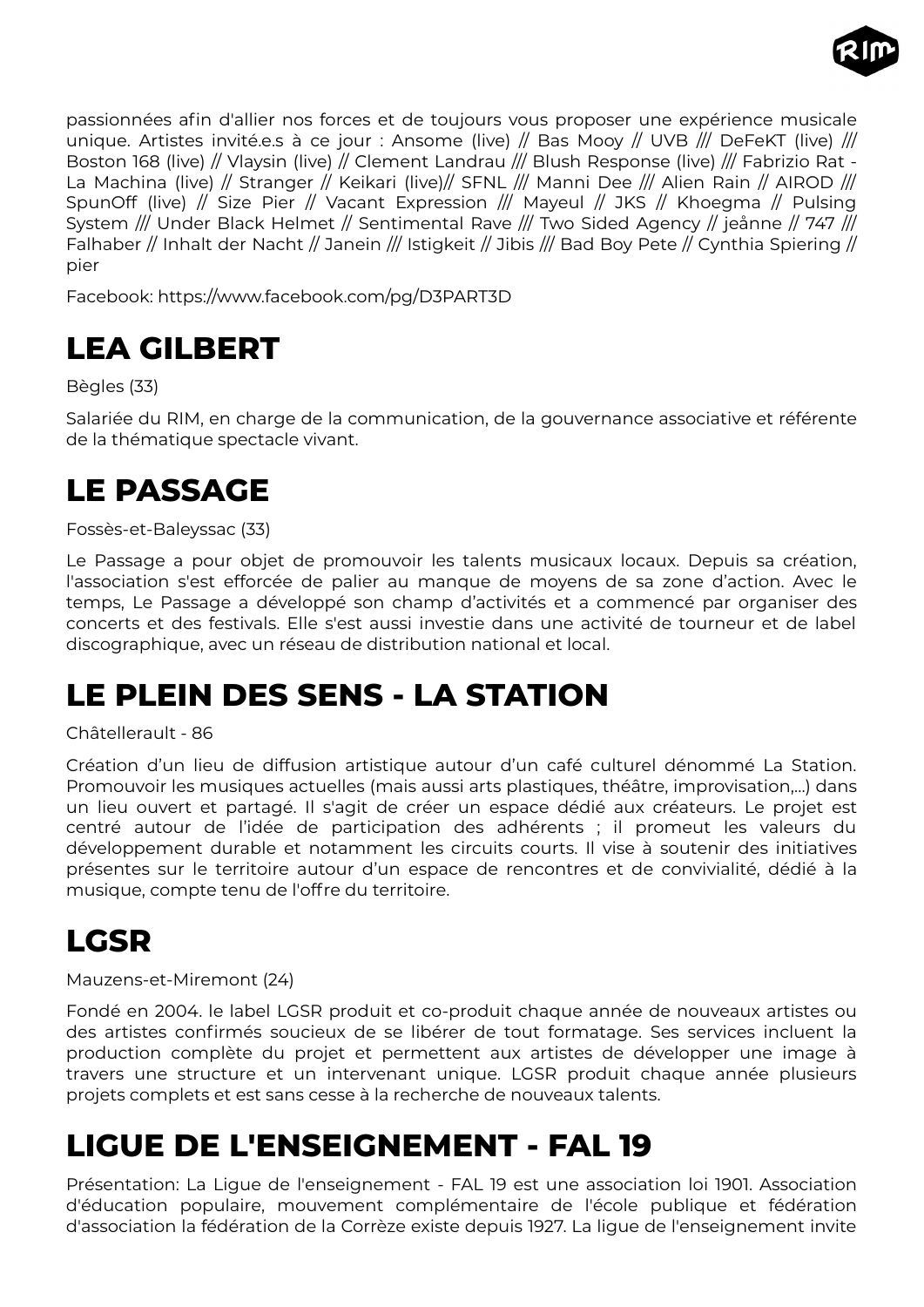

les citoyens à s'associer pour : permettre à chacun d'accéder tout au long de sa vie à l'éducation et à la culture ; comprendre les mutations de son époque ; contribuer à l'évolution de notre société et la faire progresser ; s'impliquer dans un développement durable et solidaire de la planète. Elle agit partout contre toutes les inégalités et discriminations, pour construire une société plus juste, plus solidaire, fondée sur la laïcité comme principe du "vivre ensemble".

Site web: http://www.fal19.fr/

## <span id="page-29-3"></span>**LIMOUZART PRODUCTIONS**

#### Limoges (87)

Limouzart Productions, maison d'artistes créé à Limoges en 2009, a pour vocation d'accompagner et de développer des projets artistiques dans le secteur des musiques actuelles. Ils travaillent en étroite collaboration avec les artistes, en leur proposant une vision 360 et à long terme de leurs projets. Tournée, production, management ou encore réalisation de disques sont abordés de manière personnalisée, en fonction de l'avancement et des besoins de chaque projet soutenus.

# <span id="page-29-2"></span>**LOCOMOTIVE (LA)**

#### Tarnos (40)

La Locomotive est une association qui a été créée en 1987 afin de développer les Musiques Actuelles par la pratique, la création, et la diffusion de spectacles vivants sur le territoire Sud Landes / Côte Basque. Elle organise des manifestations culturelles et pluri-artistiques sur le territoire, met en place des rencontres et échanges autour des pratiques, favorise les initiatives locales, crée du lien social, et facilite l'accès au public et aux musiciens à la pratique des musiques actuelles. L'association gère une rockschool et la salle de concert Le Magnéto à Bayonne.

### <span id="page-29-1"></span>**LOST IN TRADITIONS**

#### Chamboulive (19)

Le collectif Lost in Traditions, qui fédère différentes initiatives et pratiques artistiques, se définit comme une plateforme pluridisciplinaire pour la création et la diffusion de projets artistiques. Basé en Corrèze, Lost in Traditions soutient simultanément : les activités de la compagnie de théâtre jeune public Les Nuages Noirs, les activités de la compagnie musicale Le Zoo, de La Manufacture dans le champ de l'action culturelle, et les activités des Travailleurs de Nuit qui traitent de l'identité des territoires et de son renouveau par le prisme de la vidéo, de la photo, des captations sonores et du texte.

### <span id="page-29-0"></span>**LUCANE MUSIQUES**

#### Libourne (33)

Lucane Musiques est une association dont les objectifs sont de promouvoir les musiques actuelles sous toutes ses formes et de porter un dynamisme sur le territoire du libournais. Ses activités sont la diffusion avec l'organisation de concerts, cinés ou bd-concerts, de scènes ouvertes, de la fête de la musique et du festival Invasion de Lucanes, et l'accompagnement des pratiques amateurs par la gestion de studios de répétition, la ressource et l'organisation d'ateliers à destination des musiciens.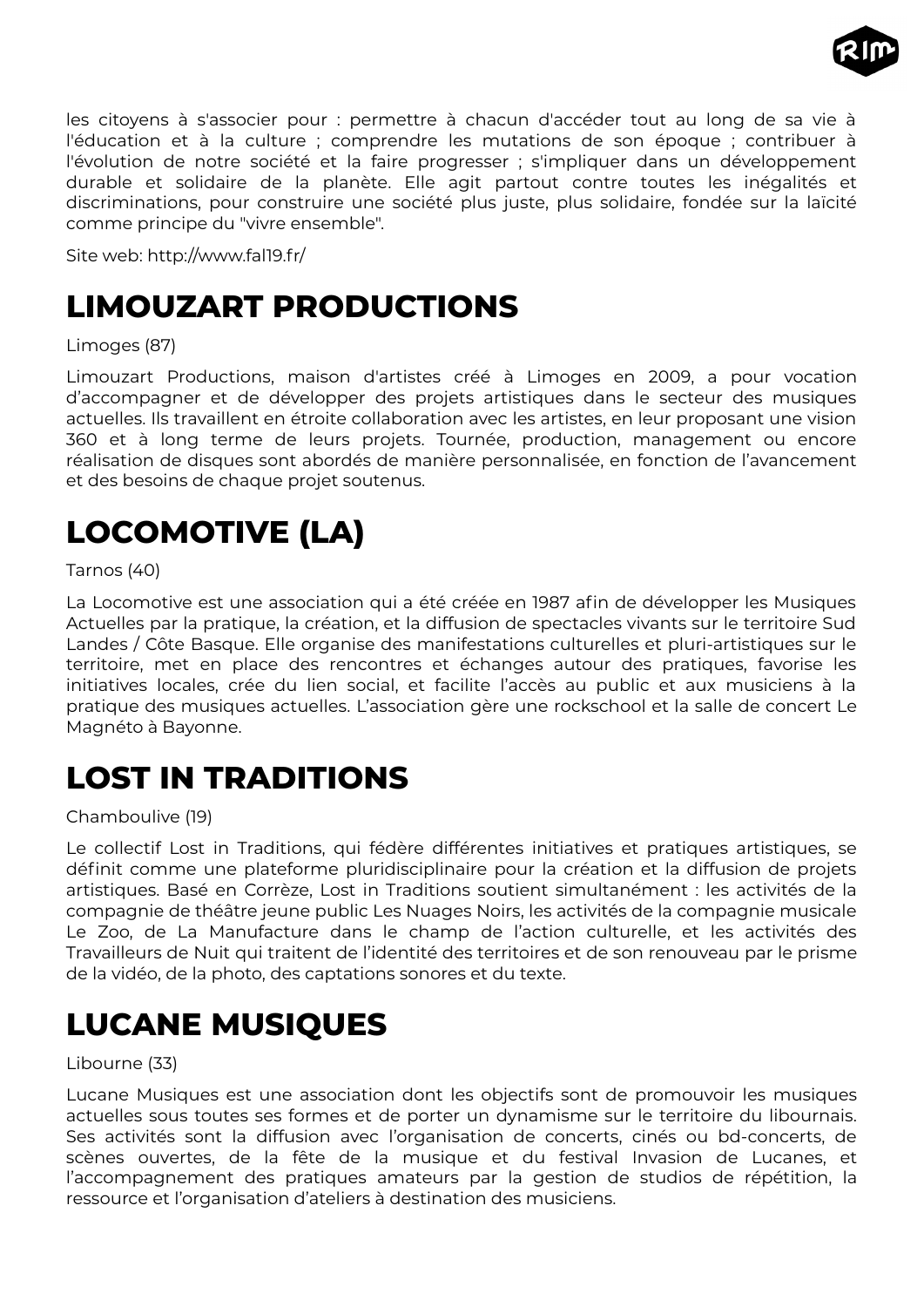

## <span id="page-30-4"></span>**M'AGIE**

Macau (33)

M'AGIE regroupe trois structures : le Reggae Sun Ska, Music'Action Prod et Soulbeats Records. Celles-ci travaillent ensemble sur de nombreux projets, étant donné la nature de leur fonction et leur ligne artistique commune. Dans la conjoncture économique actuelle du monde du spectacle et de la musique, le groupement M'AGIE s'est créé afin de pallier à des difficultés financières, administratives, humaines et techniques.

### <span id="page-30-3"></span>**MADELINE REY**

Bègles (33)

Salariée du RIM, déléguée territoriale Gironde et référente spectacle vivant.

### <span id="page-30-2"></span>**MALIKA VIGNON**

Bègles (33)

Salariée du RIM en charge du développement durable et des pratiques responsables..

## <span id="page-30-1"></span>**MANAG'ART**

Bordeaux (33)

Créée en 2017, l'association Manag'Art accompagne principalement les artistes de jazz dans leur développement car nous avons constaté que ce style musical est celui qui peine le plus à se structurer sur le territoire. Un constat relevé par les institutions du département de la Gironde et la région Nouvelle-Aquitaine. Cela étant, il est d'autant plus difficile pour les artistes émergents de développer leurs projets.

Pour cette raison, nous avons constitué cette association pour répondre aux besoins des groupes qui cherchent à se structurer et à se professionnaliser. Manag'Art propose différents services allant de la gestion administrative à l'organisation de tournées.

Nous travaillons actuellement sur la mise en place de la Pépinière Jazz et des Musiques Improvisées. Nous collaborons avec l'association Musiques en Bastide pour que cette pépinière puisse accompagner différents groupes locaux.

# <span id="page-30-0"></span>**MANÈGE**

#### Bergerac (24)

Manège est une association loi 1901 créée en 2006 par Veronique Gouband. Structure reconnue d'intérêt général, Manège produit et organise depuis sa création le festival annuel dénommé "écouter pour l'instant" et des concerts de musique improvisée dans l'année. Le festival "écouter pour l'instant" est pluridisciplinaire, et programme des artistes plasticiens, danseurs, musiciens de musiques actuelles et improvisées dans des lieux favorables à l'écoute comme les chapelles, moulins, granges et autres lieux atypiques en Dordogne. Des actions de sensibilisation aux musiques actuelles et improvisées sont produits par l'association Manège également dans l'année auprès d'un public rural et de jeunes scolaires.

http://www.ecouterpourlinstant.fr

https://www.facebook.com/manegemusic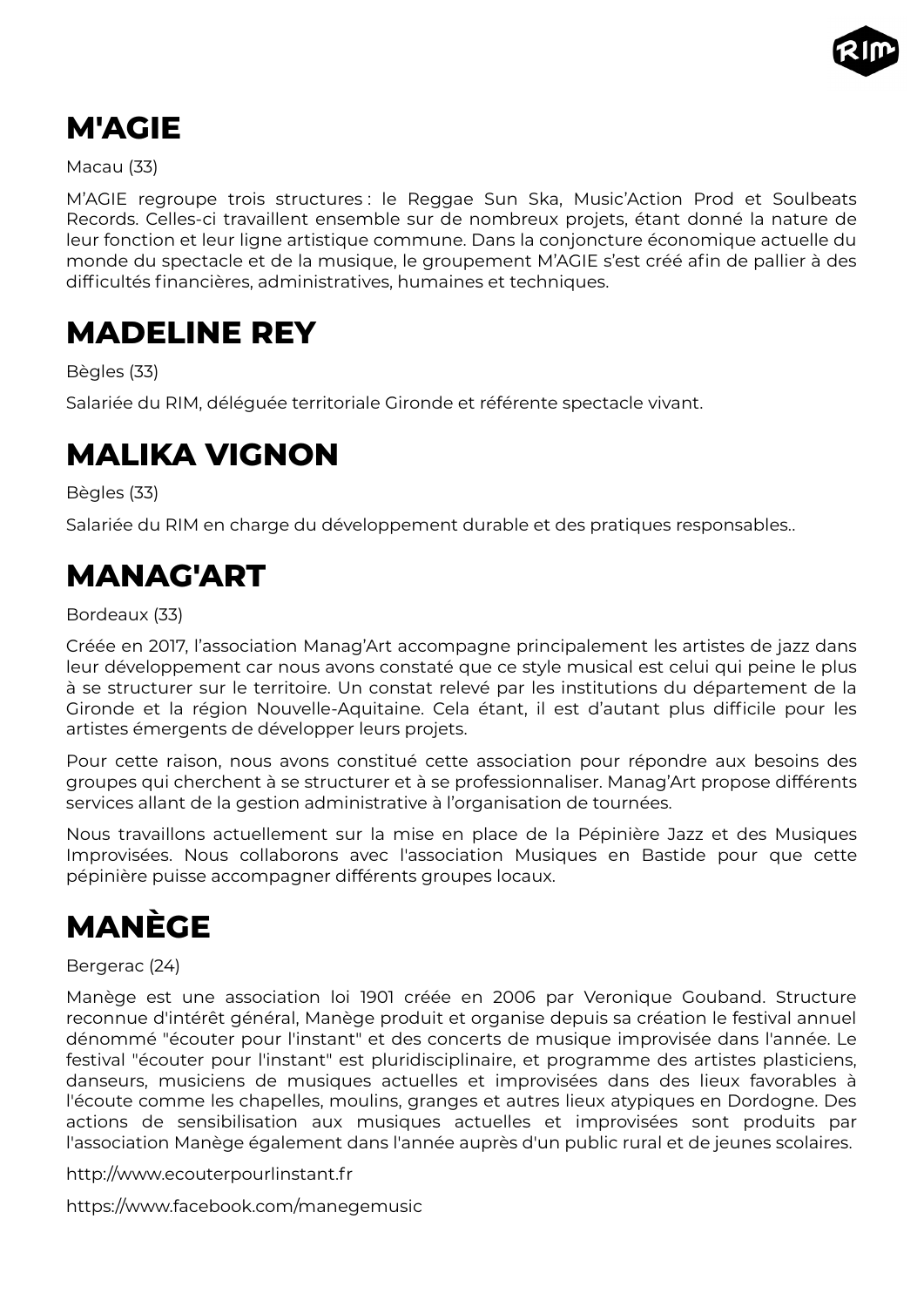

<https://twitter.com/manegemusichttps://>

## <span id="page-31-4"></span>**MARINE COSTECALDE**

Bègles (33)

Salariée du RIM en charge du service civique et des droits culturels.

## <span id="page-31-3"></span>**MAZETO SQUARE**

Bordeaux (33)

Créée en 2009 par Charles Borrett, Mazeto Square est une société de production, une maison d'édition et un label discographique. Depuis plus de 10 ans, nous nous consacrons à l'émergence d'œuvres qui nous semblent nécessaires : des albums pour la jeunesse, des disques d'artistes et de musiciens hors normes, des films expérimentaux, des documentaires musicaux, des rééditions d'œuvres anciennes parfois oubliées, mais aussi des essais politiques pertinents, des livres d'artistes...

## <span id="page-31-2"></span>**MEGABLAST**

Limoges (87)

L'association Megablast Production est en activité depuis 25 ans. Installée à Limoges, elle est spécialisée dans le secteur des activités de soutien au spectacle vivant. Son effectif est compris entre 1 et 2 salariés.

### <span id="page-31-1"></span>**MELODINOTE**

Bordeaux (33)

L'action de Mélodinote se situe autour de la production et la diffusion de concerts. Mélodinote dispose d'un catalogue d'artistes musiciens et les accompagne dans leurs tournées et le développement de leurs projets musicaux. Une activité label s'exprime également dans la production phonographique d'albums des artistes du catalogue, ainsi qu'un choix de se diversifier avec la proposition de spectacles musicaux Jeune Public. Mélodinote porte une couleur musicale qui ne s'est pas démentie, mêlant jazz, musiques du monde et musiques actuelles.

### <span id="page-31-0"></span>**MELODYN PRODUCTIONS**

#### Meyssac (19)

Présentation: Depuis sa création en janvier 2011 en Corrèze (19), Mélodyn Productions ne cesse d'évoluer, confirmant sa volonté de représenter des artistes de toutes les nationalités et dans tous les styles musicaux : chanson, musiques du monde, pop, rock, électro, spectacles... Melodyn produit des artistes connus et reconnus tels que Chilly Gonzales, Susheela Raman ou Raul Paz mais aussi des artistes en développement comme Jean-Michel Blais, Sweem ou Noiserv. Porté par une équipe bien implantée dans le secteur des musiques actuelles, Melodyn travaille avec engouement dans le développement et l'accompagnement de projets, comme dans la production de spectacles et le montage de tournées.

Site web: https://melodyn.fr/wp/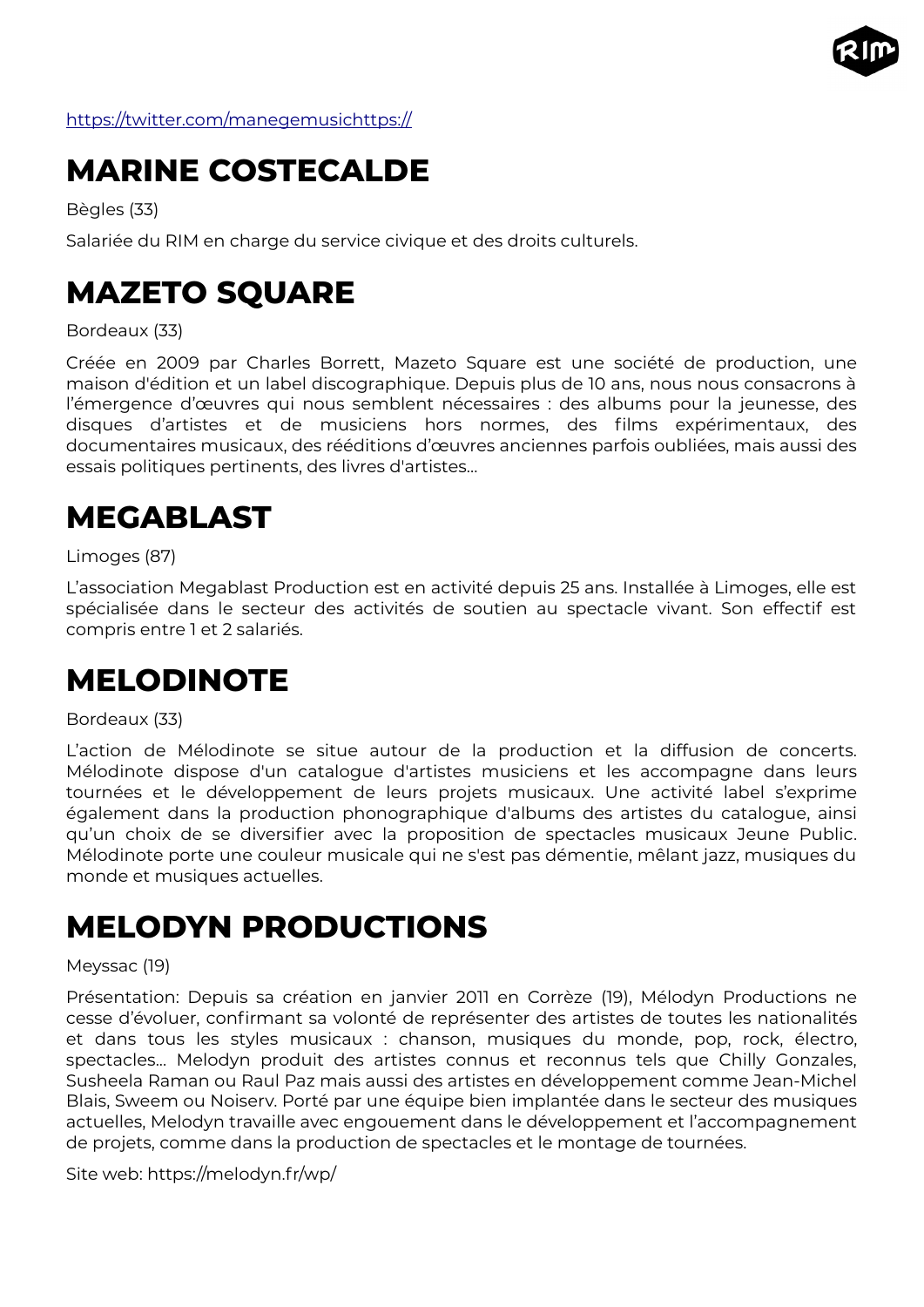

# <span id="page-32-4"></span>**MENESTRÈRS GASCONS**

#### Pau (64)

Menestrèrs Gascons œuvre dans la transmission des musiques et des danses occitanes à travers la production phonographique (disques, livres-disques), des stages de musiques, de chant et de danses de l'espace pyrénéen, et des ateliers réguliers sur du répertoire gascon d'octobre à juin sur Pau et son agglomération.

## <span id="page-32-3"></span>**MIAOU RECORDS**

#### Talence (33)

Miaou Records soutient ses artistes dans leur développement professionnel et artistique (aide à la création, pressage de disque, diffusion, booking...) mais soutient aussi la création de façon plus large (évènements, débats, mutualisation des compétences, réseaux...). Le label travaille avec des structures locales et tente de créer des passerelles entre les différents acteurs de la culture. Miaou Records développe les Nuits Félines (soirées pluridisciplinaires), La Marque-Page (afterworks autour de la littérature), Ronrons Patapon (ateliers jeune public), et travaille sur Face B (documentaire musical et féminin)…

# <span id="page-32-2"></span>**MICS (LA)**

#### Bordeaux (33)

Première du genre en France, cette structure de coopération réunit 4 Scènes de Musiques Actuelles (label national délivré par le Ministère de la culture) au service d'une vision partagée du territoire musical de demain, en lien avec les lieux, les équipes, les acteurs de la filière musicale, les artistes, les publics, les populations, les pouvoirs publics (État, Région, Département, Bordeaux Métropole, villes de Bordeaux, Cenon, Mérignac et Talence). La MICS réunit Le Rocher de Palmer (Cenon), Barbey (Bordeaux), le Krakatoa (Mérignac) et Rock et Chanson (Talence).

### <span id="page-32-1"></span>**MICROCULTURES**

#### Poitiers (86)

Label indépendant depuis sa naissance en 2011 (The Apartments, John Cunningham, NESLES, Jim Yamouridis, Bertrand Betsch…) Microcultures assure également des services de production à la carte pour des artistes auto-produits en recherche d'accompagnement.

### <span id="page-32-0"></span>**MILK MUSIC**

#### Bordeaux (33)

Milk Music est une structure de création musicale aux activités multiples : Musique originale de fictions et documentaires, composition pour la publicité et l'événementiel, production de disques, organisation de concerts et édition. Dernières réalisations : O série « Au delà des Apparences » (France 3) / Musiques pour publicités Senseo, Mc Cain, Xtra / Production du Festival SLOWFEST / Album « Les Frères Casquette » (Melodyne) / Edition du guide « Réussir le développement d'un projet musical professionnel »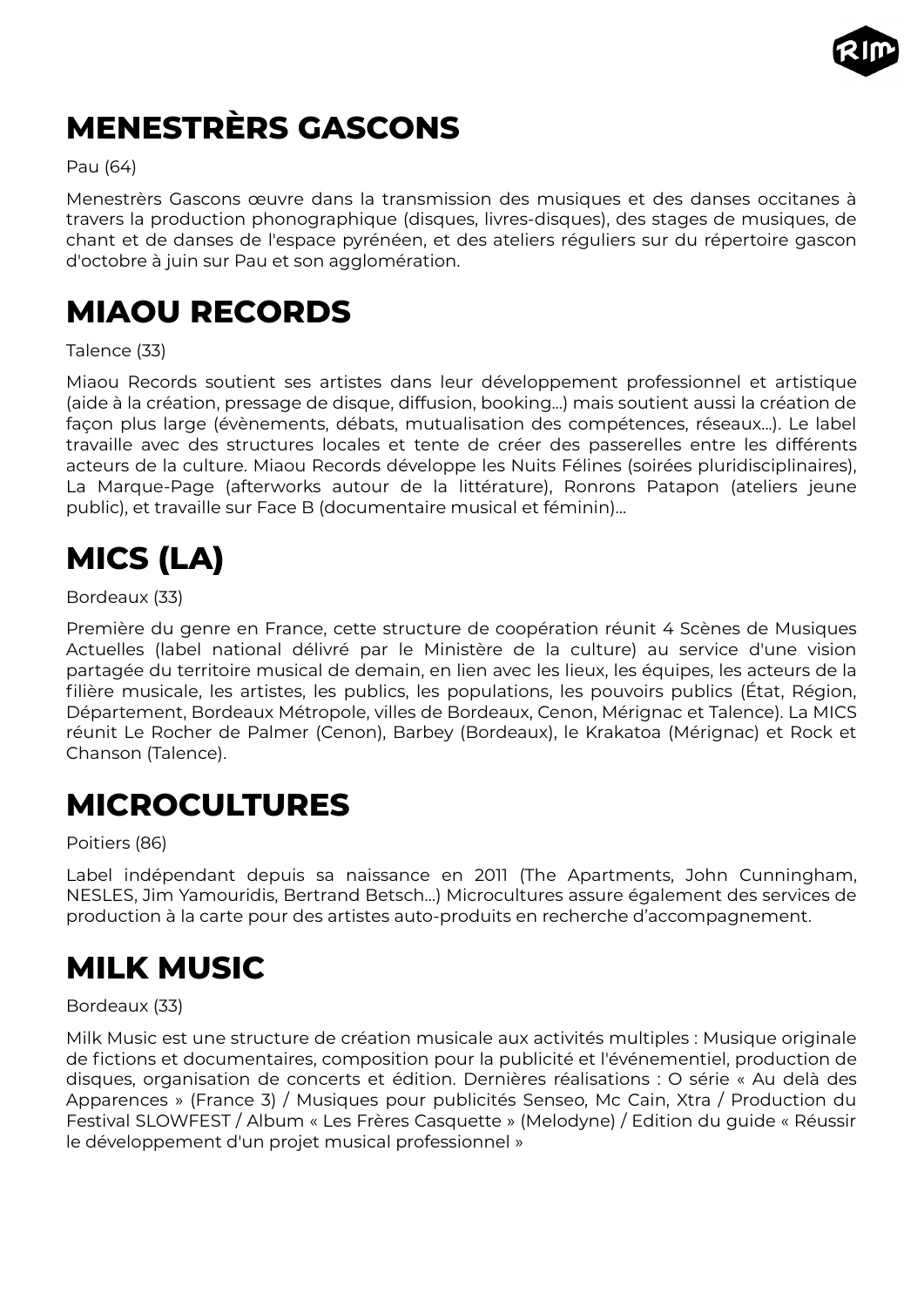

# <span id="page-33-3"></span>**MOONFLOWERS**

Ligne (16)

Moonflowers est une maison d'artiste fondée par Clémence Léauté , pour développer des projets innovants en décloisonnant les pratiques (musique, arts numériques, littérature, théâtre). Moonflowers travaille à l'émergence de nouveaux modèles d'accompagnement d'artistes indépendants et de nouveaux équilibres financiers et professionnels pour les créateurs. Installée en Charente depuis 2019, un studio de production / enregistrement ainsi qu'un espace de résidence sont en cours d'installation. Notre but est de fédérer un réseau d'artistes et de collaborateurs à travers l'espace européen, en s'appuyant sur les partenaires et institutions du secteur musical et culturel en France, pour développer la mobilité et la coopération d'artistes français et internationaux.

# <span id="page-33-2"></span>**MOTTE DES FÉES (LA)**

Matha (17)

Convaincue que l'épanouissement et l'apprentissage ne peuvent se faire sans culture, l'association défend avec ferveur l'accès à la culture et l'éducation par l'éveil artistique. Ces valeurs sont partagées et défendues par le travail de médiation culturelle en milieu rural sur le territoire de Matha. Le Festival de la Motte et la programmation de saison culturelle lancée en 2020 mêlent habilement prises de risques et valeurs sûres avec une programmation musiques actuelles, mais pas que ! Depuis 2008, plusieurs projets d'actions culturelles ont été menés par leur équipe avec le public de leur territoire : collège, groupes locaux, public handicapés.

# <span id="page-33-1"></span>**MOUSTACHE (LA) – AUBERGE CULTURELLE L'ALZIRE**

Jarnages (23)

Présentation: Depuis sa création en 2016, l'auberge culturelle s'affirme comme appartenant à l'ESS et s'intègre dans la logique des tiers-lieux. Elle s'appuie ainsi sur une double dynamique, un projet culturel et d'éducation populaire coconstruit, et un moteur économique autonome de type café, hôtel, restaurant. Aujourd'hui, cette auberge est reconnu comme véritable espace culturel de territoire et c'est l'association La Moustache, qui assure la programmation et se charge de l'organiser. Entre les concerts, spectacles vivants, La Moustache a taillé dans le vif des attentes du bassin de vie. Répondant aux sollicitations des habitants, l'équipe salariée et les bénévoles de l'association ont depuis, mis en place tout une animation socio-culturelle pour les enfants et les familles, se concrétisant par l'obtention de l'agrément « Espace de Vie Sociale », délivré par la CAF de la Creuse.

Site web: https://www.alzire.fr/

### <span id="page-33-0"></span>**MUSICALARUE**

Luxey (40)

L'Association Musicalarue se donne pour mission principale de développer les activités culturelles dans une zone rurale particulièrement défavorisée et de soutenir la création artistique régionale. Son action à l'année en est la preuve. Elle se concentre sur le territoire en le dynamisant culturellement et elle met en valeur les artistes régionaux. Musicalarue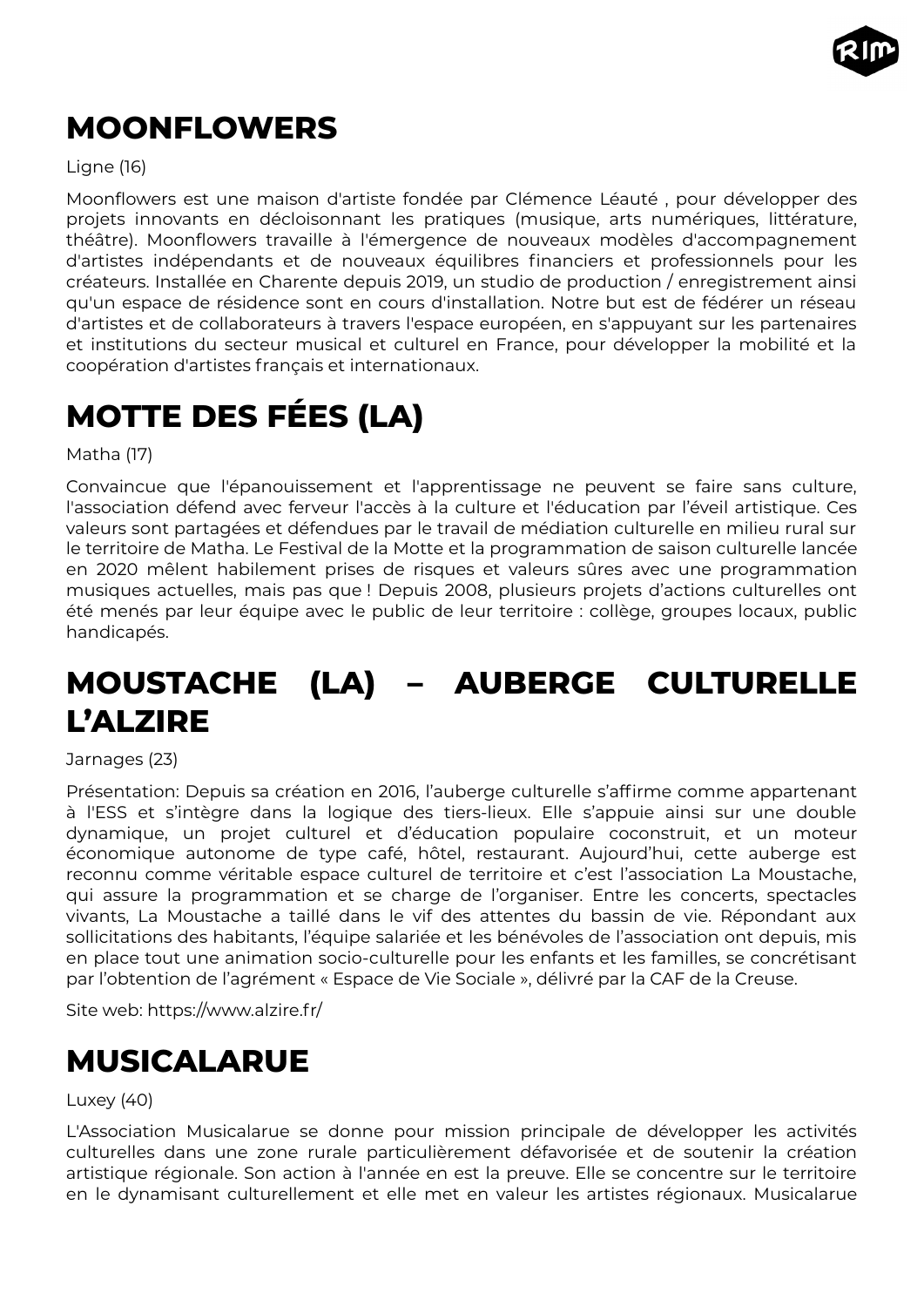

organise diverses manifestations : le festival Musicalarue, les Cigales, Musicalarue sur un plateau, et Musicalarue à domicile.

# <span id="page-34-4"></span>**MUSIQUES MÉTISSES**

Angoulême (16)

Depuis plus de 40 ans, le festival Musiques Métisses fait rayonner les artistes de la scène mondiale et continue d'être à l'affût de nouveaux talents ou de talents confirmés en explorant la planète à la recherche de nouvelles pépites. Pendant trois jours, le premier week-end de juin, le monde débarque à Angoulême : trois jours de diversité, de spectacle, de fête et de métissage! Un voyage au-delà des frontières et des genres qui amène à coup sûr à cultiver sa curiosité !

## <span id="page-34-3"></span>**NAUT'ACTIVE**

Champagnat (23)

Née en 2003 Naut'Active est une association loi 1901. Implantée sur le site de la Naute, elle s'attache à le dynamiser en proposant un programme complet d'activités et de concerts du Printemps à l'Automne..

# <span id="page-34-2"></span>**NUITS ATYPIQUES (LES)**

Saint Macaire (33)

Créée en 1995, l'association Nuits Atypiques, est une association culturelle d'intérêt général dont l'objet principal est l'organisation et la promotion des Nuits Atypiques, festival en Sud-Gironde (devenu itinérant en milieu rural depuis 2015). Les Nuits Atypiques mènent également toute l'année des actions culturelles (projections de films, rencontres-débats, résidences d'artistes, concerts, etc.) Rayonnant sur tout le territoire rural du Sud Gironde, Les Nuits Atypiques ont pour projet de valoriser les singularités artistiques et la diversité culturelle et linguistique en faisant notamment découvrir des « musiques du monde », modernes ou traditionnelles, rurales ou urbaines, acoustiques ou électriques, vocales ou instrumentales, profanes ou rituelles, d'Ici ou d'Ailleurs.

# <span id="page-34-1"></span>**NEF (LA)**

Angoulême (16)

Le projet artistique et culturel de La Nef avance avec les mutations du secteur des musiques actuelles en particulier et des nouvelles formes d'expression en général. Le projet actuel découle de l'histoire des musiques amplifiées en Charente (une des premières salles dédiées à des concerts de découverte en France, une pratique amateure dense, un des premiers festivals de musiques du monde), mais également du dynamisme territorial actuel autour de l'image. La Nef a donc à cœur de croiser musiques et images au sein de ces différents projets de création, de diffusion et d'actions culturelles.

# <span id="page-34-0"></span>**NOUVELLE(S) SCENE(S)**

#### Niort (79)

Repaire d'artistes inventifs, le festival Nouvelle(s) Scène(s) s'est diversifié au fil des années, puisant dans l'électro, le rock, l'expérimental, le hip-hop, la chanson, le groove. Nouvelle(s) Scène(s) met à l'honneur des groupes naissants au potentiel commercial aléatoire.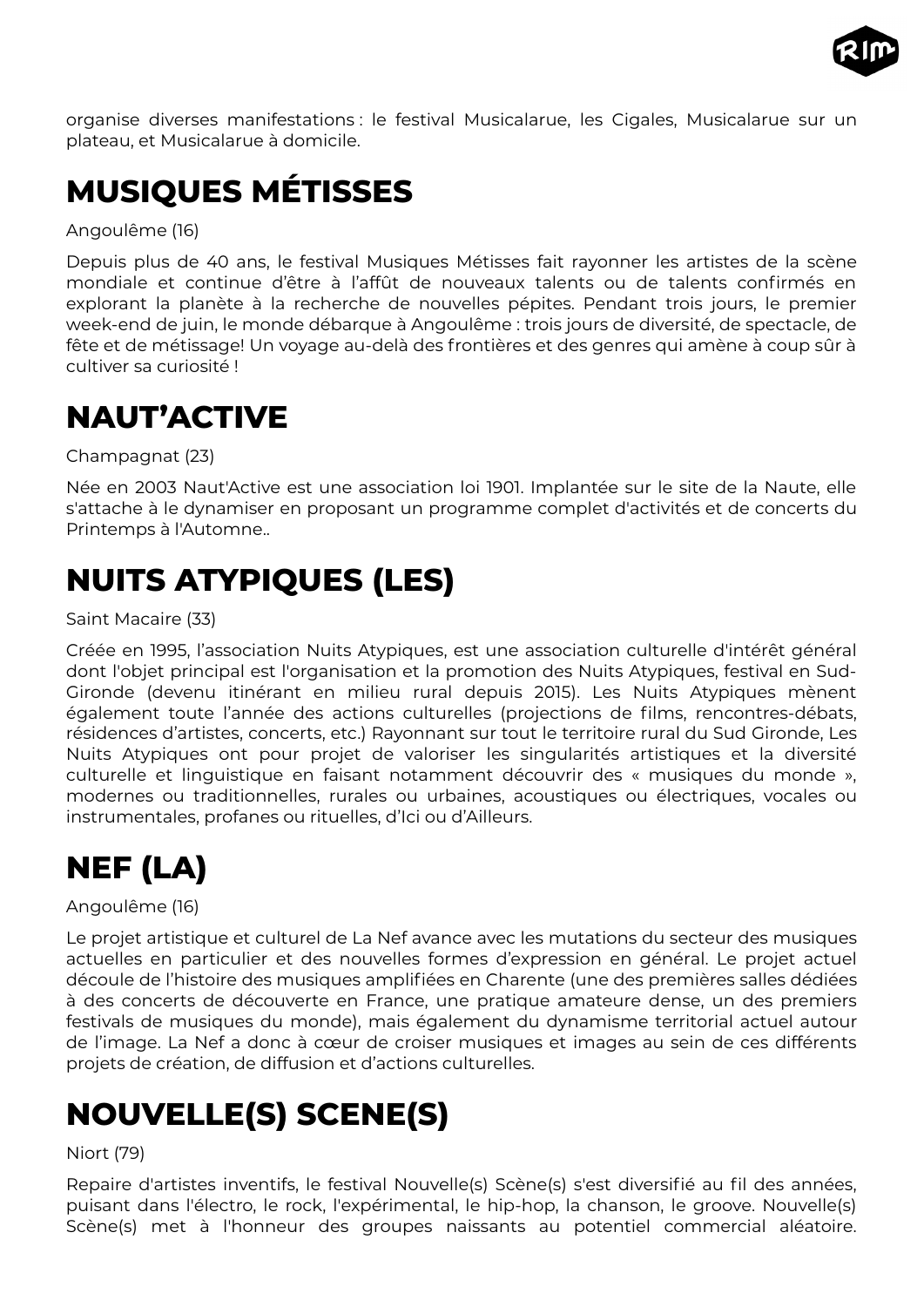

Réunissant près de 10 000 festivaliers, Nouvelle(s) Scène(s) est un acte militant dans un univers de plus en plus aseptisé, une expérience de vie culturelle marquante dans des lieux atypiques. La programmation n'est pas qu'une succession de propositions, c'est un parcours, une transhumance qui accompagne le spectateur à travers la ville.

# <span id="page-35-4"></span>**NUIT D'ORAGE**

#### Varetz (19)

Depuis 1989, Nuit d'Orage permet de réunir artistes et organisateurs autour de spectacles de qualité adaptés à tous les budgets. Nuit d'Orage investit depuis 2016 dans le développement et la production d'artistes talentueux, ambitieux et exigeants.

Site web: <https://www.nuitdorage.com/>

### <span id="page-35-3"></span>**OCTOFOLIES**

Pomarez (40)

L'association Octofolies porte un festival éponyme de musiques actuelles et de sensibilisation au développement durable.

# <span id="page-35-2"></span>**OFFICE MONSÉGURAIS DE LA CULTURE ET DES LOISIRS**

Monségur (33)

L'Office Monségurais de la Culture et des Loisirs met en place tout au long de l'année différentes activités et saisons culturelles : - La gestion du Cinéma Eden, labellisé Art & Essai (Jeune Public et Patrimoine & Répertoire), membre du réseau Europa Cinémas (depuis le 1er janvier 2018) : o Programmation quotidienne o Festival de cinéma Jeune Public « Drôles de Bobines » o Actions scolaires - Le Festival « Les 24 heures du Swing », labellisé Scène d'été en Gironde et Festival d'Eté en Nouvelle-Aquitaine - L'enseignement du Jazz en milieu scolaire : o Jazz en Maternelle, o les Classes Jazz du collège Eléonore de Provence de Monségur, o les Ateliers Jazz du lycée Jean Renou de la Réole. - La saison musicale : o « Jazz en Balade » : quatre concerts sur la Communauté de Communes du Réolais en Sud-Gironde o « Swing Club » du restaurant « Les Colonnes » à Monségur (20 concerts en moyenne à l'année)

# <span id="page-35-1"></span>**ONLY LOVERS RECORDS**

#### Poitiers (86)

Only Lovers Records est un jeune label défendant un catalogue garage, folk et psyché, de groupes français et internationaux : Sunflowers (Portugal), Queen of the Meadow (Bordeaux), Beach Bugs (Limoges)... Le label anime également Nectar, son émission radio musicale et hebdomadaire sur les genres folk et psychédélique, à dominante rock, et diffusée sur Radio Pulsar à Poitiers et Radio Campus Angers.

<span id="page-35-0"></span>

Périgueux (24)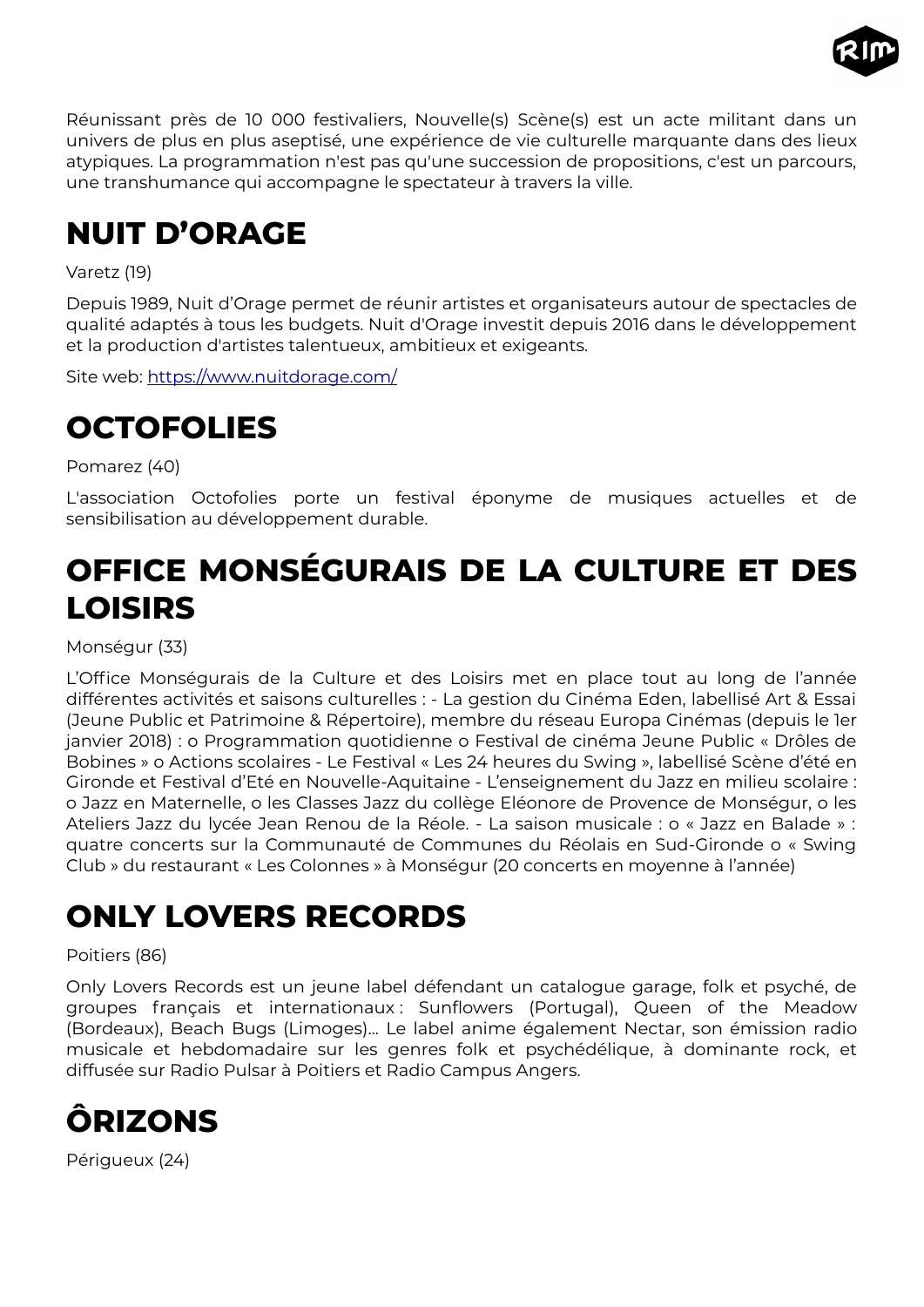

Présentation: L'association a pour but la diffusion d'œuvres artistiques. L'association œuvre à l'accès à la culture pour tous, à la construction citoyenne, à la lutte contre les discriminations. L'association a deux missions principales pour mener ses objectifs :

- Le développement et la gestion du festival Ôrizons (rencontres des arts et des cultures du Proche-Orient). Il créé des espaces de découvertes, de rencontres et de débats à travers une programmation culturelle et artistique.
- Le développement, la gestion et l'animation d'un programme d'actions culturelles, des ateliers et parcours d'Éducation Artistique et Culturelle. Pour cela l'association développe un réseau de partenaires avec qui elle met en place des évènements artistiques et culturels: spectacle vivant, arts visuels, cinéma, musique, littérature, photographie, patrimoine, gastronomie.

L'association invite des artistes, auteurs, chercheurs, journalistes dont le travail, l'œuvre, est lié au Proche-Orient. L'association garantie la liberté de conscience, le respect du principe de non-discrimination et un fonctionnement démocratique ainsi qu'une gestion transparente. L'association garantie l'égal accès des hommes et des femmes et l'accès des jeunes à leurs instances dirigeantes.

Site web: https://festival-orizons.fr/

# <span id="page-36-3"></span>**OUÏE/DIRE**

#### Périgueux (24)

Depuis sa fondation en 1994, la Compagnie Ouïe/Dire développe un travail important et original de créations à entendre. Il s'agit, au travers de projets très divers, de promouvoir la qualité d'une expérience concrète de l'écoute, riche et inventive, abordée dans sa généralité, sa complexité, et sa profondeur.

### <span id="page-36-2"></span>**PAGANS**

Jurançon (64)

Pagans est un label décloisonnant, dépaysant, transgressif, fondé par le groupe Artús pour un territoire artistique à son image ; aventurier, expérimental, ancré dans une culture décomplexée et ouverte. Une plateforme commune pour Cocanha, Aronde, Super Parquet, Sourdure, Pèire Boissièra, France, Les Poufs à Cordes, Feiz Noz Moc'h, D'En Haut, La Cleda... et de la musique improvisée, laboratoires singuliers de rencontres éphémères.

### <span id="page-36-1"></span>**PHOTONUS**

#### Bordeaux (33)

Présentation: Phonotus, association loi 1901. Depuis 2019, l'association assure le développement de la carrière d'artistes et de groupes en Nouvelle-Aquitaine. Elle s'engage dans la défense de la culture et du vivre ensemble, la rencontre entre le public et les artistes ainsi que dans le développement des projets artistiques (management, administration, production, tournée, promotion).

Site web: <https://www.phonotus.com/>

<span id="page-36-0"></span>

Flayat (23)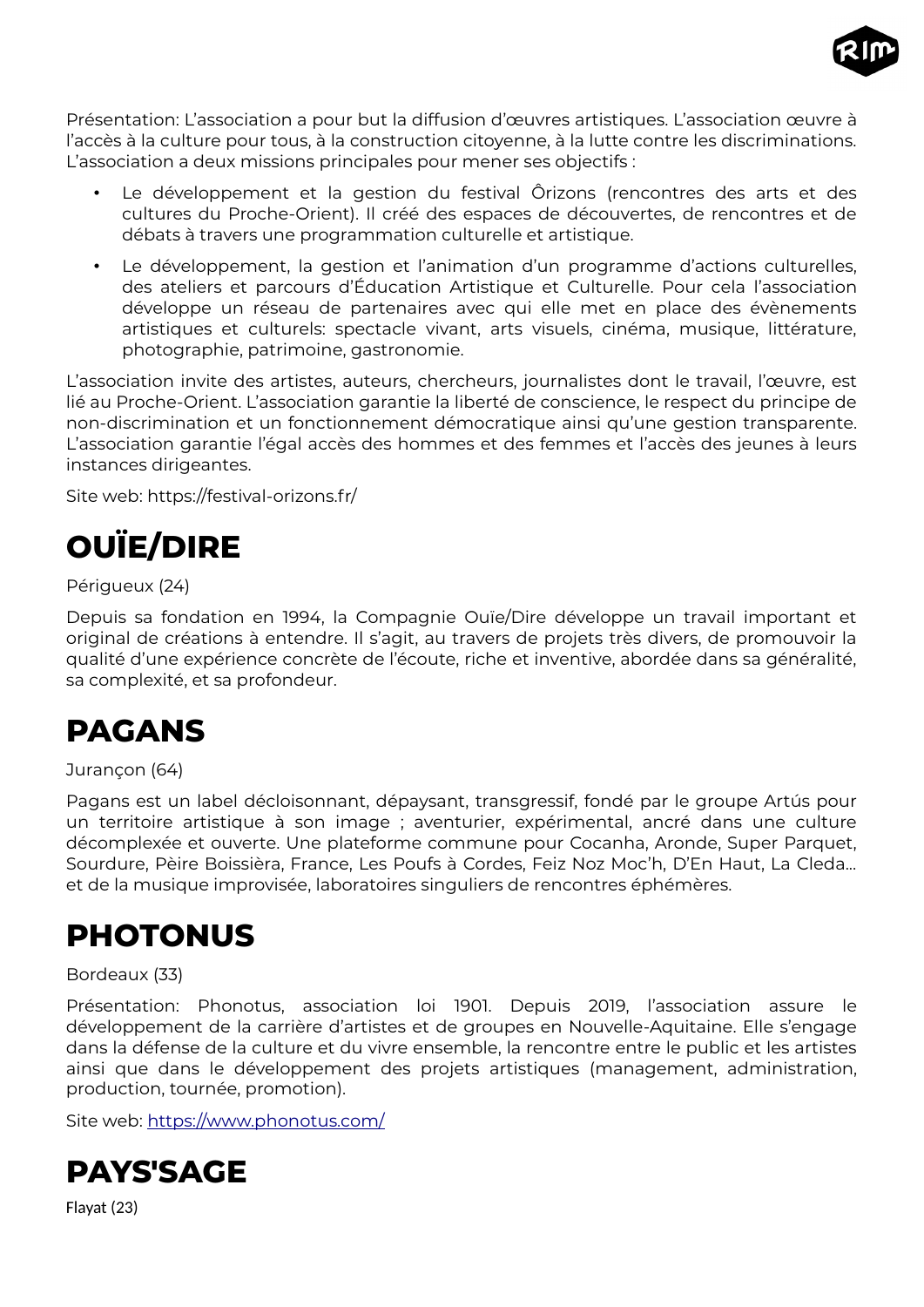

Depuis 1989, Pays'Sage fait des paysages du Plateau de Millevaches de véritables scènes culturelles à ciel ouvert, en s'appuyant sur l'identité de ce territoire rural. Paysages, chemins, auberges, villages : tout est propice à la création ! Les valeurs de l'association tiennent en quelques mots : créativité, proximité, solidarité, coopération, organisation, lien social. Labellisée « Point d'accueil à la vie associative » du sud creusois, elle aide d'autres associations dans la réalisation de leurs projets.

## <span id="page-37-1"></span>**PINEAU CHRISTOPHE**

#### Rochefort (17)

Christophe est adhérent du RIM en tant que personne physique. Directeur-programmateur de la salle musiques actuelles de la Poudrière de 1985 à 2017, aujourd'hui responsable du service musiques actuelles de la Communauté d'Agglomération Rochefort Océan, il gère la programmation de concerts portée par la CARO dans divers lieux de l'agglomération de septembre à juin, mais également les projets de médiation musiques actuelles et master class autour de la Rockschool.

# <span id="page-37-0"></span>**POURQUOI PAS ? CAFÉ CULTUREL (LE)**

#### Bordeaux (33)

Le Pourquoi Pas ? Café Culturel est avant tout un lieu de vie au cœur du quartier Saint-Jean, un espace d'échange, de partage, de rencontre, un café convivial, familial et festif. Ouvert du mardi au samedi le Pourquoi Pas ? propose une programmation culturelle pluridisciplinaire avec un événement différent chaque soir, allant du théâtre d'improvisation, au slam, au concert, silent party, quizz...

### <span id="page-37-5"></span>**PLATINUM RECORDS**

#### Bordeaux (33)

Platinum Records est une maison de disques indépendante, aux esthétiques musicales variées.

# <span id="page-37-4"></span>**PSALMUS**

Bordeaux (33)

Psalmus est un label de musique sacrée, dédié uniquement à la redécouverte de ce répertoire.

# <span id="page-37-3"></span>**RADIO PULSAR**

#### Poitiers (86)

Pulsar est la radio musicale, culturelle, citoyenne, éducative, universitaire et associative en Nouvelle Aquitaine… Les étoiles en plus ! La station émet à partir du Campus de l'Université de Poitiers. Son projet fait la part belle à la diversité culturelle, à l'éducation aux médias, à l'économie sociale et solidaire, à la jeunesse et à la valorisation des initiatives locales et régionales.

# <span id="page-37-2"></span>**JULIE REYNARD**

Poitiers (86)

#personnephysique #partenaireassociée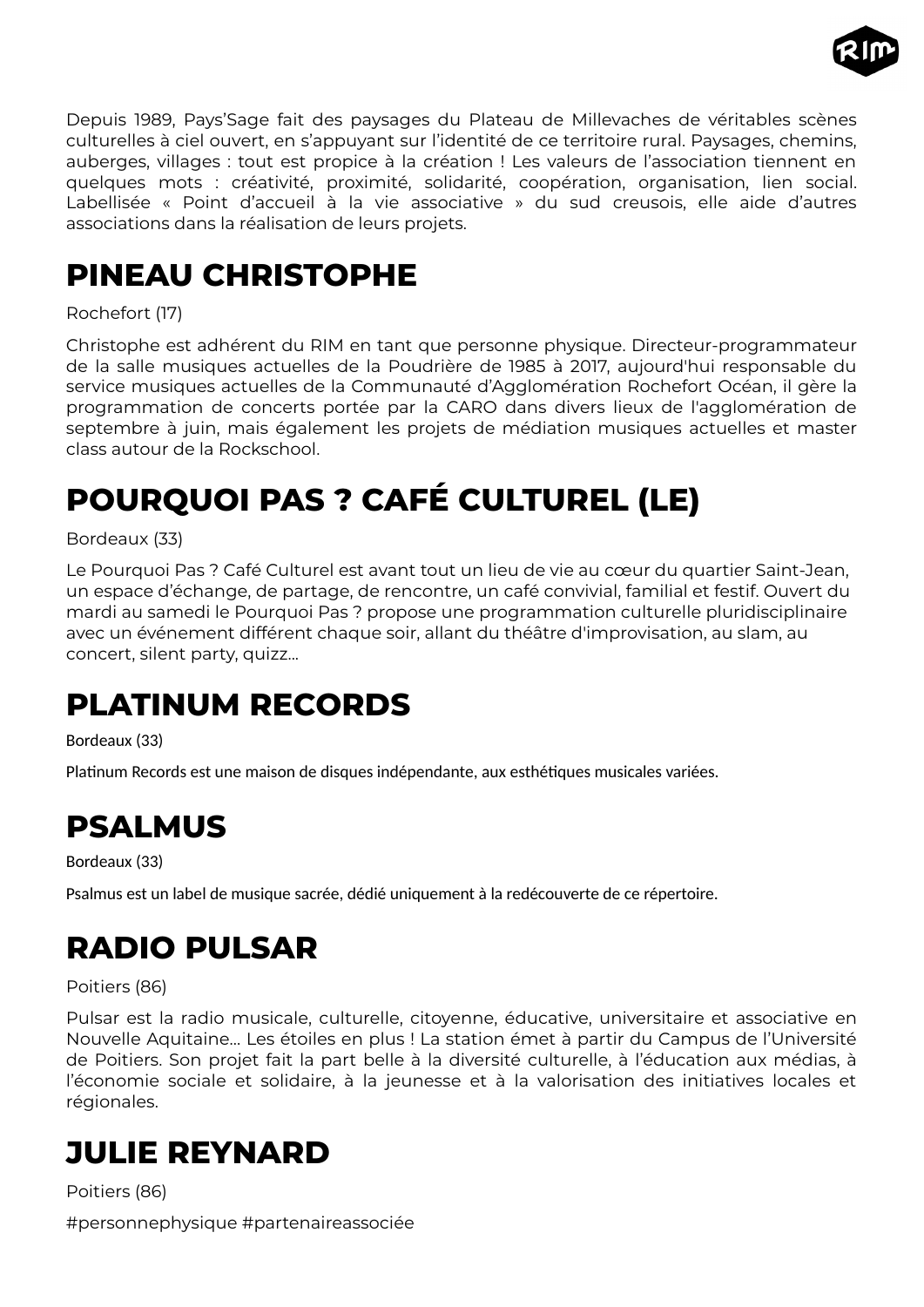

Julie Reynard, alias JRCompany (pied de nez au tabou de l'argent dans le secteur culturel !) est gestionnaire indépendante ou comme on dit dans les musiques actuelles, "développeuse d'artistes". Elle travaille avec principalement des compagnies de spectacles vivants et dernièrement aide au développement du projet de musiques électroniques "Helio Polar Thing". Convaincue que la gestion collective est la voie nécessaire au secteur culturel, elle fait partie de nombreux projets associatifs et coopératifs dont la SCOP Le Plan B, bar culturel et solidaire à Poitiers de 2015 à 2018. Cette riche expérience humaine lui a permis de construire une recherche action et d'écrire d'un mémoire de master en 2017 sur *« la coopérative comme moyen de construire une démocratie culturelle ».* Anciennement régisseuse lumière pour des groupes de musiques, puis au Confort Moderne, aujourd'hui gestionnaire, elle souhaite continuer de s'investir dans les musiques actuelles, d'où sa volonté d'adhérer au RIM avec une attention particulière portée sur la mise en place des droits culturels.

### <span id="page-38-3"></span>**RENDEZ-VOUS DE TERRES-NEUVES (LE)**

Bègles (33)

L'association propose la création ou le renforcement de la synergie entre les acteurs associatifs les habitants et les entreprises agissant sur le quartier des Terres Neuves et plus largement de la ville de Bègles par notamment le développement de l'expression artistique et culturelle.

### <span id="page-38-2"></span>**RÉSEAU ALTERNATIF CULTUREL ET ARTISTIQUE INTERNATIONAL - LE VOID**

Bordeaux - 33

Salle de concert associative et indépendante, locaux de répétition et studio d'enregistrement.

### <span id="page-38-1"></span>**RICOCHET SONORE**

#### Bordeaux (33)

Ricochet Sonore favorise la rencontre et l'épanouissement, la diversité et l'ouverture culturelle par des actions musicales de proximité : animations musicales (quiz musicaux, DJ sets participatifs, séances d'écoute...), organisation de concerts "à part" (dans des lieux d'accueil, l'espace public, en pied d'immeubles, chez l'habitant…), ateliers de découverte, de pratique instrumentale et d'éveil musical, réalisation de diagnostics en musique favorisant la participation et l'implication.

### <span id="page-38-0"></span>**RIG**

Blanquefort (33)

RIG donne la parole aux acteurs locaux, institutionnels ou associatifs dans le cadre de ses émissions à thème (culture, santé, sport, actualité, développement durable, feuilletons, …) et lors des journaux d'information diffusés du lundi au vendredi à 12h10 et 18h10. La programmation musicale est en majorité de la nouvelle scène française et du rock. R.I.G en tant que radio locale, diffuse de nombreux artistes de la scène de Nouvelle-Aquitaine.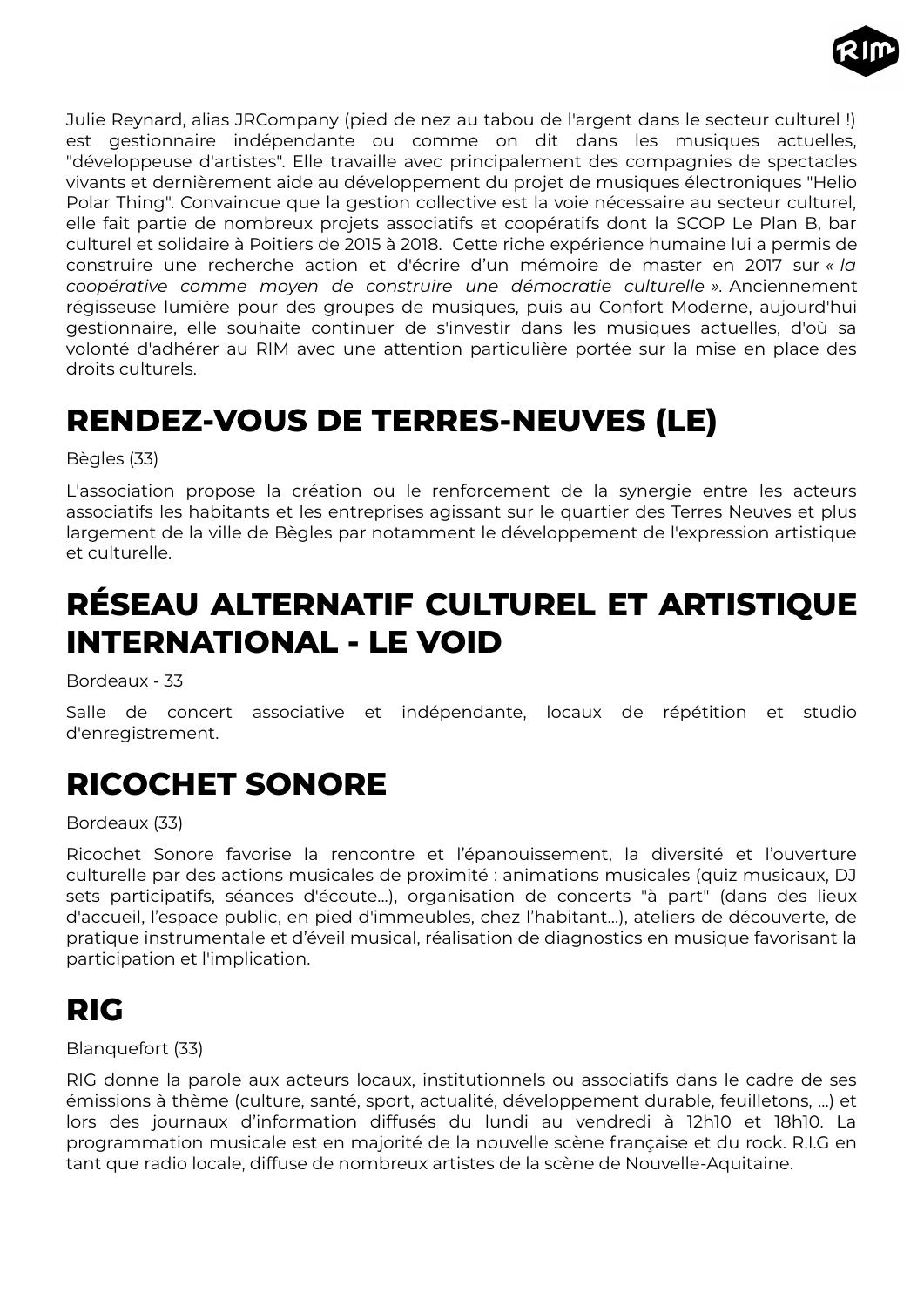

# <span id="page-39-3"></span>**RLP – RADIOS LIBRES EN PÉRIGORD**

Coulounieix Chamiers (24)

Radios Libres en Périgord (RLP), radio locale de proximité, s'adresse à tous les publics de son territoire de diffusion. Radio d'expression, ses programmes se développent autour de la thématique centrale du mieux vivre ensemble. Depuis sa création, RLP a une vocation naturelle à être au plus près des habitants, en particulier ceux des quartiers prioritaires du Grand Périgueux (Politique de la ville). RLP poursuit aujourd'hui sa mission de communication sociale, culturelle, éducative et citoyenne de proximité grâce à la diversification de ses programmes.

## <span id="page-39-2"></span>**ROCHER DE PALMER - MUSIQUES DE NUIT**

Cenon (33)

Le Rocher de Palmer (Association Musiques de Nuit) ouvre ses scènes et studios à toutes les musiques ! Avec ses 3 salles, sa configuration est idéale pour accueillir une programmation éclectique, du jazz à l'électro, en passant par le rap, le rock et les musiques du monde. Doté d'un centre de ressources dédié aux cultures du monde – La Cabane du monde, d'un espace de coworking, d'une pépinière d'entreprises culturelles, d'une régie numérique, de cycles de formation et d'espaces d'expositions, le Rocher de Palmer est un lieu de vie et d'échange, qui place au centre de son projet la notion primordiale de diversité culturelle.

# <span id="page-39-1"></span>**ROCK & CHANSON – AREMA**

Talence (33)

Rock et Chanson est une association dédiée à l'accompagnement des pratiques musiques actuelles. Labellisée scène de musiques actuelles, son projet est mis en œuvre au travers de ses quatre pôles : accueil/répétition, diffusion/accompagnement artistique, transmission et action culturelle.

### <span id="page-39-0"></span>**ROCK THE SHEEP – LA BERGERIE**

Eynesse (33)

Présentation: L'association Rock the Sheep est créée depuis 2014 afin de promouvoir la culture en milieu rural. Trois types d'actions ont été menées en 2019 à LA BERGERIE à Eynesse : - Le Festival Annuel : lors de l'édition 2019, l'association a compté sur une quarantaine de bénévoles. Elle a reçu 44 artistes pour 8 spectacles assurés sur deux jours, agrémentés d'expositions et d'animations variées (structure, photographie, installation théâtrale, mini-marchés de créateurs…). - La programmation mensuelle : Pour cette deuxième année, nous avons organisé 6 événements hors festival. Ces actions ont aussi connu un vif succès puisque nous avons pu enregistrer 1310 entrées dont 744 adhésions sur l'année 2019. - Les résidences artistiques : Depuis son inauguration en 2018 La Bergerie a mis en place un espace scénique et des outils techniques professionnels (son et lumière). Nous avons pu développer un nouvel axe : les résidences d'artistes. En soutien à 3 projets culturels locaux (16 artistes), l'association a mis à disposition ses infrastructures pour la répétition de spectacles.

Facebook: [https://www.facebook.com/La-Bergerie-RTS-172598886873510/?ref=br\\_rs](https://www.facebook.com/La-Bergerie-RTS-172598886873510/?ref=br_rs)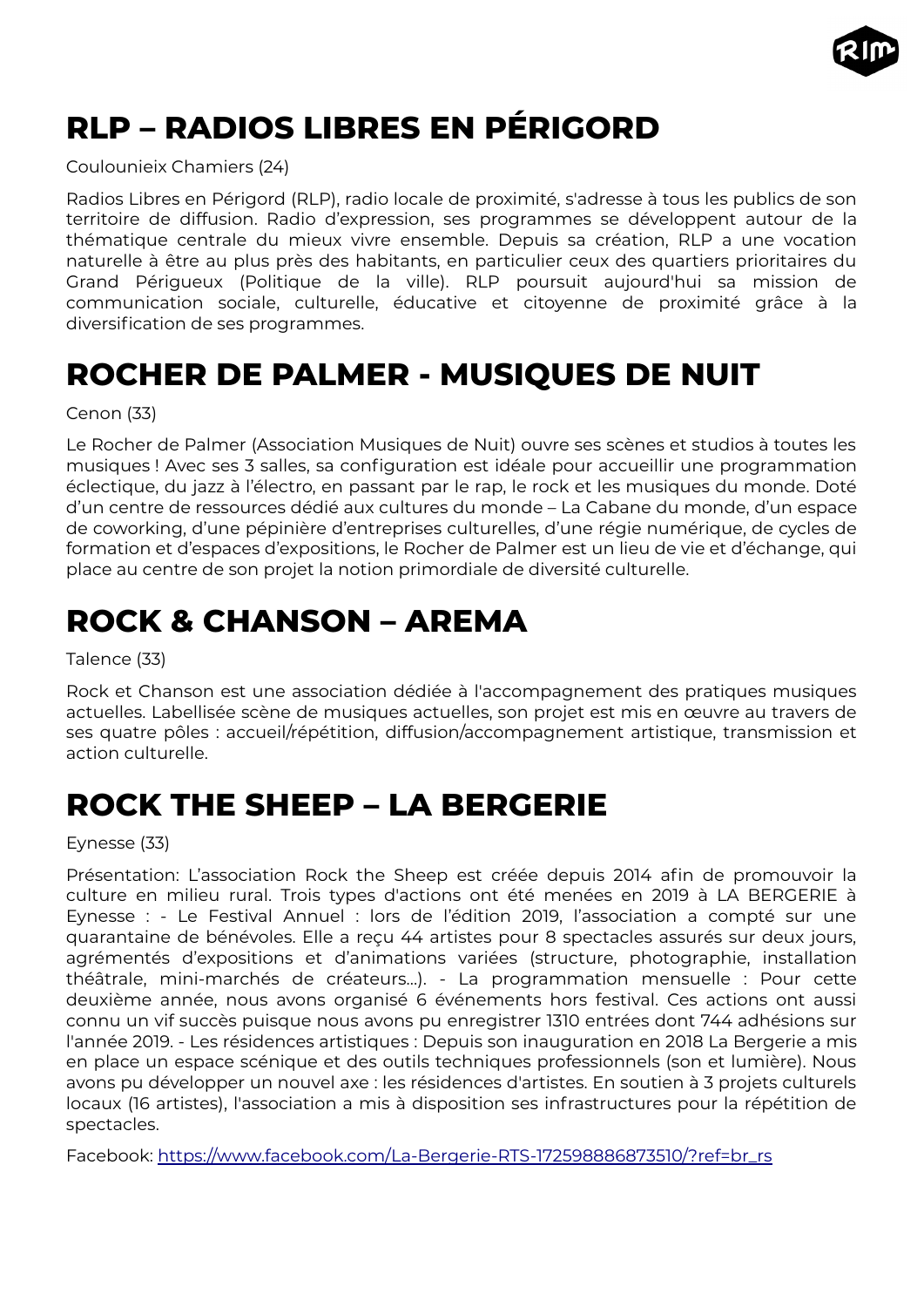

# <span id="page-40-3"></span>**ROCKSANE – OVERLOOK**

#### Bergerac (24)

L'association Overlook (créée en 1981) est agréée au titre de la Jeunesse et de l'Éducation Populaire par la Direction Départementale de la Jeunesse et des Sports depuis 1994. Sa mission est de promouvoir les musiques amplifiées et actuelles sous toutes ses formes dans le Bergeracois. Elle gère depuis 2003 le Rocksane, lieu de promotion et de développement des musiques actuelles qui évolue à travers un mélange de cultures musicales. Dédié autant aux musiciens confirmés qu'aux amateurs il propose trois studios de répétition entièrement équipés. La Rock School (créée en 1999 en partenariat avec la ville de Bergerac) a pour objectif de proposer un enseignement musical ludique pour tous et mettre à disposition des salles de répétition adaptées. Le Rocksane intègre aussi un bar convivial, un espace d'exposition et un centre de ressources et d'informations.

# <span id="page-40-2"></span>**ROCKSCHOOL BARBEY – PARALLÈLES ATTITUDES DIFFUSION**

#### Bordeaux (33)

Depuis 88, la RockSchool Barbey défend un projet à dimension sociale dans les Musiques Actuelles pour participer au mieux vivre ensemble dans la plus grande diversité des cultures populaires de notre société. Elle décline cette idée dans ses actions via 3 axes principaux :

- Diffuser : repérer, accompagner (Rock School Pro, Musiques et Quartiers), révéler (Barbey Indie Club, Hip-Hop Boombox…)
- Transmettre : échanger (Rock School, Rap School)
- Sensibiliser aux enjeux de société (Actions de prévention)

# <span id="page-40-1"></span>**RUDEBOYZ RECORD**

#### Bordeaux (33)

Rudeboyz Records est un label associatif orienté vers la culture hip-hop. Il est partenire de la Rock School Barbey et du label indépendant américain The Honoroll. Ce label est constitué de plusieurs professionnels de la musique (beatmakers, Dj, ingénieurs sons, rappeurs anglophones, designers, réalisateurs vidéos, producteurs…) issus de la région bordelaise, et souhaitant exprimer leurs techniques et leurs savoir-faire à travers la réalisation et la créations de musiques, vidéos clip, cover d'albums …

# <span id="page-40-0"></span>**SABOR DISCOS**

#### Garein (40)

Sabor Discos est un label discographique associatif qui a trois orientations musicales : skareggae, salsa-cumbia, rock latino métissé. Nous développons des échanges culturels, musicaux essentiellement, entre l'Amérique Latine et l'Europe par le biais d'émissions radio, d'animations (expositions, soirées DJ, siestes musicales…), de production de disques et d'aide à la tournée d'artistes. Nous travaillons localement avec des festivals, salles de concert, bars et associations, notamment en Charentes et dans les Landes où ses fondateurs sont basés. Nous organisons également le Salon du Disque de Mont-de-Marsan tous les ans.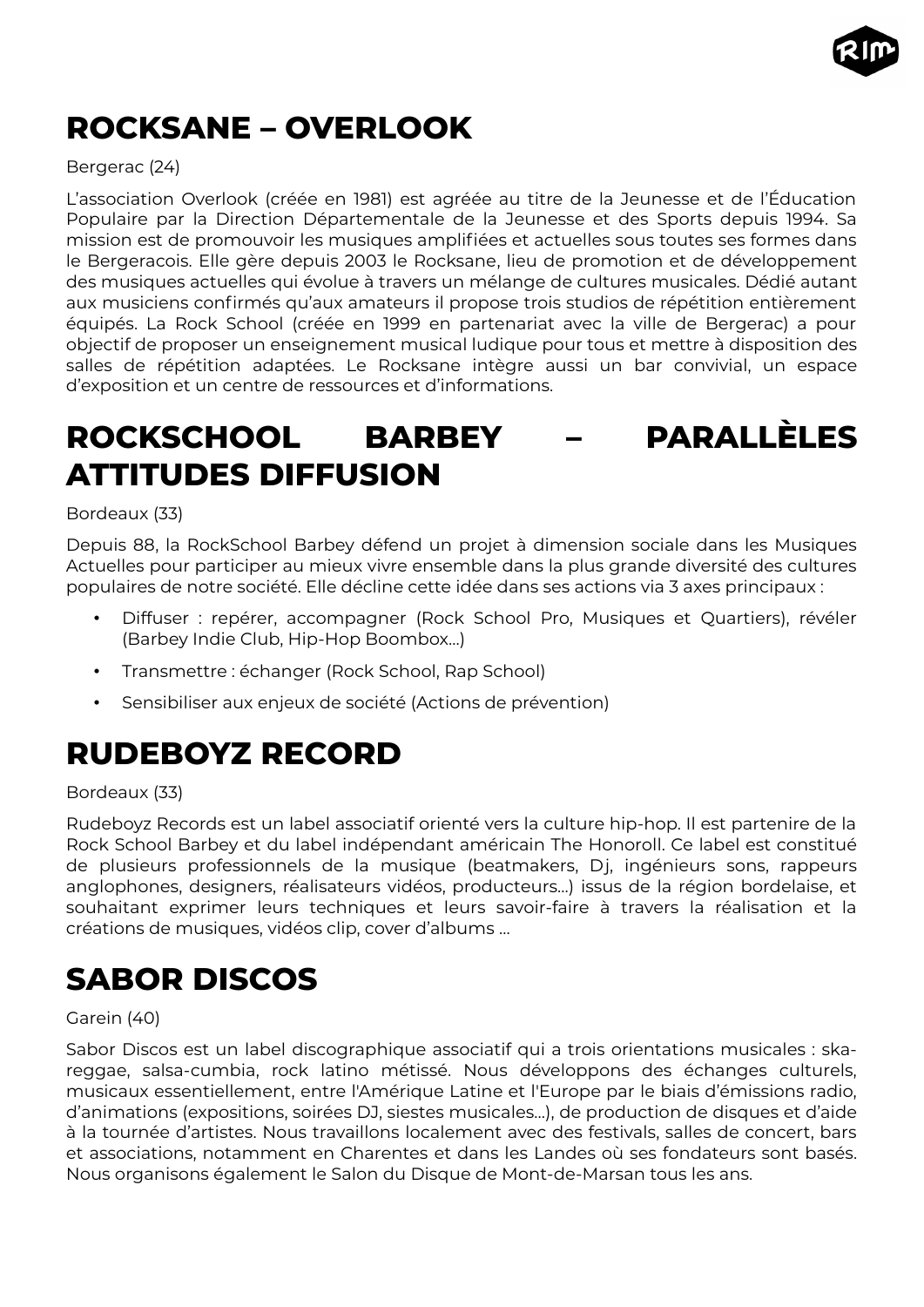

# <span id="page-41-4"></span>**SANS RÉSERVE (LE)**

#### Périgueux (24)

Scène de musiques actuelles située à Périgueux, le Sans Réserve a pour but de contribuer au développement artistique et culturel de la Ville de Périgueux et de son agglomération, du Département de la Dordogne et de la Région Nouvelle-Aquitaine, dans le domaine des musiques actuelles, notamment par la diffusion, la formation, l'information et la répétition. Elle a aussi pour objet de faciliter l'accès à la connaissance et à la pratique des musiques actuelles pour tous les publics intéressés.

# <span id="page-41-3"></span>**SCÈNE AUX CHAMPS (LA)**

#### Saubrigues (40)

La Scène aux Champs est une association existant de puis 2001. Nous organisons des spectacles (saison culturelle de septembre à juin) dans la salle de la Mamisèle à Saubrigues (Landes, milieu rural). Nous accueillons également des artistes en résidence, organisons des actions de médiation (scolaires, ehpad etc) et des spectacles hors les murs. Nous avons une programmation, surtout musicale, ambitieuse et éclectique.

# <span id="page-41-2"></span>**SIRENE (LA) – XLR**

#### La Rochelle Cedex (17)

Espace de Musiques Actuelles de l'agglomération de La Rochelle ouvert le 1er avril 2011, La Sirène réunit dans un lieu atypique, un club de 400 places, une grande salle de concert pouvant accueillir jusqu'à 1200 spectateurs, 5 studios de répétition et une régie d'enregistrement. Avec 70 rendez-vous par saison le chant de La Sirène répond au prisme large des musiques actuelles, naviguant du rock à l'électro, du jazz à la chanson, du hip-hop aux musiques du monde, balançant entre artistes en devenir et groupes locomotives. Elle incarne à l'échelle nationale la quatrième génération de lieux consacrés à ces musiques populaires et à ses acteurs.

### <span id="page-41-1"></span>**SLOWFEST**

#### Bègles (33)

Présentation: Slowfest est un laboratoire d'expérimentation de la transition énergétique dans les musiques actuelles. Le collectif développe, depuis 2015, des solutions alternatives basées sur des modes plus écologiques et moins énergivores de création et de diffusion : concerts sans amplification ou sur sono solaire, création d'un sound-system solaire vélotracté, tournées d'artistes en mobilités douces, micro-festival en autonomie énergétique. L'association regroupe une vingtaine de membres, artistes, techniciens du spectacle et des énergies renouvelables, amateurs de bon son et de « low-tech », et accompagne les structures pour l'organisation d'évènements basse-conso (conseil, ateliers, formation.). En son coeur, Slowfest Orchestra propose des concerts festifs et des créations de musique électro... mais à base d'instruments acoustiques ou de récup'.

Site web: https://www.slowfest.org/

# <span id="page-41-0"></span>**SOLIMA CREUSE**

Flayat (23)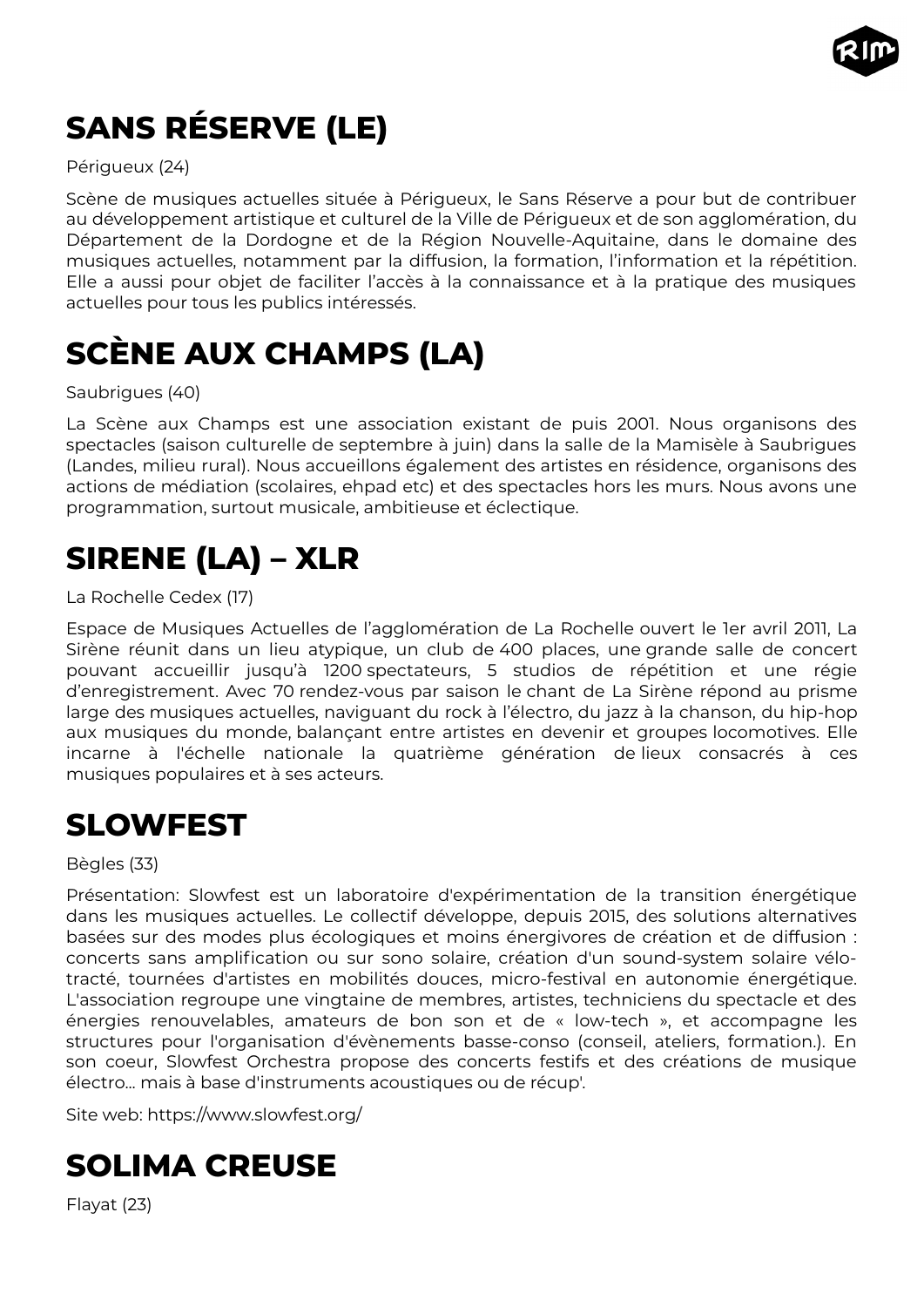

Le Schéma d'Orientation des LIeux de Musiques Actuelles se veut être un instrument de travail entre les acteurs des musiques actuelles, les collectivités territoriales et l'État. Son objectif est de travailler dans la durée au développement des musiques actuelles sur la Creuse, en aménageant les conditions nécessaires à une coopération pérenne et permanente entre les opérateurs privés et les partenaires publics, en cohérence et complémentarité notamment avec les objectifs de la labellisation Scène de Musiques ACtuelles (SMAC).

# <span id="page-42-3"></span>**SOME PRODUKT**

Périgueux (24)

L'asso Some Produkt c'est plus de 30 ans de rock à Périgueux ! Concerts en bar et label indépendant, rock et aménagement culturel du territoire.

### <span id="page-42-2"></span>**SORTIE 13**

Pessac (33)

Sortie 13 est une structure culturelle pluridisciplinaire à Pessac avec un espace dédié aux arts visuels (salle d'exposition de 140 m²) et un autre dédié à la musique (salle de spectacles accueillant 150 personnes). Depuis 2016 notre programmation culturelle s'évertue à mettre en avant les artistes émergeants dans nos domaines de prédilection que sont les arts plastiques, et le spectacle vivant.

## <span id="page-42-1"></span>**SOULBEATS RECORDS**

#### Macau (33)

Soulbeats Records est un label reggae, soul/funk indépendant qui travaille et se bat tous les jours pour la défense d'une musique libre, indépendante et métissée. Leur activité se déploie en amont et en aval de la production discographique: production technique, accompagnement et encadrement des artistes, travail au près des médias, contacts avec les relais de distribution, avec un seul but : permettre le développement des artistes et de leur carrière.

### <span id="page-42-0"></span>**SPARK HEADS**

Soort-Hossegor (40)

Spark Heads est une association créée fin 2018 et qui a pour objet le développement, la production de spectacle et la diffusion de projets dans le domaine des musiques actuelles. La structure s'implique en particulier dans le développement d'artistes et la production de tournées, avec la volonté de donner aux artistes émergents un maximum de visibilité et de rayonnement, ainsi que d'assurer et de maintenir l'emploi des musiciens et techniciens. Le roster s'articule autour de projets éclectiques avec un fort potentiel créatif et scénique, et la structure s'engage par ailleurs auprès de ses artistes dans leur promotion et leur mise en réseau en France et à l'étranger. Depuis le début de nos activités en Juin 2019, nous produisons notamment les tournées des groupes Samba De La Muerte et Équipe de Foot, et avons pour objectif la signature de 3 nouveaux projets à la rentrée 2020. Nous souhaitons aussi rapidement mettre en place des activités d'information et de conseil auprès des jeunes artistes désireux de se professionnaliser, à travers notamment des collaborations avec les acteurs culturels locaux.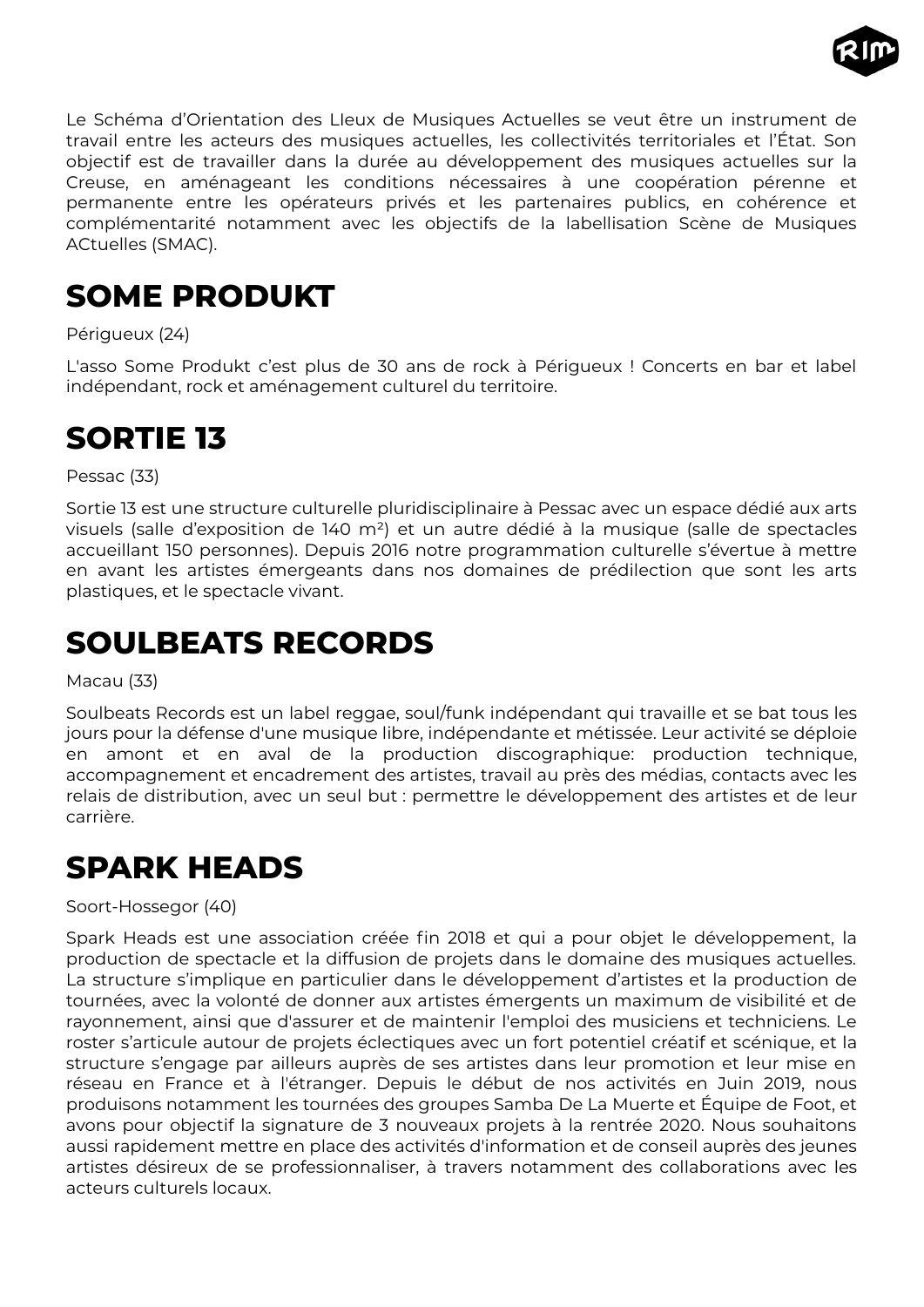

### <span id="page-43-4"></span>**STACCATO**

Miramont-de-Guyenne (47)

L'Association STACCATO a vu le jour à la fin du siècle dernier avec pour objectif de développer des actions culturelles dans son milieu rural par le biais essentiellement d'une programmation régulière de concerts de musiques actuelles. Staccato, deux décennies plus tard, continue à promouvoir le spectacle vivant et à lutter contre l'isolement culturel de nos territoires en favorisant le lien social par la musique. Staccato, c'est 2000 groupes, 1000 manifestations et plusieurs dizaines de milliers de spectateurs accueillis de tous âges. Plus de 80 villes et communes ont reçu un spectacle produit par la structure. Staccato, c'est chaque année entre 30 et 40 manifestations itinérantes (concerts, festivals, rencontres musicales, spectacles jeunes publics...) organisées sur une vingtaine de villes et communes différentes (en Lot-et-Garonne mais aussi parfois en Gironde, Dordogne voire plus loin...). Staccato mène aussi, à la demande ou en fonction des projets accueillis, des actions dites de sensibilisation envers des publics spécifiques (jeunes, handicapés, scolaires...).

Site web: http://staccato-asso-47.blogspot.com/

### <span id="page-43-3"></span>**SUPERLOVE**

Cenon (33)

Superlove est un disquaire itinérant, sur la route des marchés, des conventions et des festivals.

# <span id="page-43-2"></span>**TANGENTE (LA)**

Mérignac (33)

La Tangente est un label collaboratif bordelais créé en 2017 par des musiciens, pour des musiciens. Il s'occupe actuellement d'artistes de musiques actuelles opérant dans des genres variés. Nous proposons aussi des services de conseils en développement et des accompagnements vers une autonomie des groupes indépendants locaux. Plus concrètement, le label se concentre sur le développement de ses artistes, valorisant l'autonomie et la mutualisations des moyens humains et matériels.

http://www.la-tangente.fr

<https://www.facebook.com/latangentelabel/>

# <span id="page-43-1"></span>**TANIÈRE RECORDS (LA)**

#### St Perdon (40)

La Tanière Records est une studio d'enregistrement associatif réalisant des résidences d'enregistrement et de composition dans un cadre bucolique, ainsi que des clips vidéo. C'est aussi une chaine chaine Youtube sur laquelle les groupes de musique de la région et plus peuvent venir gratuitement réaliser une prestation live sans public de 20min afin de promouvoir les pratiques musiques actuelles en amateur et semi-professionnel.

### <span id="page-43-0"></span>**TECHNOPOL NOUVELLE-AQUITAINE**

Bègles (33)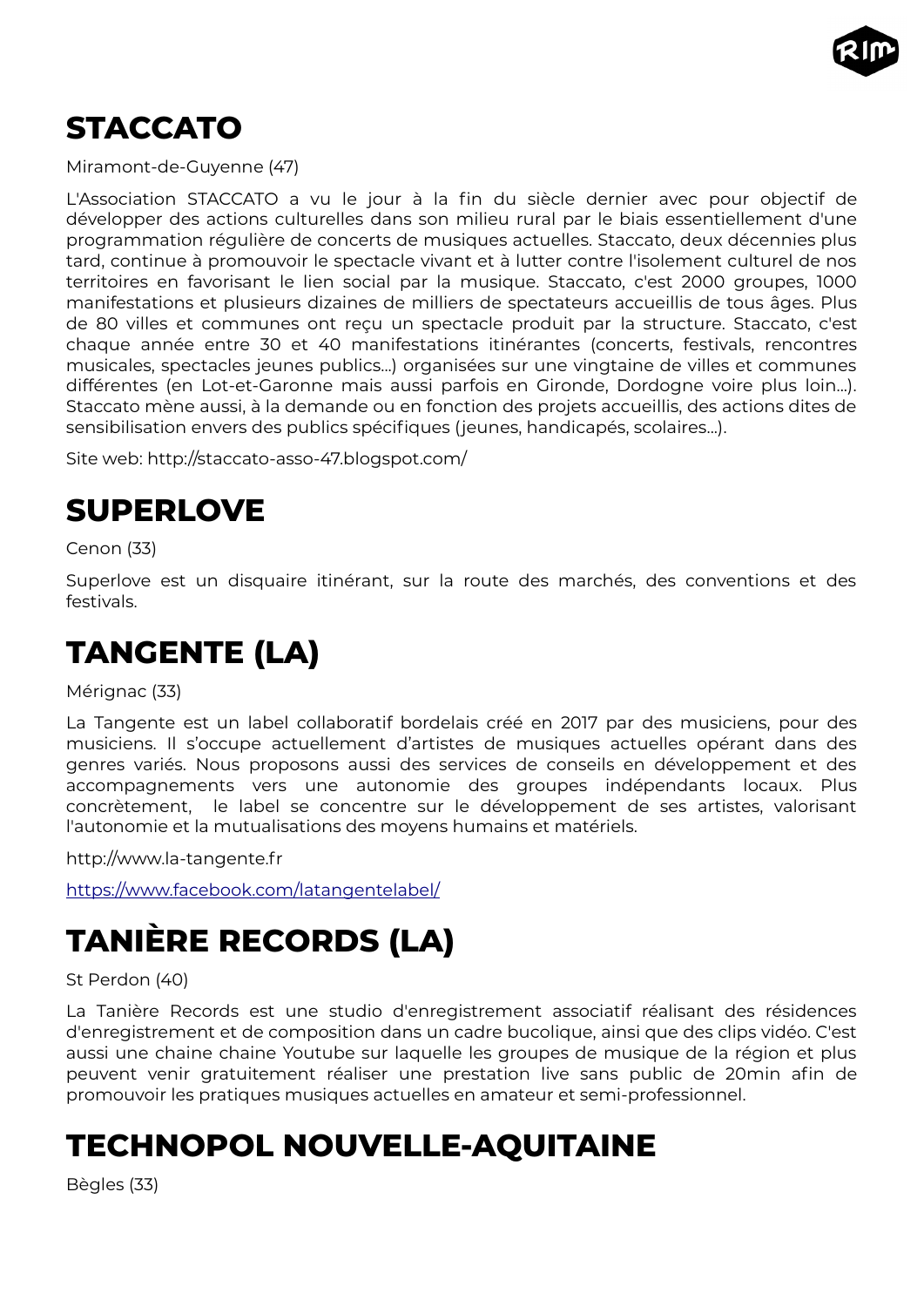

Cela fait 24 ans que Technopol a pour objectif de promouvoir et défendre les intérêts des musiques électroniques en France et à l'étranger. L'association, interlocutrice privilégiée des amateur·ice·s et professionnel·le·s des musiques électroniques, agit en médiatrice et lobby auprès des institutions politiques, favorise la structuration de l'écosystème en déployant des actions fédératrices et des formations, organise des événements à fort rayonnement et soutient les structures grâce à son média.

# <span id="page-44-4"></span>**TIN TAM ART**

#### Trélissac (24)

Depuis 1992, l'association Tin Tam Art œuvre pour la pratique, la promotion et la diffusion des percussions du monde et des styles musicaux qui les intègrent. TIN TAM ART est une des rares associations de Dordogne à travailler sur ces champs, dans une perspective d'échanges entre artistes amateurs et professionnels, ainsi que de rencontres entre générations et cultures : pratique collective des percussions afro-brésiliennes, africaines, corporelles… en écoles, structures spécialisées, entreprises (Team Building)… et l'école de samba, tout public.

# <span id="page-44-3"></span>**TONNAY BON !**

#### Tonnay Boutonne (17)

L'association Tonnay Bon !, porteuse du festival TONNAY BON! et des soirées TIMELESS oeuvre depuis 1999 à promouvoir la culture en milieu rural.

# <span id="page-44-2"></span>**TERRE DU MILIEU – CHECK IN PARTY**

#### Guéret (23)

L'association TERRE DU MILIEU a pour objet l'activité d'entrepreneur de spectacles et, d'une manière générale, de contribuer à élargir l'offre culturelle et artistique de l'agglomération de Guéret. L'association favorise, développe et promeut des actions et des activités artistiques et culturelles en organisant, entre autre, chaque année, un festival dédié aux musiques actuelles et indépendantes - CHECK IN PARTY. A ce titre, plus précisément, elle représente, anime, gère, coordonne et administre le festival. L'association a pour mission de développer toutes relations avec les réseaux culturels et artistiques qualifiés et les partenaires concernés (publics et privés). Elle se donne également la possibilité, par tous les moyens légaux, d'aider à l'organisation d'autres structures de même objet.

### <span id="page-44-1"></span>**TUBERCULTURE**

#### Chanteix (19)

Depuis plus de 30 ans, l'Association Tuberculture oeuvre pour la diffusion de la culture grâce à une programmation éclectique et soutient la création culturelle en accueillant des artistes pour la création de spectacle. Grâce à une belle saison culturelle à la Boite en Zinc et un festival de 4 jours pendant l'été, Tuberculture réussit son pari "d'apporter la culture au milieu des champs."

### <span id="page-44-0"></span>**UGO CAZALETS**

Bègles (33)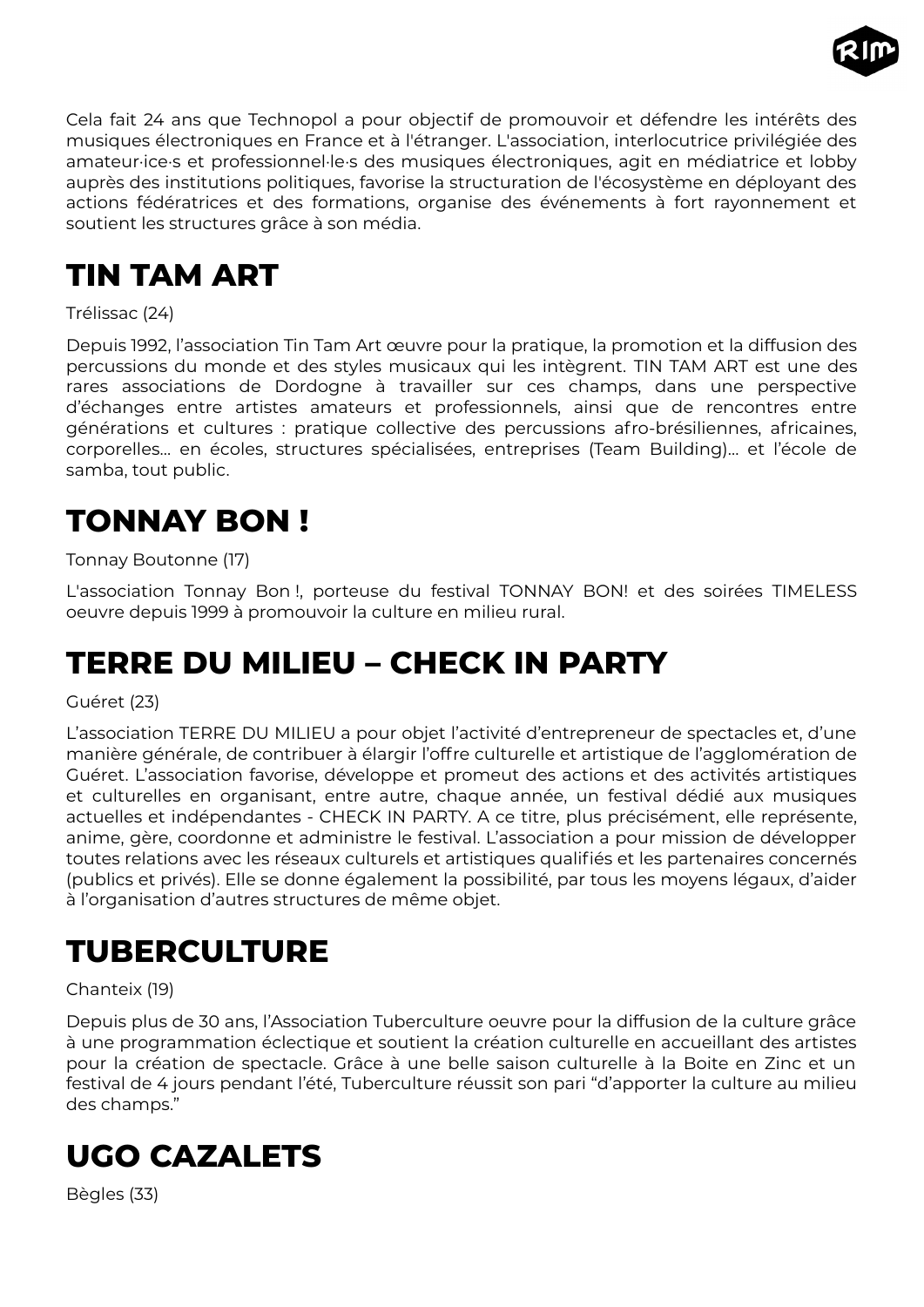

Salarié du RIM, délégué territorial Landes et Pyrénées Atlantiques, référent sur l'Observation et le Contrat de Filière..

# <span id="page-45-5"></span>**UNI-SON**

Saintes (17)

Uni-Son, entrepreneur de spectacles implanté en Nouvelle Aquitaine, est une structure associative qui accompagne des artistes régionaux et différents acteurs du monde culturel. Ils proposent une sélection musicale qualitative et éclectique d'artistes de la scène régionale. Uni-Son développe des collaborations avec divers structures et partenaires aux services des projets de ses artistes.

### <span id="page-45-4"></span>**UPCP METIVE**

Parthenay (79)

L'Union Pour la Culture Populaire en Poitou-Charentes et Vendée rassemble des associations et des individus qui œuvrent à la valorisation de la culture régionale poitevine et saintongeaise…

### <span id="page-45-3"></span>**VELVET COLISEUM**

Saint Simon de Bordes (17)

Velvet Coliseum est une entreprise spécialisée dans le management des carrières d'artistes.

### <span id="page-45-2"></span>**VICIOUS CIRCLE**

Bordeaux (33)

Le label bordelais Vicious Circle, créé en 1993 et fort de plus de 150 références, s'est toujours distingué par des choix éclectiques et parfois surprenants. Artistes français mais également américains, scandinaves, allemands ou canadiens se croisent avec exigence. Citons Shannon Wright, Mansfield.TYA, Elysian Fields, Troy Von Balthazar, Chokebore, Flip Grater, Capsula, We Insist!, It It Anita... Ainsi que les français prometteurs Lysistrata, The Psychotic Monks et Elias Dris.

# <span id="page-45-1"></span>**VIRUS**

Saint Astier (24)

Fondée en 1993, cette association a pour objectifs la promotion de la culture sous toutes ses formes en vallée de l'Isle, et la production de spectacles de rue : Motorcycle Show, Le Manege de Mr Gaillard, Yes Ouie Can.

# <span id="page-45-0"></span>**VIVRES DE L'ART (LES)**

Bordeaux (33)

Pôle artistique dans un cadre historique. Les Vivres de l'Art sont moteur d'événements au coeur des Bassins à Flots.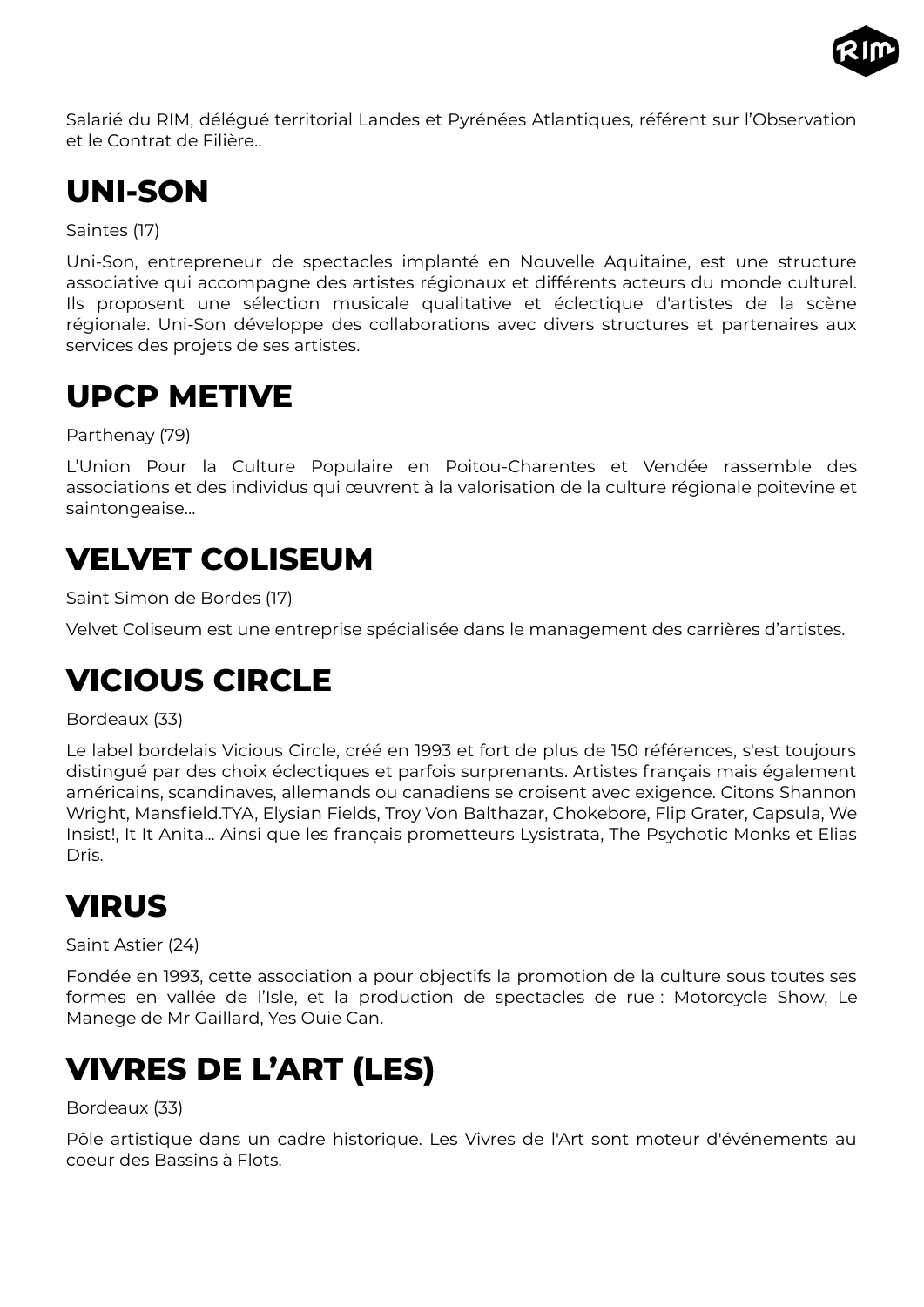

# <span id="page-46-4"></span>**VOLUME 4 PRODUCTIONS**

#### Canéjan (33)

Volume 4 Productions organise le So Good Fest. Il s'agit du tout premier festival, et l'un des rendez-vous majeurs entièrement dédié aux musiques électroniques, sur la région bordelaise. Ceci notamment grâce à sa programmation éclectique et pointue pour un tarif raisonnable. Vous pouvez y retrouver un dub corner, une scène dédiée à l'électro, un camping sous les arbres, et des activités ludiques et musicales.

### <span id="page-46-3"></span>**WILD - HOOP FESTIVAL**

Excideuil (24)

#spectaclevivant #festivals

Festival pluridisciplinaire (musiques actuelles, performances, ateliers participatifs & animations) qui a lieu chaque été en août au Château d'Excideuil (24) depuis 2016. Voyage original et convivial à la découverte de différentes disciplines artistiques, le Hoop'Festival (né en 2017) est une version XXL de la Hoopette, une guinguette festive, artistique et décalée, qui avait rencontré un vif succès en 2016. Fruit de l'imagination de quatres amies qui composent la jeune association WILD, organisatrice de l'évènement, ce rendez-vous a tout d'un «drôle d'oiseau» dans le paysage culturel de Dordogne, à l'image de son symbole : la Huppe fasciée.

http://hoopfestival.fr/

<https://www.facebook.com/hoopfestival/>

# <span id="page-46-2"></span>**YEARNING**

Arcachon (33)

Label 360° et Production de tournées indépendants et engagés. Porteurs des concerts itinérants et autonomes à l'énergie solaire ainsi que du merchandising responsable Made in Europe.

Site web: [https://www.yearningmusic.eu](https://www.yearningmusic.eu/)

# <span id="page-46-1"></span>**ZAI ZAI RADIO – ASSOCIATION ZIG ZAG MÉDIAS**

La Couronne (16)

Zaï Zaï met l'écoute au cœur de la cité de l'image. Basée à Angoulême cette radio plaçant le son au centre de son projet. Elle tourne ses micros (et ses oreilles) vers les sonorités du territoire, les multiples voix, les musiques actuelles, les créations et les innovations culturelles. Zaï Zaï c'est un élan créatif ouvert à tous. Zaï Zaï c'est un cri de ralliement dans le paysage Néo-Aquitain pour celles et ceux qui souhaitent ouvrir grand les oreilles.

# <span id="page-46-0"></span>**Z'ARPÈTES (LES)**

Villenave d'Ornon (33)

Les Z'Arpètes organisent le festival éponyme sur la commune de Villenave d'Ornon. Celui-ci existe depuis 18 ans, il se déroule sur 2 jours. Un soir consacré à la musique et une journée qui propose villages artisans, associatifs, enfants ainsi qu'une alternance d'arts de rue et de musique. Ce festival est entièrement organisé par une équipe de bénévoles motivés par l'esprit Z'Arpètes : convivialité, festival à taille humaine, accès à la culture offert au plus grand